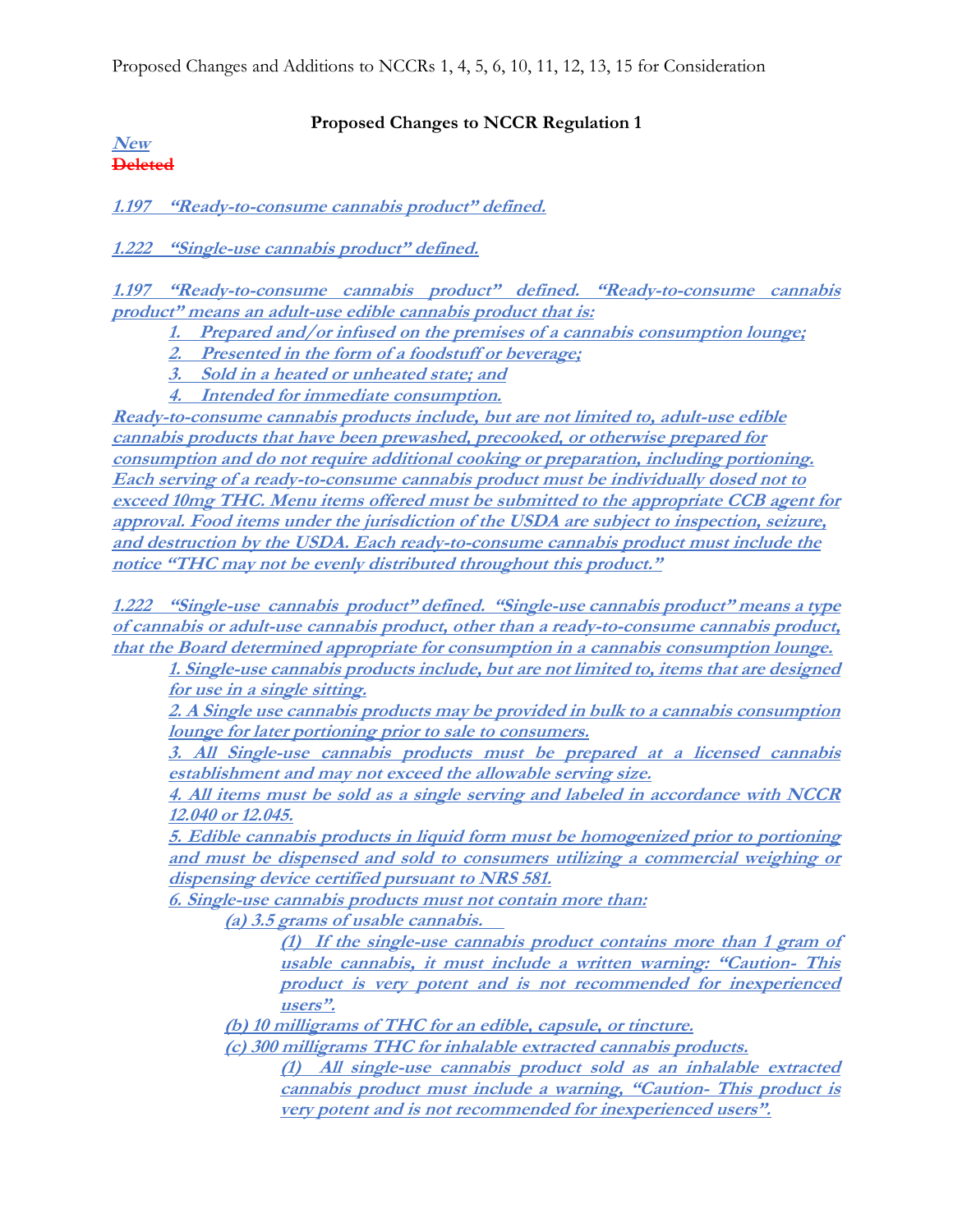**(d) 400 milligrams of THC for a topical.**

**(e) 100 milligrams of THC for transdermal patches or other adult-use cannabis products not mentioned in this section.**

**(1) If the single-use cannabis product contains more than 10 milligrams of THC, it must include a written warning: "Caution- This product is very potent and is not recommended for inexperienced users".**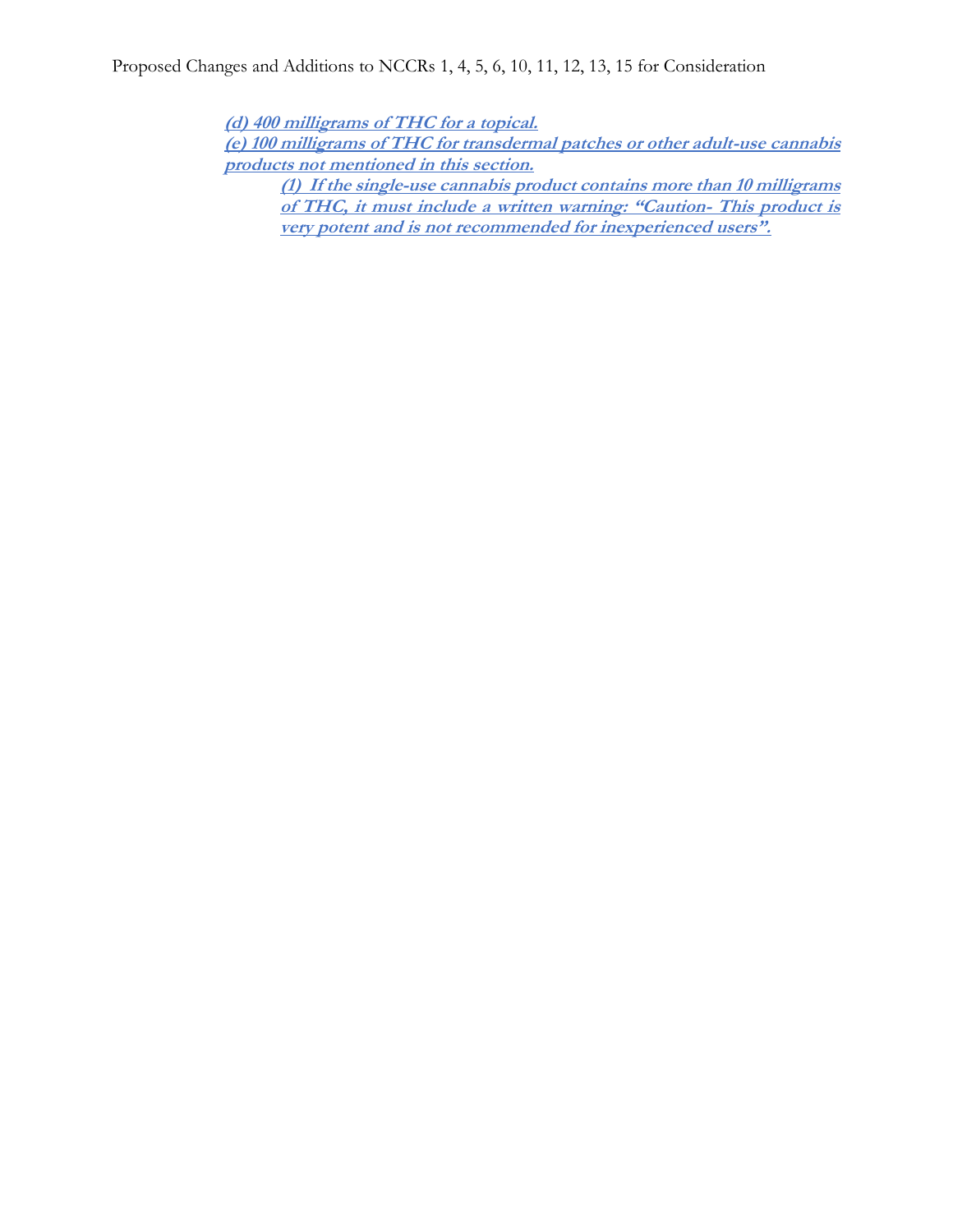### **Proposed Changes to NCCR Regulation 4**

#### **New Deleted**

#### **4.050 Category III Violations.**

1. The Board will determine a category III violation of the NCCR and Title 56 of NRS as follows:

(a) Category III violations are violations of a severity that create a potential threat to public health or safety, including, without limitation:

(1) Transporting cannabis in an unauthorized vehicle;

(2) Allowing consumption by any person of alcohol, cannabis **(except at a consumption lounge)** or other intoxicants on the premises of the cannabis establishment or in areas adjacent to the premises of the cannabis establishment which are under the licensee's control, including, without limitation, a parking lot;

(3) Failing to keep any required records, including seed-to-sale tracking requirements; (4) Failing to tag plants as required;

(5) Failing to follow an approved security plan;

(6) Allowing disorderly activity;

(7) Allowing any activity which violates the laws of this State;

(8) Failing to notify the Board or Board Agents within 24 hours after discovery of a serious incident or criminal activity on the premises of the cannabis establishment; (9) Unintentionally failing to pay taxes to the Department of Taxation;

(10) Selling unauthorized products;

(11) Failing to notify the Board or Board Agents of a modification or expansion of the facilities of the cannabis establishment or a change in equipment or menu of the cannabis establishment;

(12) Violating packaging or labeling requirements including seed-to-sale tracking system requirements;

(13) Storing or delivering an unapproved cannabis product or a cannabis product outside the seed-to-sale tracking system;

(14) Failing to meet requirements for the disposal of cannabis waste;

(15) Using unauthorized pesticides, soil amendments, fertilizers or other crop production aids;

(16) Exceeding the maximum serving requirements for cannabis products;

(17) Exceeding a reasonable time frame for delivery without approval from the Board or Board Agents;

(18) Transporting or storing cannabis from an unlicensed source, other than patient samples stored at a cannabis interdependent testing laboratory, or diversion of cannabis or cannabis products;

(19) Picking up, unloading or delivering cannabis at an unauthorized location;

(20) Failing to comply with requirements for hand washing and employee hygiene, including, without limitation, using a bare hand on a cannabis product;

(21) Failing to maintain proper temperature of potentially hazardous food or cannabis products;

(22) Selling or failing to dispose of cannabis, cannabis products or food items that are spoiled or contaminated;

(23) Failing to tag cannabis or a cannabis product as required;

(24) Failing to follow seed-to-sale tracking system requirements while transporting or delivering cannabis or cannabis products

(25) Failing to properly update the licensee's point of contact with the Board;

(26) Failure to maintain quality assurance/quality control program in a laboratory;

(27) Failure to maintain updated standard operating procedures;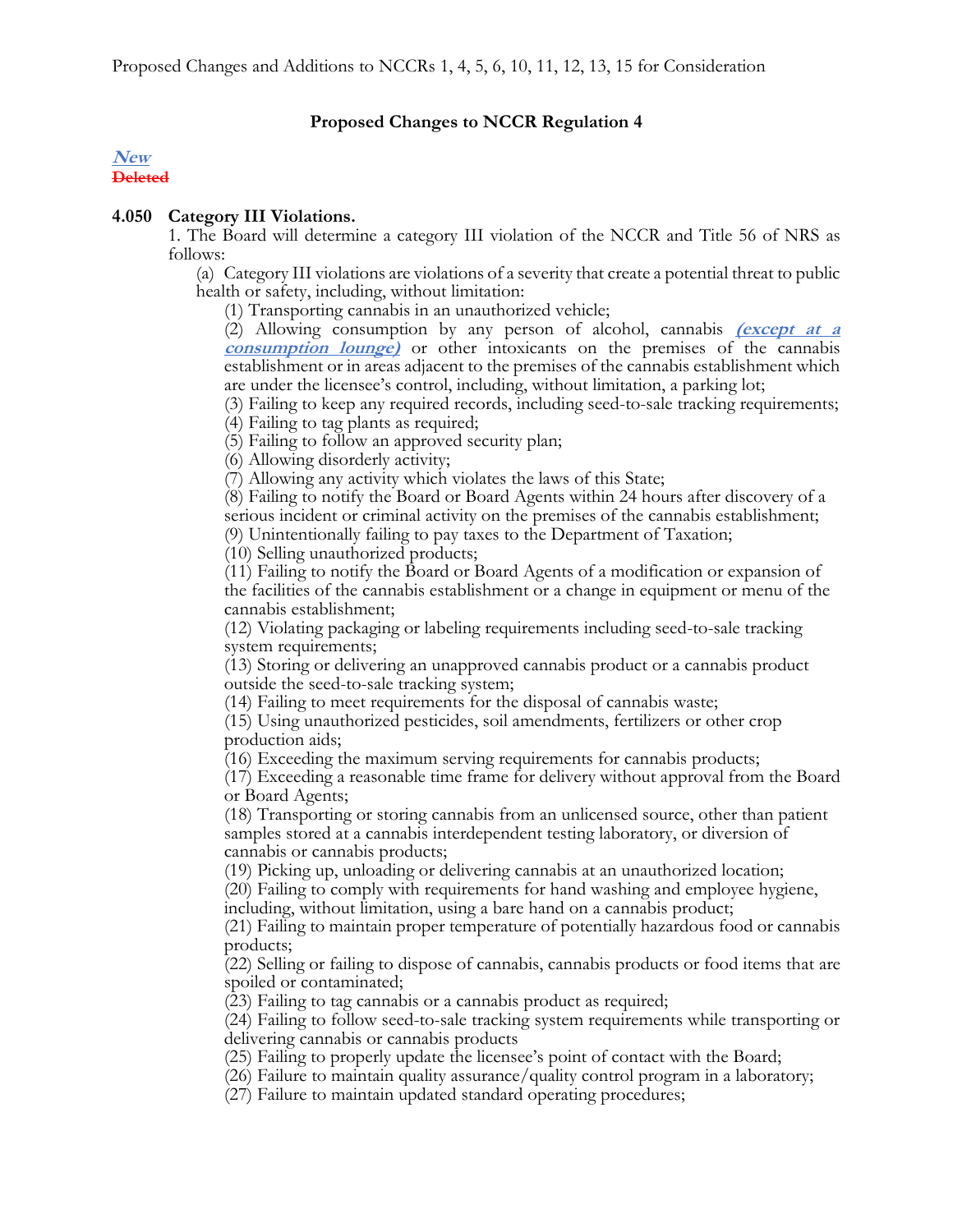**(28) Allowing sales of any products at a cannabis consumption lounge that are not permitted to be sold at a cannabis consumption lounge;**

**(29) Allowing the removal of any single-use cannabis products or ready-toconsume cannabis products from a cannabis consumption lounge;**

**(30) Permitting the use or consumption of cannabis by any person displaying any visible signs of overconsumption at a cannabis consumption lounge;**

**(31) Failing to develop, implement, and/or maintain a plan to mitigate the risk of impaired driving at a cannabis consumption lounge;** or

**(32) Failing to maintain a separate room in a cannabis consumption lounge for cannabis smoking, vaping, and inhalation in a cannabis consumption lounge, unless all such activities are prohibited in the cannabis consumption lounge.**

#### **\*\*\***

#### **4.055 Category IV Violations.**

1. The Board will determine a category IV violation of the NCCR and Title 56 of NRS as follows:

(a) Category IV violations create a climate which is conducive to abuses associated with the sale or production of cannabis or cannabis products, including, without limitation:

(1) Failing to display or have in the immediate possession of each cannabis establishment agent a cannabis establishment agent registration card or proof of temporary registration;

(2) Removing, altering or covering a notice of suspension of a license or any other required notice or sign;

(3) Violating advertising requirements;

(4) Displaying products in a manner visible to the general public from a public right of way;

(5) Failing to respond to an administrative notice of a violation or failing to pay fines;

(6) Violating restrictions on sampling;

(7) Failing to maintain a standardized scale as required;

(8) Improper storing of cannabis, cannabis products or other foods;

(9) Failing to properly wash, rinse and sanitize product contact surfaces as required;

(10) Failing to maintain hand-washing facilities that are stocked, accessible and limited to hand washing only;

(11) Infestation by pests that are not multigenerational or on contact surfaces;

(12) Failing to properly use sanitizer as required;

(13) Violating any transportation or delivery requirements not described in another category of violations;

(14) Failing to properly respond to a Board or Board Agent's request for documentation, information, video, or other records;

**(15) Failing to comply with required employee training;**

**(16) Failing to offer required consumer education, support materials, warnings, and/or notices to a cannabis consumption lounge consumer;**

**(17) Failing to comply with any laws or regulations related to on-site food preparation at a cannabis consumption lounge;** or

**(18) Failing to comply with ventilation requirements at a cannabis consumption lounge.**

#### **\*\*\***

## **4.060 Category V Violations.**

1. The Board will determine a category V violation of the NCCR and Title 56 of NRS as follows:

(a) Category V violations are inconsistent with the orderly regulation of the sale or production of cannabis or cannabis products, including, without limitation:

(1) Failing to submit monthly tax or sales reports or payments;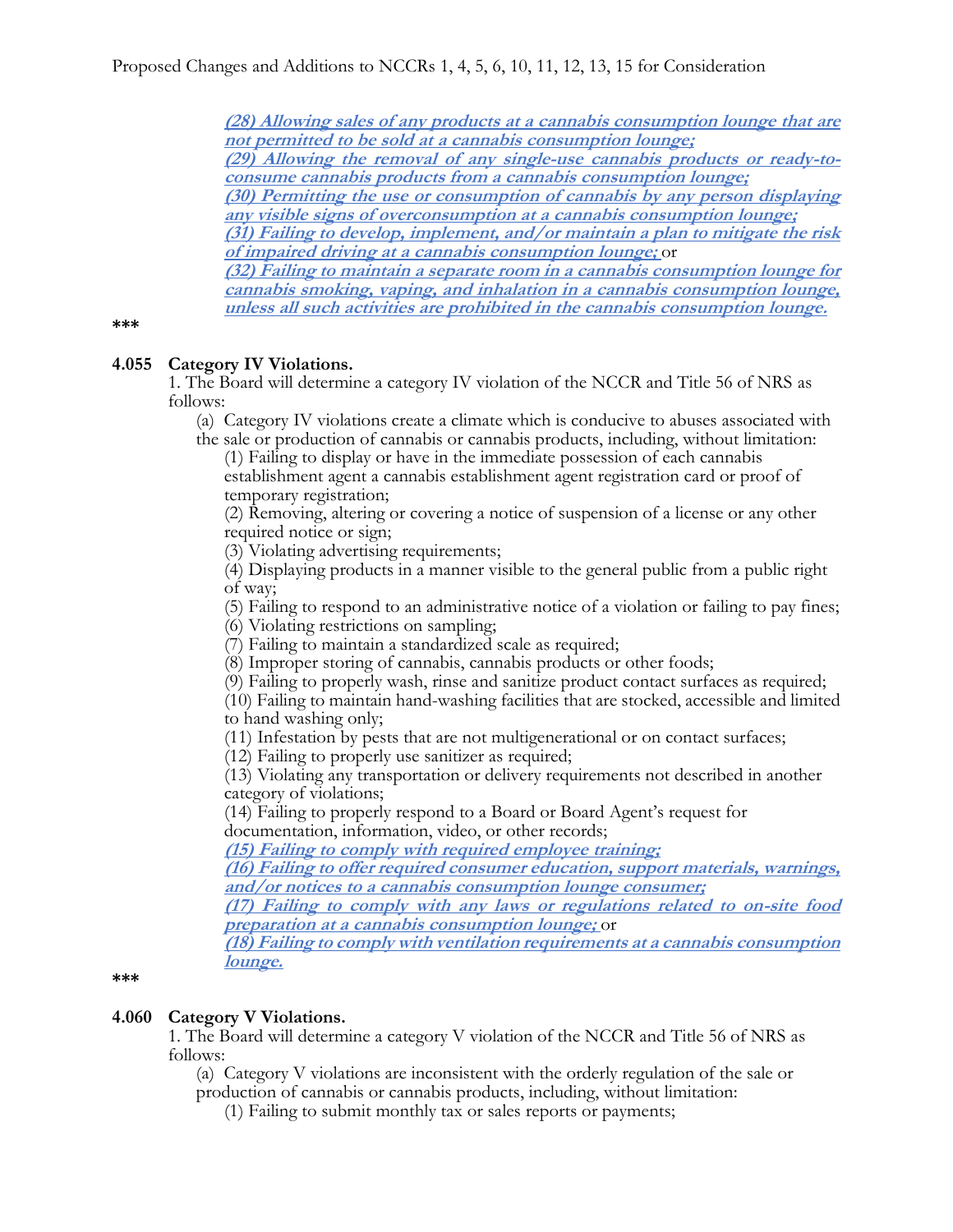(2) Failing to notify the Board or Board Agents of a temporary closure of the cannabis establishment within 24 hours of the closure;

(3) Failing to post any required signs;

(4) Failing to notify the Board of a change in the name of the cannabis establishment;

(5) Making a payment with a check returned for insufficient funds;

(6) Failing to comply with any other requirements not described in another category of violations;

(7) Failing to properly submit quarterly inventory reports, monthly sales reports, or other reports required by the Board;

(8) Failure to pay for all costs involved in screening or testing related to quality assurance compliance checks within 30 days;

**(9) Operating a cannabis consumption lounge, or cannabis sales facility, outside of its designated hours of operation or failing to properly post the hours of operation of a cannabis consumption lounge, or cannabis sales facility;**

**(10) Failing to provide required water service at a cannabis consumption lounge**; or

**(11) Failing to comply with requirements regarding visibility of consumption from the public at a cannabis consumption lounge**.

**\*\*\***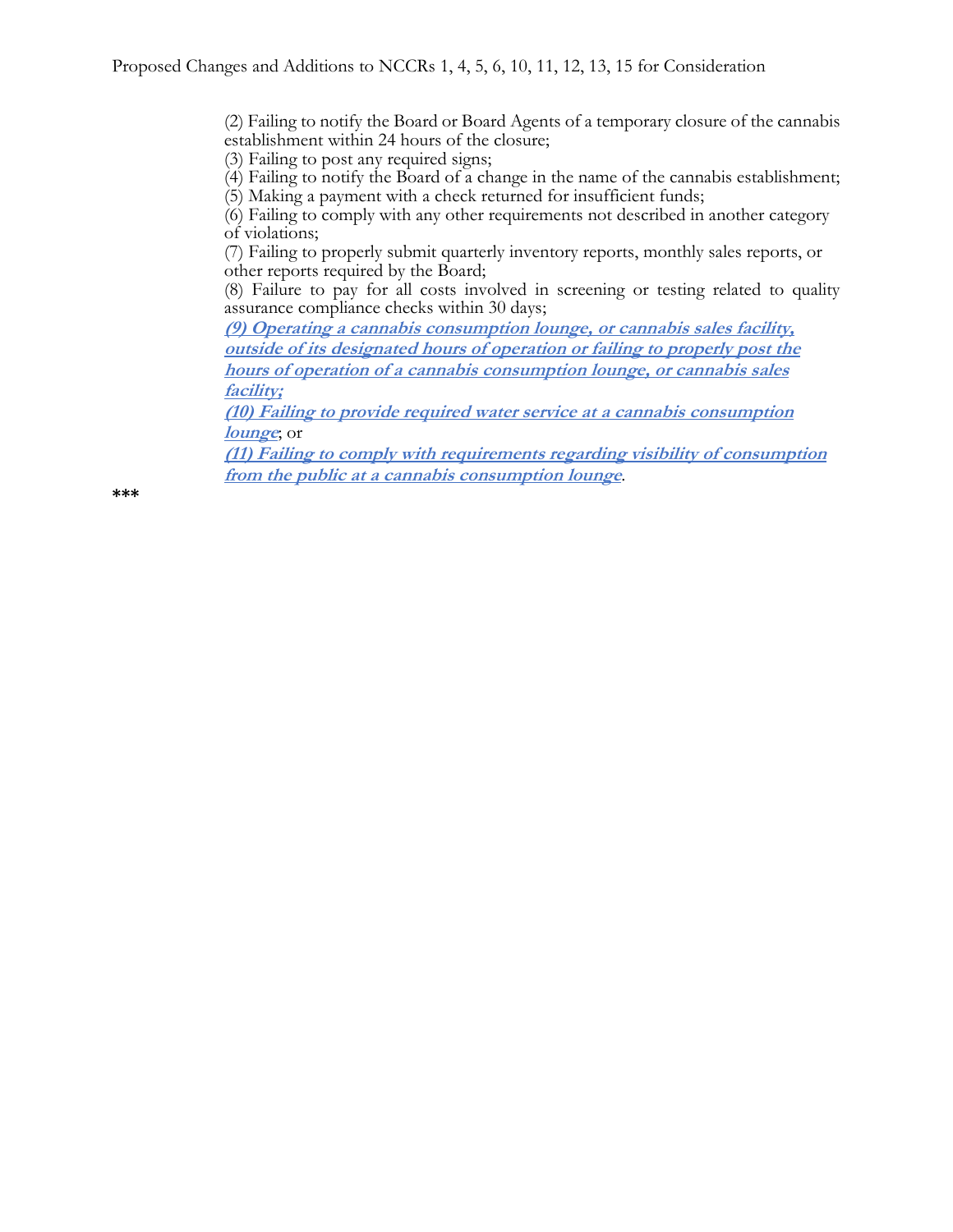#### **Proposed Changes to NCCR Regulation 5**

#### **New Deleted**

**5.100 Grounds for denial of issuance or renewal of license; grounds for revocation of license; notice of denial; opportunity to correct situation.** 

1. The Board **maywill** deny an application for the issuance or renewal of a license for a cannabis establishment **ifon any of the following grounds**:

**(a) The application or the cannabis establishment is not in compliance with any provision of this chapter or Title 56 of NRS; or** 

**(b) An owner, officer or board member of the cannabis establishment:** 

**(1) Is an employee or contractor of the Board;** 

**(2) Has an ownership or financial investment interest in a cannabis independent testing laboratory and also is an owner, officer or board member of a cannabis cultivation facility, cannabis distributor, cannabis production facility, or retail cannabis store; or** 

**(3) Intentionally provides information that the Board determines is false or misleading, including any information and/or documents provided in an original application for licensure.**

**2. The Board may revoke a license for a cannabis establishment if:**

**(a) The cannabis establishment engages in a category I violation pursuant to NCCR 4.035;**

**(b) An owner, officer or board member of the cannabis establishment has been convicted of an excluded felony offense;**

**(c) An owner, officer or board member of the cannabis establish unintentionally provides information that the Board determines is false or misleading; or**

**(d) The Board receives formal notice from the applicable locality that the cannabis**

**establishment has had its authorization to operate terminated.**

**3. The Board may deny an application for the issuance or renewal of a license for a cannabis**

**establishment or may suspend or revoke any license issued under the provisions of this chapter**

**and Title 56 of NRS upon any of the following grounds:**

(a) Violation by the applicant or the cannabis establishment of any of the provisions of **the NCCRis chapter** or Title 56 of NRS.

(b) The failure or refusal of an applicant or cannabis establishment to comply with any of the provisions of **the NCCRis chapter** or Title 56 of NRS.

(c) The failure or refusal of a cannabis establishment to carry out the policies and procedures or comply with the statements provided to the Board in the application of the cannabis establishment.

(d) Operating a cannabis establishment without a license**, including, but not limited to, the failure to timely submit a renewal application, the failure to timely pay renewal fees, or failure to pay all time and effort billing**.

(e) The failure or refusal to return an adequate plan of correction to the Board within 10 business days after receipt of a statement of deficiencies **pursuant to NCCR 5.080**.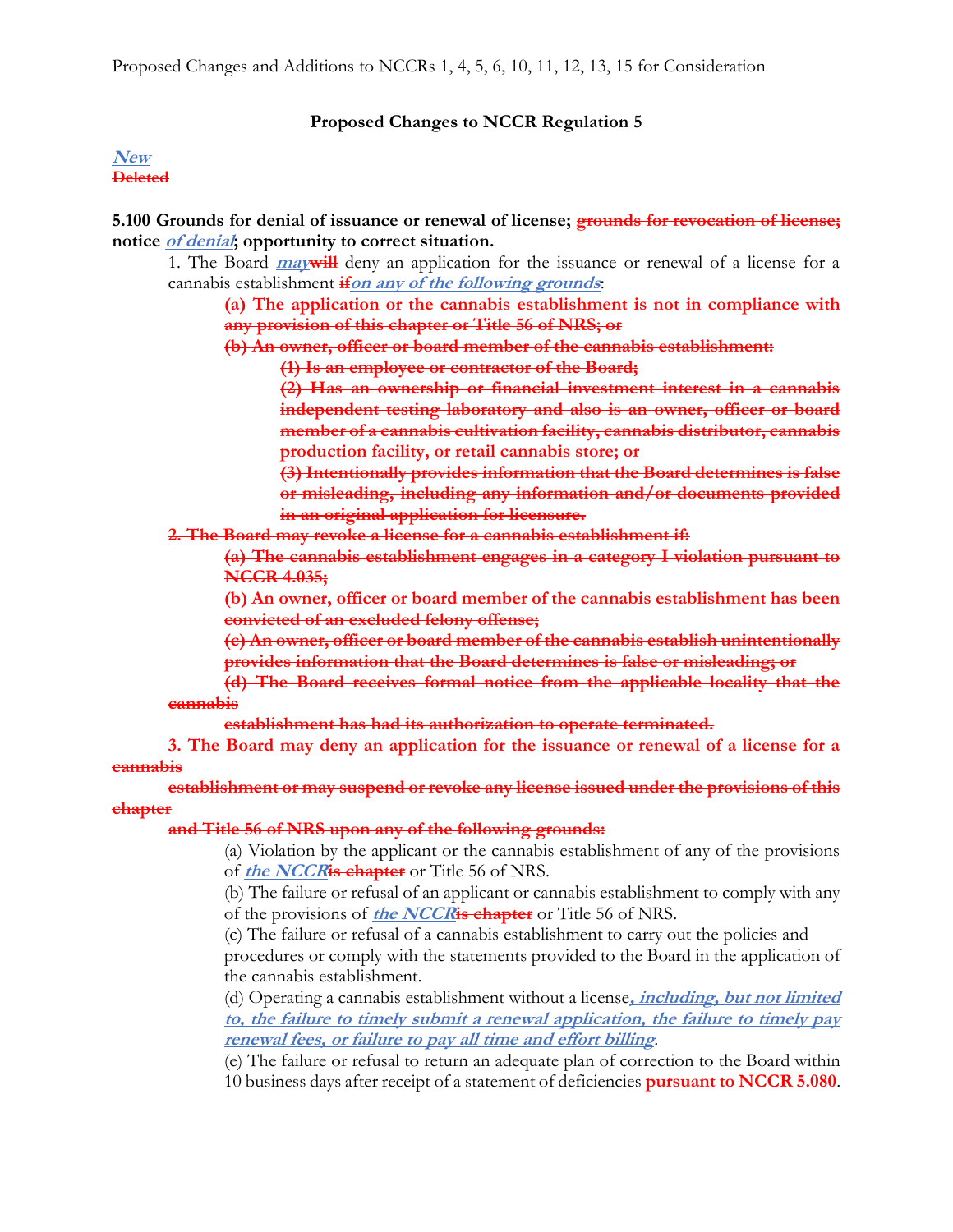(f) The failure or refusal to correct any deficiency specified by the Board within the period specified in a plan of correction **approved by the Board developed pursuant to NCCR 5.080**.

(g) The failure or refusal to cooperate fully with an investigation or inspection by the Board or Board Agents.

(h) The failure to comply with the provisions of chapters 372A and Title 56 of NRS and chapter 372A of NAC governing the imposition of an excise tax on cannabis establishments.

(i) An owner, officer or board member of the cannabis establish**ment un**intentionally provides information that the Board determines is false or misleading.

**(j) Failure to adhere to all local requirements, including but not limited to licensing requirements.**

**2. 4.** If the Board denies an application for issuance or renewal of a license for a cannabis establishment, **or revokes such a license,** the Board **may** provide notice to the applicant or cannabis establishment that includes, without limitation, the specific reasons for the denial**. or revocation.**

**5. Before denying an application for issuance or renewal of a license for a cannabis establishment or revoking such a license as a result of the actions of an owner, officer or board member of the cannabis establishment pursuant to paragraph (b) of subsection 1 or paragraph (b) of subsection 2, the Board may provide the cannabis establishment with an opportunity to correct the situation.** 

**6. The Board will not deny an application to renew a license for a cannabis establishment or revoke a license based on a change in ownership of the cannabis establishment if the cannabis establishment is in compliance with the provisions of the NCCR and Title 56 of NRS.**

#### **\*\*\***

#### **5.150 Categories of registration cards.**

1. The Board will issue cannabis establishment agent registration cards for each of the following categories:

(a) A cannabis cultivation facility;

(b) A cannabis distributor;

(c) A cannabis production facility;

(d) A cannabis independent testing laboratory;

(e) A cannabis sales facility; **or**

(f) An independent contractor who provides labor to a cannabis establishment or an employee of such an independent contractor**;** 

**(g) A cannabis receiver; or**

**(h) A cannabis consumption lounge**.

**\*\*\***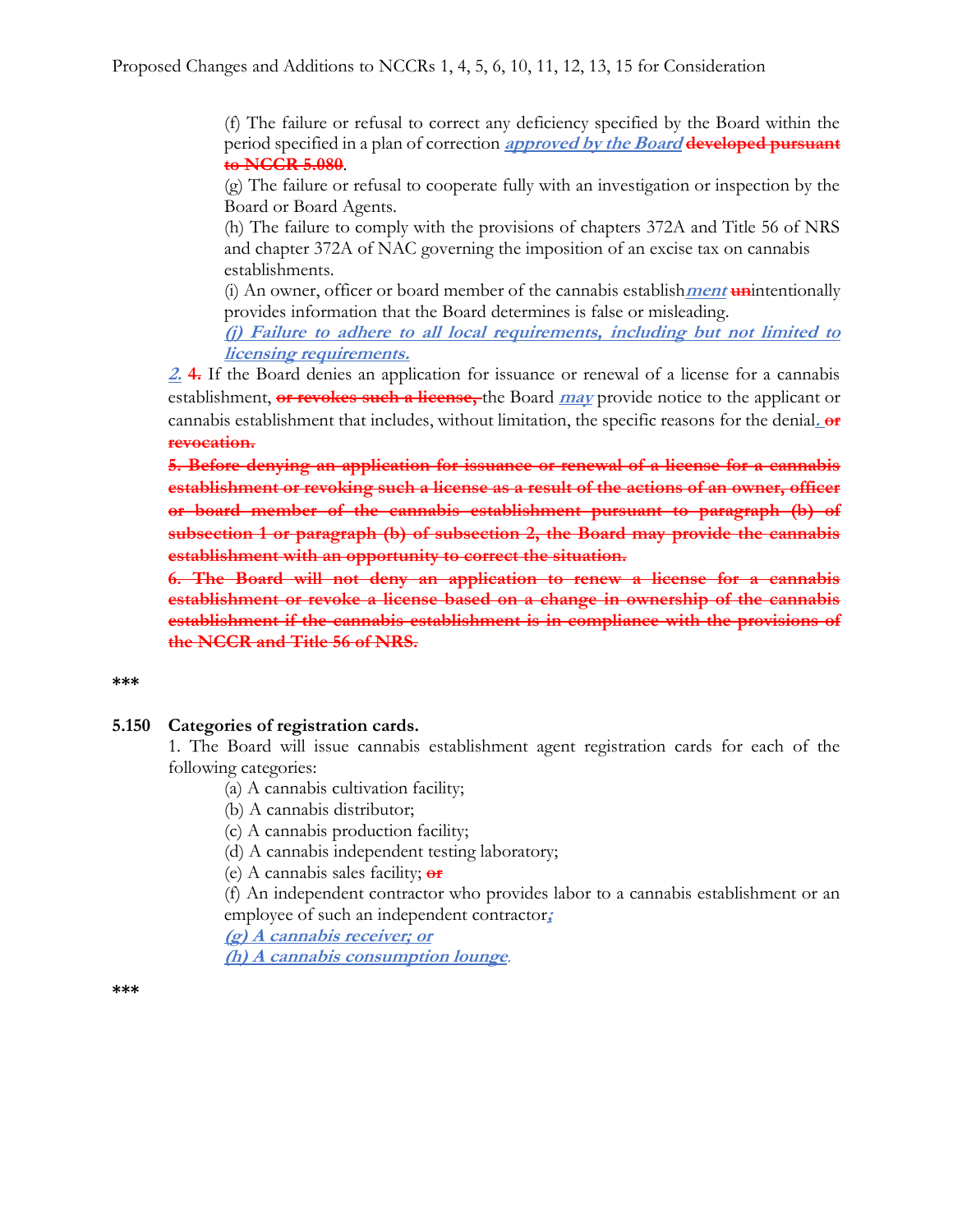## **Proposed Changes to NCCR Regulation 6**

#### **New Deleted**

### **6.070 Persons authorized on premises; visitor identification badge and other requirements for other persons; maintenance and availability of visitor log.**

1. Except as otherwise provided in this section, the only persons who may be on the premises of a cannabis sales facility are:

(a) A registered cannabis establishment agent for a cannabis sales facility;

(b) A patient who holds a valid registry identification card or letter of approval;

(c) The designated primary caregiver of a patient who holds a valid registry identification card or letter of approval;

(d) A person who is not a resident of this State but is deemed to hold a valid registry identification card pursuant to NRS 678C.470;

(e) A person inspecting the cannabis establishment, including, without limitation, a local government authority **or emergency personnel**, pursuant to **NRS 678A-Dthis Act** or NCCR; or

(f) Any person not listed in paragraph (a) to (e), inclusive, who is at least 21 years of age.

2. **Except as otherwise provided in this section, the only persons who may be on the premises of a cannabis consumption lounge are:**

**(a) A registered cannabis establishment agent for a cannabis consumption lounge; (b) A person inspecting the cannabis establishment, including, without limitation, a local government authority or emergency personnel, pursuant to NRS 678A-D or NCCR; or**

**(c) Any person not listed in paragraphs (a) and (b), inclusive, who is at least 21 years of age.**

3. The only persons who may be on the premises of a cannabis establishment other than a cannabis sales facility **or a cannabis consumption lounge** are:

(a) A registered cannabis establishment agent for that facility type; or

(b) A person inspecting the cannabis establishment, including, without limitation, a local government authority **or emergency personnel**, pursuant to **NRS 678A-Dthis Act** or NCCR.

4. Any person other than a person authorized to be on the premises of a cannabis establishment pursuant to subsections 1 *through 3* or 2 must obtain a visitor identification badge from a cannabis establishment agent before entering the premises of the cannabis establishment.

5. A person who obtains a visitor identification badge pursuant to subsection **43**, including, without limitation, an outside vendor or contractor:

(a) Must be escorted and monitored by a cannabis establishment agent at all times he or she is on the premises of the cannabis establishment;

(b) Must visibly display his or her visitor identification badge at all times he or she is on the premises of the cannabis establishment;

(c) Must not handle any cannabis or money whatsoever; and

(d) Must return the visitor identification badge to a cannabis establishment agent upon leaving the premises of the cannabis establishment.

6. Each cannabis establishment shall maintain a visitor log which includes the name of the visitor and the date, time and specific purpose of each visit by a person other than a person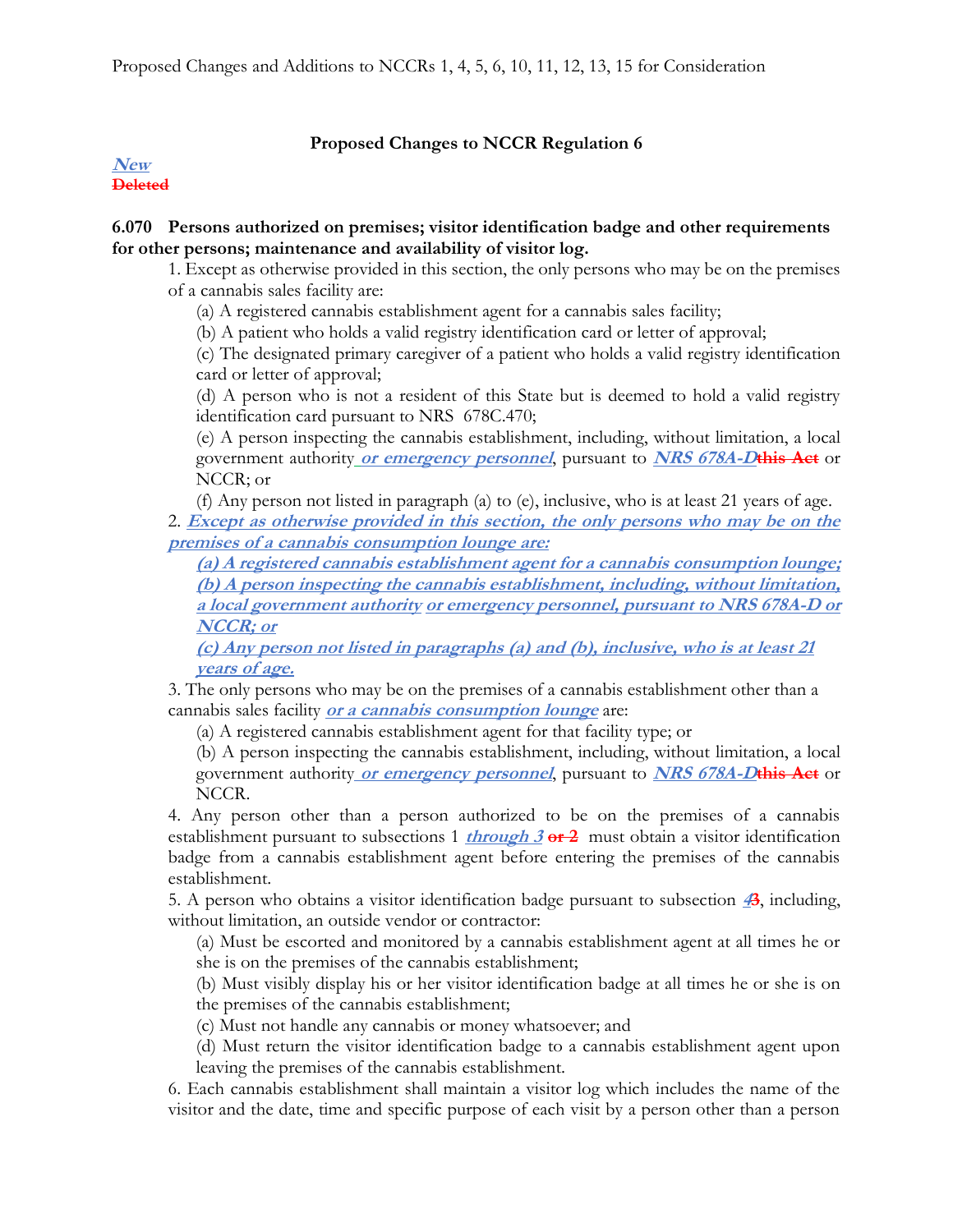authorized to be on the premises of the cannabis establishment pursuant to subsections 1 **through 3 or 2**. The cannabis establishment shall make its visitor log available to the Board or Board Agents upon request.

7. Each regular, seasonal or temporary employee of, volunteer or person who provides labor as a cannabis establishment agent at a cannabis establishment must obtain a cannabis establishment agent registration card pursuant to the provisions of NRS 678B and may not be authorized to be on the premises of the cannabis establishment by obtaining a visitor identification badge pursuant to the provisions of this section.

**8.** Live animals shall be allowed on the premises only under the following conditions:

(a) Decorative fish in aquariums

(b) Patrol dogs accompanying police or security officers

(c) In areas that are not used for cannabis storage or preparation, and that are usually open for consumers, including but not limited to sales areas, [service](https://www.southernnevadahealthdistrict.org/permits-and-regulations/food-establishment-regulations/chapter-1-purpose-and-definitions/) animals that are controlled by the disabled employee or [consumer,](https://www.southernnevadahealthdistrict.org/permits-and-regulations/food-establishment-regulations/chapter-1-purpose-and-definitions/) if a health or safet[y hazard](https://www.southernnevadahealthdistrict.org/permits-and-regulations/food-establishment-regulations/chapter-1-purpose-and-definitions/) will not result from the presence or activities of the [service](https://www.southernnevadahealthdistrict.org/permits-and-regulations/food-establishment-regulations/chapter-1-purpose-and-definitions/) animal.

(d) Nothing in this Section shall be construed to supersede, or be in conflict with, the Americans with Disability Act.

## **6.072 Training and instruction required before agent may begin work or service as <sup>a</sup> volunteer.**

\*\*\*

**7. In addition to the training set forth in subsection 1, cannabis consumption lounges shall ensure that instruction is provided to a cannabis establishment agent before that person begins to work or volunteers or provides labor as a cannabis establishment agent at the cannabis consumption lounge. Such instruction must include, without limitation:**

**(a) Methods for identifying signs of visible overconsumption of cannabis and/or impairment from alcohol and/or other drugs;** 

**(b) Resources to mitigate impaired driving, including safe transportation options available to consumers;** 

**(c). Strategies for inquiring about and understanding a consumer's varying experience with cannabis and options for lower dose cannabis products; (d) Policies for ceasing all consumption and other activities until law enforcement, firefighters, emergency medical service providers, or other public safety personnel have completed any investigation or services and** 

**vacated the cannabis establishment;** 

**(e) Guidelines for employees and licensees to identify themselves during an interaction with law enforcement, Board Agents, or local regulators; (f) Signs of poly-substance interactions including but not limited to interactions of cannabis with alcohol, prescription, and over-the-counter** 

**medications and other substances;** 

**(g) Risks and potential responses to adverse events such as overconsumption, dehydration, poly-substance use, or other similar events;** 

**(h) Procedures to de-escalate interactions with intoxicated consumers and potentially dangerous situations, which include but are not limited to development of an emergency action plan;** 

**(i) Approaches for sexual assault prevention associated with overconsumption or poly-substance intoxication;**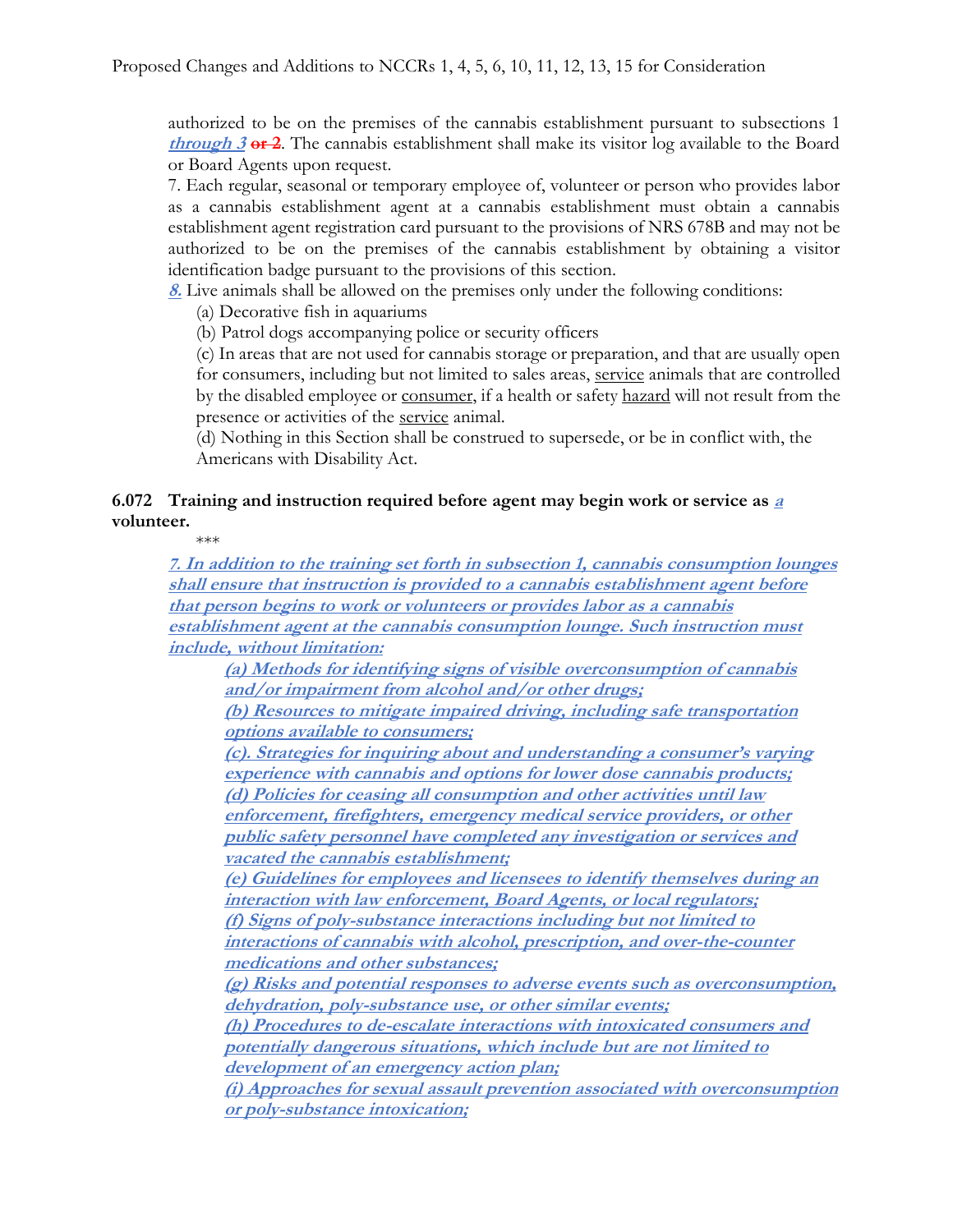**(j) Resources available for responsible cannabis use;**

**(k) Resources for understanding the difference between concentrated cannabis, topical products and cannabis products, as applicable to the operations of the consumption lounge; and**

**(l) Proper methods of destruction of single-use cannabis and ready-toconsume cannabis.**

## **6.075 Development, documentation and implementation of certain policies and procedures; maintenance and availability.** A cannabis establishment shall:

1. Develop, document and implement policies and procedures regarding:

- (a) Job descriptions and employment contracts, including, without limitation:
	- (1) The duties, authority, responsibilities and qualifications of personnel;
	- (2) Supervision of personnel;
	- (3) Training in and adherence to confidentiality requirements;
	- (4) Periodic performance evaluations;
	- (5) Disciplinary actions; and
- **(6) Disclosure of potential health risks involved with the performance of job duties.**

(b) Business records, such as manual or computerized records of assets and liabilities, monetary transactions, journals, ledgers and supporting documents, including, without limitation, agreements, checks, invoices and vouchers.

(c) Inventory control, including, without limitation:

- (1) Tracking;
- (2) Packaging;
- (3) Acquiring cannabis from other cannabis establishments;

(4) Disposing of **unusable waste containing cannabis or unconsumed** cannabis

**and cannabis product rendered unusable in accordance with NCCR 10.080**; and

(5) Returning for a refund **of** cannabis or cannabis products to the cannabis establishment

from which the cannabis or cannabis products were acquired.

(d) If applicable, consumer education and support, including, without limitation:

(1) The availability of different strains of cannabis and the purported effects of the different strains;

(2) Information about the purported effectiveness of various methods, forms and routes of administering cannabis;

(3) The prohibition on the smoking **or consumption** of cannabis in public places, places open to the public, within a cannabis **sales** facility, **except within licensed cannabis consumption lounges,** and places exposed to public view;

(4) Education on how cannabis impairs a person's ability to operate a moving vehicle and that driving, operating or being in actual physical control of a vehicle while under the influence of cannabis or while impaired by cannabis is unlawful; and

(5) That possession of cannabis exceeding a certain quantity remains a felony with various legal consequences.

2. Maintain copies of the policies and procedures developed pursuant to subsection 1 at the cannabis establishment and provide copies to the Board or Board Agents for review upon request.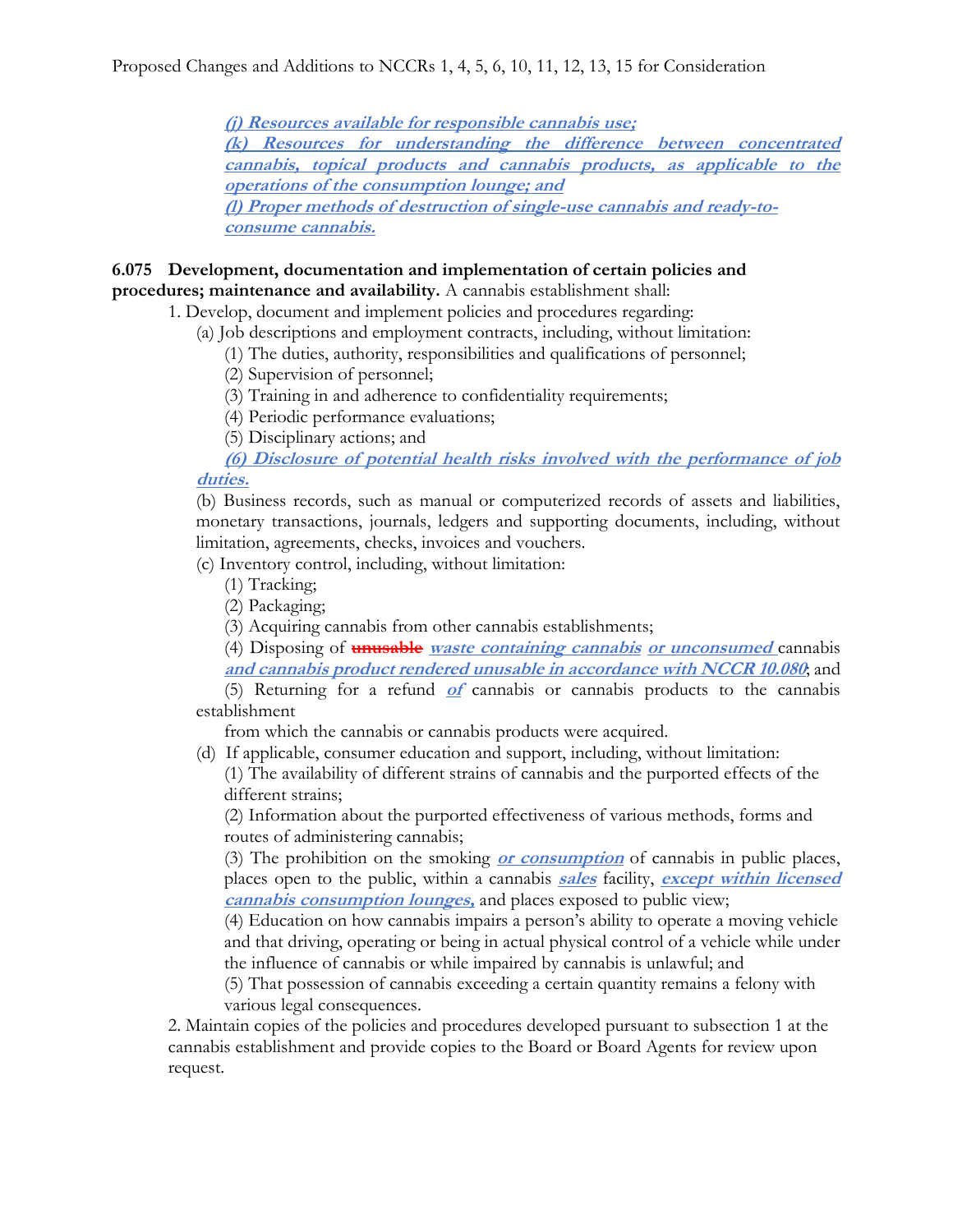## **6.080 Inventory control system; authorized sources for acquisition of cannabis and cannabis products; duties of establishment if loss incurred; maintenance and availability of documentation.**

1. Each cannabis establishment shall designate in writing a cannabis establishment agent who has oversight of the inventory control system of the cannabis establishment.

2. Except as otherwise provided in subsections 3 and 4, a cannabis establishment shall only acquire cannabis or cannabis products from another Nevada licensed cannabis establishment, including, without limitation, a cannabis cultivation facility, a cannabis production facility or a cannabis sales facility.

3. **Pursuant to Title 56 of NRS, <sup>a</sup> cannabis consumption lounge may only acquire single-use cannabis products, cannabis and adult-use cannabis products needed for ready-to-consume cannabis products from a cannabis sales facility.**

4. A cannabis cultivation facility may acquire seeds for the cultivation of cannabis from any person if the acquisition of the seeds does not violate the provisions of Title 56 of NRS. A cannabis cultivation facility may also acquire cannabis or cannabis products from a consumer if the acquisition does not violate the provisions of Title 56 of NRS.

5. **With the exception of a cannabis consumption lounge,** a cannabis establishment shall not acquire concentrated cannabis or products containing concentrated cannabis from another cannabis establishment, except that a cannabis sales facility or a cannabis production facility may acquire concentrated cannabis or products containing concentrated cannabis from a cannabis production facility. A cannabis cultivation facility may sell crude collected resins to a cannabis sales facility if the crude collected resins are:

- (a) From a single batch;
- (b) Unaltered; and
- (c) Not combined, except as provided in subsection 6.

6. A cannabis cultivation facility may combine lots of crude collected resins which have been collected in accordance with subsection 4 and have passed all testing pursuant to NCCR 11.050 prior to combining.

7. Each cannabis establishment, except a cannabis independent testing laboratory, shall establish and implement an inventory control system that documents:

(a) Each day's beginning inventory, acquisitions, harvests, sales, disbursements, disposal of unusable cannabis and ending inventory, including, without limitation, the:

(1) Number of plants and cuttings;

(2) Weight of flowers, measured in grams;

(3) Weight of trim, measured in grams;

(4) Quantity of THC, measured in milligrams; and

(5) Weight of seeds, measured in grams.

(b) When acquiring cannabis from another cannabis establishment:

(1) A description of the cannabis acquired, including the amount, strain and batch number, lot number and production run number, or any combination thereof;

(2) The name and identification number of the license of the cannabis establishment providing the cannabis;

(3) The name and the number of the cannabis establishment agent registration card of the cannabis establishment agent providing the cannabis;

(4) The name and the number of the cannabis establishment agent registration card of the cannabis establishment agent receiving the cannabis on behalf of the cannabis establishment; and

(5) The date of acquisition.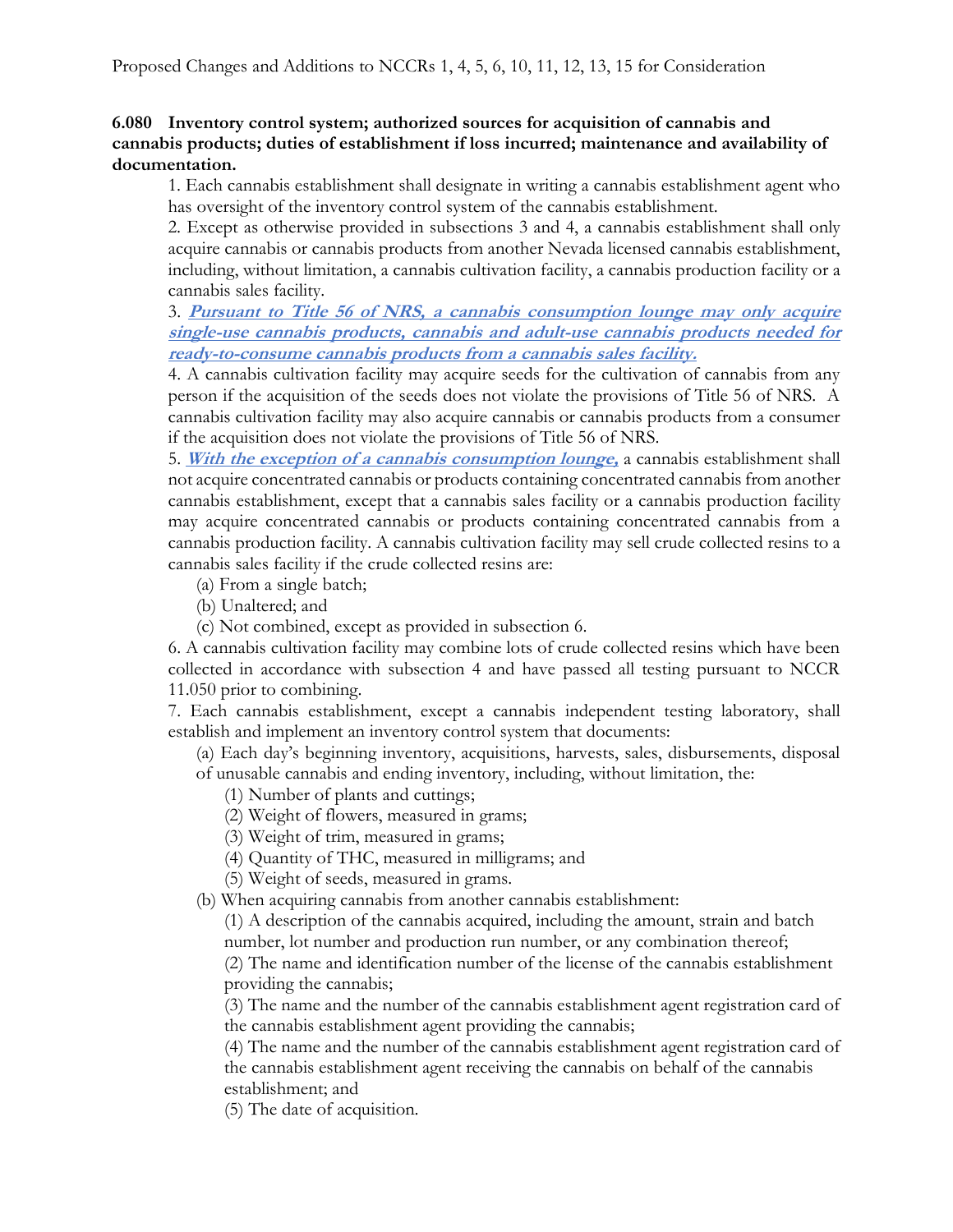(c) When acquiring cannabis from a medical cannabis establishment registered pursuant to this Act:

(1) A description of the cannabis acquired, including the amount, strain and batch number, lot number and production run number, or any combination thereof; (2) The name and identification number of the medical cannabis establishment registration certificate of the medical cannabis establishment providing the cannabis; (3) The name and the number of the medical cannabis establishment agent registration card of the medical cannabis establishment agent providing the cannabis; (4) The name and the number of the cannabis establishment agent registration card of the cannabis establishment agent receiving the cannabis on behalf of the cannabis establishment; and

(5) The date of acquisition.

(d) For each batch of cannabis cultivated:

(1) The batch number, lot number and production run number, as applicable.

(2) Whether the batch originated from cannabis seeds or cannabis cuttings.

(3) The strain of the cannabis seeds or cannabis cuttings planted.

(4) The number of cannabis seeds or cannabis cuttings planted.

(5) The date on which the cannabis seeds or cuttings were planted.

(6) A list of all chemical additives used in the cultivation, including, without limitation, nonorganic pesticides, herbicides and fertilizers.

(7) The number of cannabis plants grown to maturity.

(8) Harvest information, including, without limitation:

(I) The date of harvest;

(II) The final yield weight of processed usable cannabis, in grams; and

(III) The name and the number of the cannabis establishment agent

registration card of the cannabis establishment agent responsible for the harvest.

(9) The disposal of cannabis that is not usable cannabis, including:

(I) A description of and reason for the cannabis being disposed of, including, if applicable, the number of failed or other unusable cannabis plants;

(II) The date of disposal;

(III) Confirmation that the cannabis was rendered unusable before disposal;

(IV) The method of disposal; and

(V) The name and the number of the cannabis establishment agent registration

card of the cannabis establishment agent responsible for the disposal.

(e) When providing cannabis to another cannabis establishment:

(1) The amount, strain, batch number, lot number and production run number, as applicable, of cannabis provided to the cannabis establishment;

(2) The name and license number of the other cannabis establishment;

(3) The name and the number of the cannabis establishment agent registration card of the cannabis establishment agent who received the cannabis on behalf of the other cannabis establishment; and

(4) The date on which the cannabis was provided to the cannabis establishment. (f) When receiving edible cannabis products from another cannabis establishment:

(1) A description of the edible cannabis products received from the cannabis establishment, including the total weight of each edible cannabis product and the amount of THC, measured in milligrams, and the production run number of the cannabis in each edible cannabis product.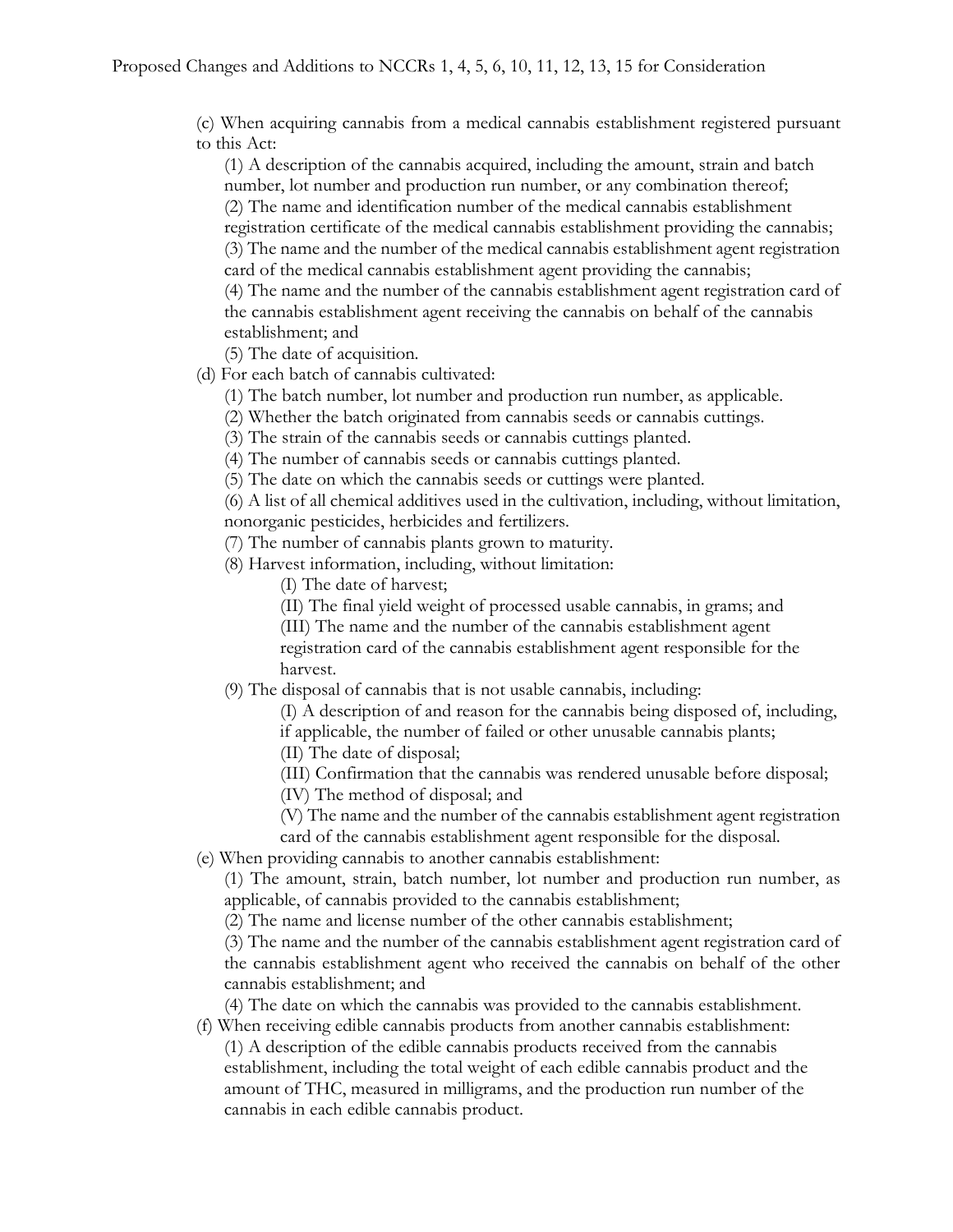(2) The total amount and production run number of cannabis in the edible cannabis products.

(3) The name and:

(I) License number of the cannabis establishment providing the edible cannabis products to the receiving cannabis establishment;

(II) The number of the cannabis establishment agent registration card of the cannabis establishment agent providing the edible cannabis products to the receiving cannabis establishment; and

(III) The number of the cannabis establishment agent registration card of the cannabis establishment agent receiving the edible cannabis products on behalf of the receiving cannabis establishment.

(4) The date on which the edible cannabis products were provided to the cannabis establishment.

(g) When receiving cannabis products from another cannabis establishment:

(1) A description of the cannabis products received from the cannabis establishment, including the total weight of each cannabis product and the amount of THC, measured in milligrams, and production run number of the cannabis in each cannabis product.

(2) The total amount and production run number of cannabis in the cannabis products. (3) The name and:

(I) License number of the cannabis establishment providing the cannabis products to the receiving cannabis establishment;

(II) The number of the cannabis establishment agent registration card of the cannabis establishment agent providing the cannabis products to the receiving cannabis establishment; and

(III) The number of the cannabis establishment agent registration card of the cannabis establishment agent receiving the cannabis products on behalf of the receiving cannabis establishment.

(4) The date on which the cannabis products were provided to the cannabis establishment.

(h) When receiving concentrated cannabis or products containing concentrated cannabis from a cannabis production facility:

(1) A description of the concentrated cannabis or products containing concentrated cannabis received from the cannabis production facility, including the total weight of each product, the amount of THC (except a cannabis independent testing laboratory), measured in milligrams, and the production run number for each product; (2) The name and:

(I) License number of the cannabis establishment providing the concentrated cannabis or products containing concentrated cannabis to the receiving cannabis establishment;

(II) The number of the cannabis establishment agent registration card of the cannabis establishment agent providing the concentrated cannabis or products containing concentrated cannabis to the receiving cannabis establishment; and (III) The number of the cannabis establishment agent registration card of the cannabis establishment agent receiving the concentrated cannabis or products containing concentrated cannabis on behalf of the receiving cannabis establishment.

(3) The date on which the concentrated cannabis or products containing concentrated cannabis were provided to the cannabis establishment.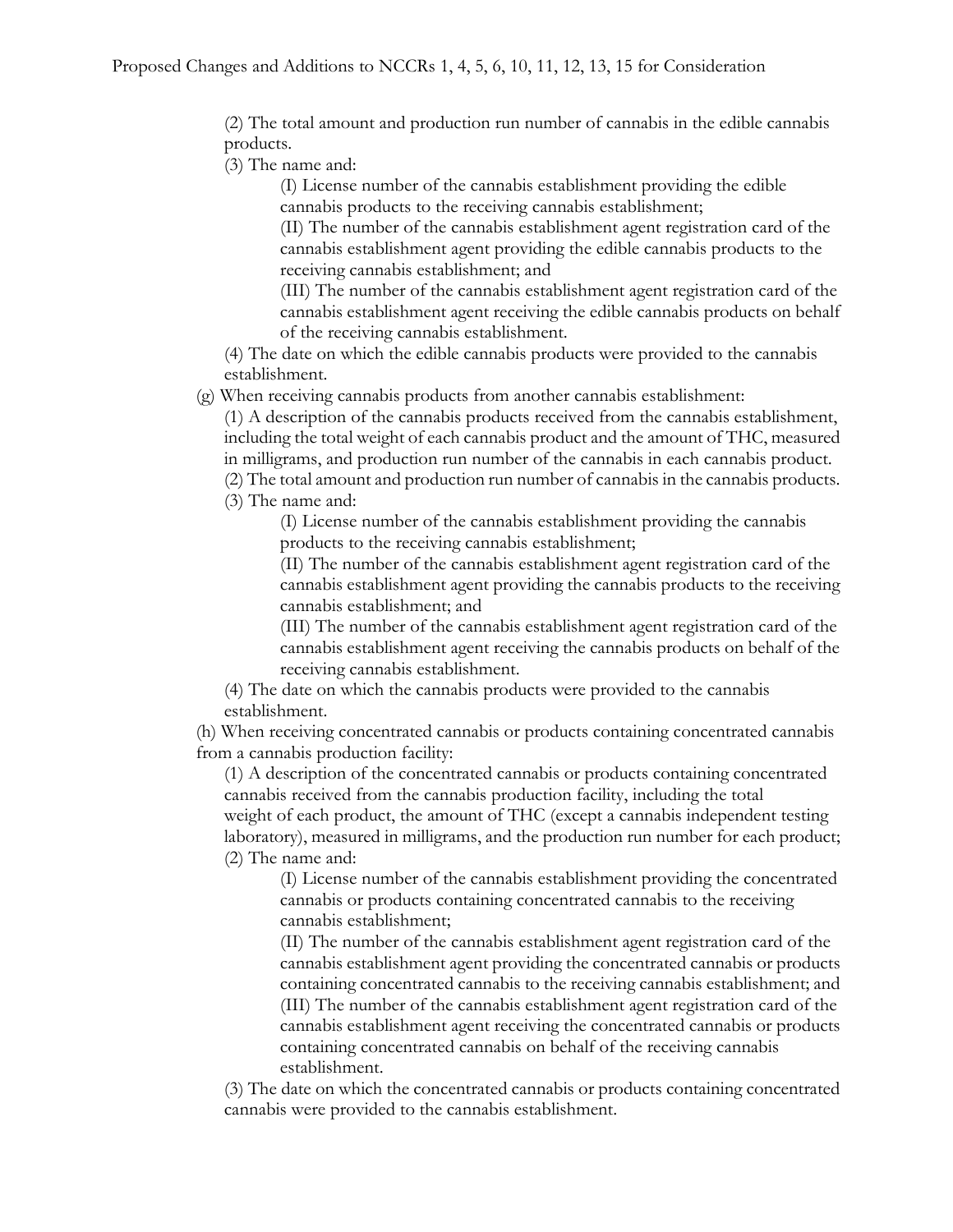8. Each cannabis establishment shall:

(a) Establish and maintain a seed-to-sale **tracking inventory** system which adequately documents the flow of materials through the manufacturing process.

(b) Establish procedures which reconcile the raw material used to the finished product on the basis of each job. Significant variances must be documented, investigated by management personnel and immediately reported to the Executive Director and to the cannabis establishment that ordered the concentrated cannabis or cannabis product.

(c) Provide for quarterly physical inventory counts to be performed by persons independent of the manufacturing process which are reconciled to the perpetual inventory records. Significant variances must be documented, investigated by management personnel and immediately reported to the Executive Director.

9. If a cannabis establishment identifies a reduction in the amount of cannabis in the inventory of the cannabis establishment which is not due to documented causes, the cannabis establishment shall determine where the loss has occurred and take and document corrective action. If the reduction in the amount of cannabis in the inventory of the cannabis establishment is due to suspected criminal activity by a cannabis establishment agent, the cannabis establishment shall report the cannabis establishment agent to the Board and to the appropriate law enforcement agencies within 24 hours. The Board may require the cannabis establishment to provide additional information as it determines necessary to conduct an investigation.

**10.** A cannabis establishment shall:

(a) Maintain the documentation required by subsections 5, 6, and 7 at the cannabis establishment for at least 5 years after the date on the document; and

(b) Provide the documentation required by subsections 5, 6, and 7 to the Board or Board Agents for review upon request.

(Amended: 8/2021)

**6.082 Use of seed-to-sale tracking system; payment of fees.** A cannabis establishment shall:

1. Use the seed-to-sale tracking system managed by the independent contractor selected by the Board;

2. Connect to the seed-to-sale tracking system using the independent contractor's application programming interface;

3. Pay any fees assessed by the independent contractor for using the seed-to-sale tracking system, including, without limitation, user fees or application programming interface fees; and

4. Ensure cannabis and cannabis products are tagged as required using the seed-to-sale **tracking inventory** system.

#### **6.085 Required security measures, equipment and personnel; location of outdoor**  cultivation facility must allow for response by local law enforcement. *(Effective on January 1,*) **2023)**

1. To prevent unauthorized access to cannabis at a cannabis establishment, the cannabis establishment must have:

(a) One single secure entrance of the physical building;

(b) No visible cannabis or cannabis products from outside the establishment.

(c) Security equipment to deter and prevent unauthorized entrance into limited access areas that includes, without limitation:

(1) Devices or a series of devices to detect unauthorized intrusion, which may include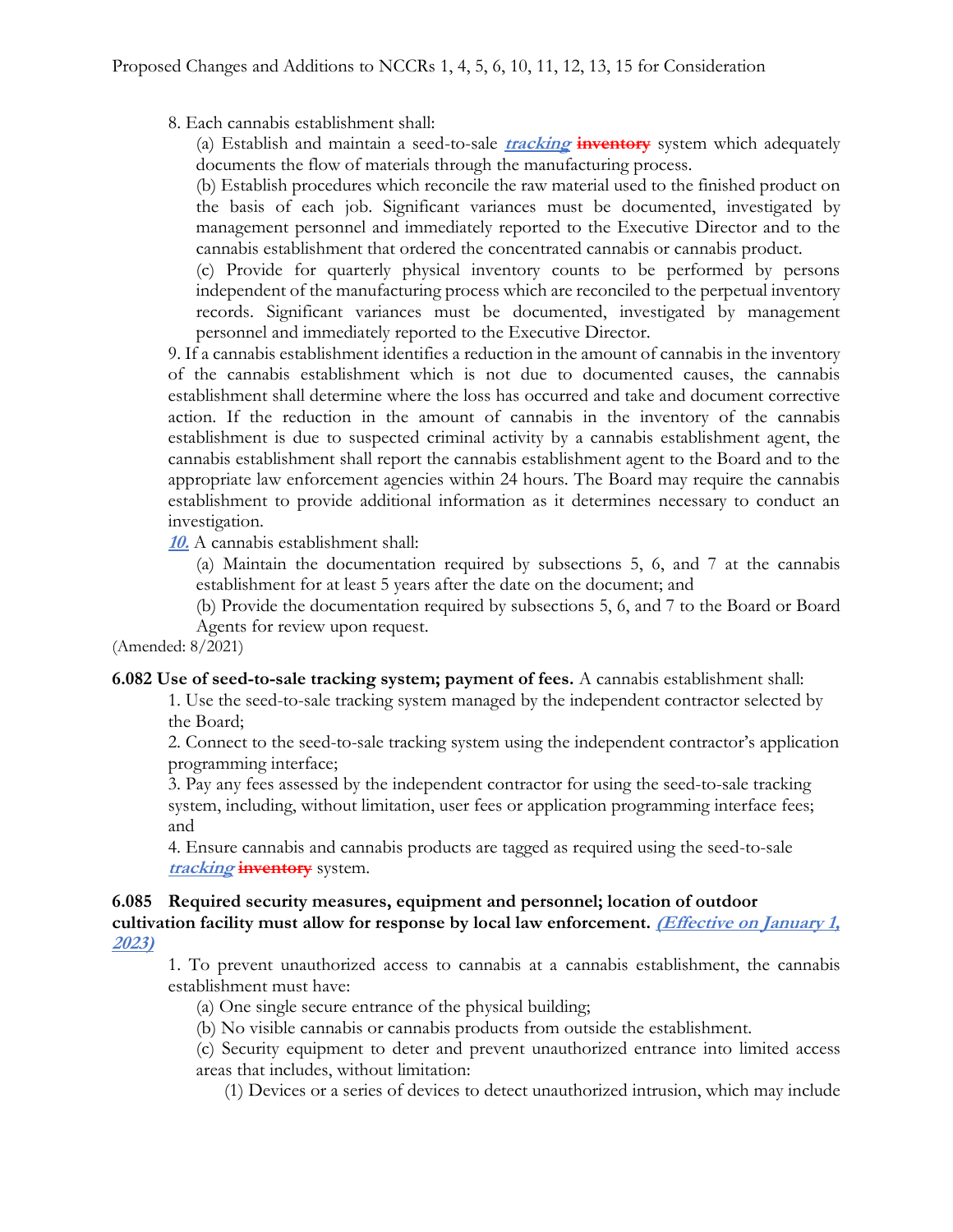a signal system interconnected with a radio frequency method, such as cellular or private radio signals, or other mechanical or electronic device, and which, for a cannabis cultivation facility which engages in outdoor cultivation, covers the entirety of the cultivation area and the perimeter and exterior area of the cannabis cultivation facility;

(2) Exterior lighting to facilitate surveillance which, for a cannabis cultivation facility which engages in outdoor cultivation:

(I) When the lighting would not interfere with the growing cycle of a crop, covers the entirety of the cultivation area and the perimeter and exterior area of the cannabis cultivation facility; and

(II) When the lighting would interfere with the growing cycle of a crop, covers the perimeter and exterior area of the cannabis cultivation facility;

(3) Electronic monitoring, including, without limitation, each of the following:

(I) At least one call-up monitor that is **5519** inches or equivalent or more; (II) A printer capable of immediately producing a clear still photo from any video camera image, which photo must be provided to the Board or Board Agents for review upon request;

(III) Video cameras with a recording resolution of at least 1920 x 1080, or the equivalent, at a rate of at least 15 frames per second which provide coverage of all entrances and exits of the building, any room or area that holds a vault and any point-of-sale location, which record 24 hours per day, which are capable of being accessed remotely by the Board and any other a law enforcement agency in real time **upon request** and which may record motion only. **The information necessary to remotely access the camera footage must be entered into the cannabis establishment'<sup>s</sup> Accela portal.** A video camera providing coverage of a point-of-sale location must allow for the identification of any person purchasing cannabis**. In a cannabis consumption lounge, the entire area that is used by consumers must be covered by video cameras**;

(IV) Video cameras with a recording resolution of at least 720 x 480, or the equivalent, at a rate of at least 15 frames per second which provide coverage of all limited access areas not described in sub-subparagraph (III) and any activity in or adjacent to the establishment, which record 24 hours per day, which are capable of being accessed remotely by a law enforcement agency, the Board, and Board Agents in real time upon request, which may record motion only and which, for a cannabis cultivation facility which engages in outdoor cultivation, cover the entirety of the cultivation area and the perimeter and exterior area of the cannabis cultivation facility. **The** 

**information necessary to remotely access the camera footage must be entered into the cannabis establishment's Accela portal within the Board's electronic licensing system**;

(V) A video camera which is capable of identifying any activity occurring within the cannabis establishment in low light conditions 24 hours per day; (VI) A method for storing video recordings from the video cameras for at least 30 calendar days in a secure on-site or off-site location or through a service or network that provides on-demand access to the recordings and providing copies of the recordings to the Board and Board Agents for review upon request, on portable external hard drives or other media as directed by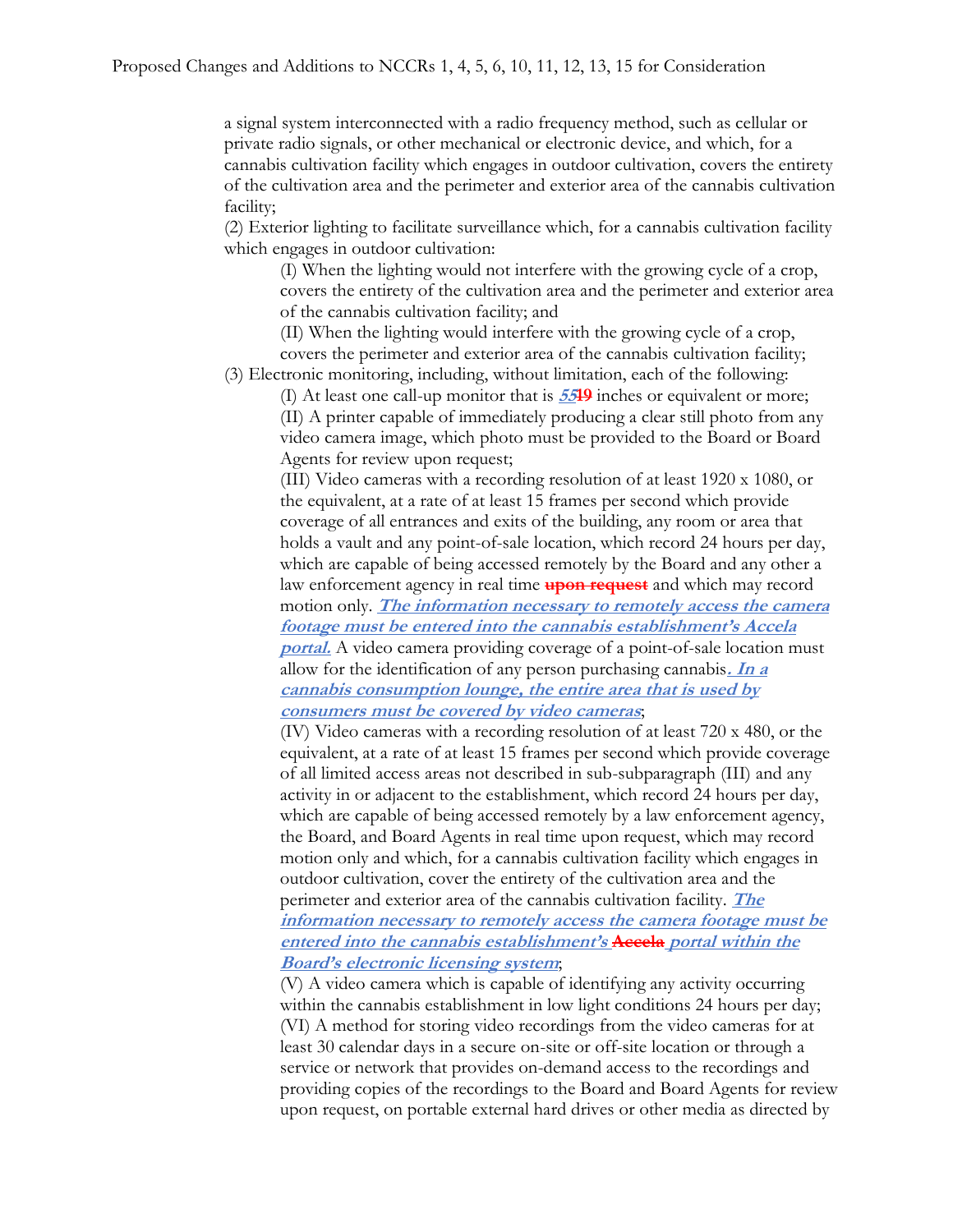the Board or Board Agents, at the expense of the cannabis establishment, and within a reasonable time frame as determined by the Board or Board Agents. **Adequately sized portable, external drives must be immediately available to store a minimum of seven days (168 Hours) of video from a minimum of seven cameras. External drives must be USB 3.0 or greater and formatted with FAT32 or exFAT and will not be returned to the establishment. The blank portable, external hard drives must be available at the cannabis establishment at all times and there must be at least one drive capable of holding a full thirty days of video footage of the entire cannabis establishment;**

(VII) A failure notification system that provides an audible and visual notification of any failure in the electronic monitoring system;

(VIII) **In a cannabis consumption lounge, security personnel are required to continually monitor real time security camera footage while the facility is open for business; and**

**(IX)** Sufficient battery backup for video cameras and recording equipment to support at least 5 minutes of recording in the event of a power outage;

(4) Immediate automatic or electronic notification to alert local law enforcement agencies of an unauthorized breach of security at the cannabis establishment in the interior of each building of the cannabis establishment; and

(5) For a cannabis cultivation facility which engages in outdoor cultivation:

(I) An alarm system and video cameras which are monitored 24 hours per day;

(II) An exterior barrier, determined to be appropriate by local law enforcement, which is located around the perimeter of the cannabis cultivation facility and which consists of a solid block wall or chain link fence with a height of at least 8 feet and an additional fence with a height of at least 8 feet located at least 10 feet and not more than 20 feet inside of the solid block wall or chain link fence; and

(III) A secure brick and mortar building which is approved by the appropriate Board Agent as suitable to dry and store cannabis and which meets the security and sanitation requirements for a cannabis cultivation facility which engages in indoor cultivation of cannabis.

(d) Policies and procedures:

(1) That restrict access to the areas of the cannabis establishment that contain cannabis to persons authorized to be in those areas only;

(2) That provide for the identification of persons authorized to be in the areas of the cannabis establishment that contain cannabis;

(3) That prevent loitering**, other than consumers already admitted to a cannabis consumption lounge**;

(4) For conducting electronic monitoring;

(5) For the use of the automatic or electronic notification to alert local law enforcement agencies of an unauthorized breach of security at the cannabis establishment;

(6) For limiting the amount of money available in any retail areas of the cannabis establishment and for training employees on this practice;

(7) For notifying the public of the minimal amount of money available, which may include, without limitation, the posting of a sign;

(8) For maintaining communication with law enforcement agencies; and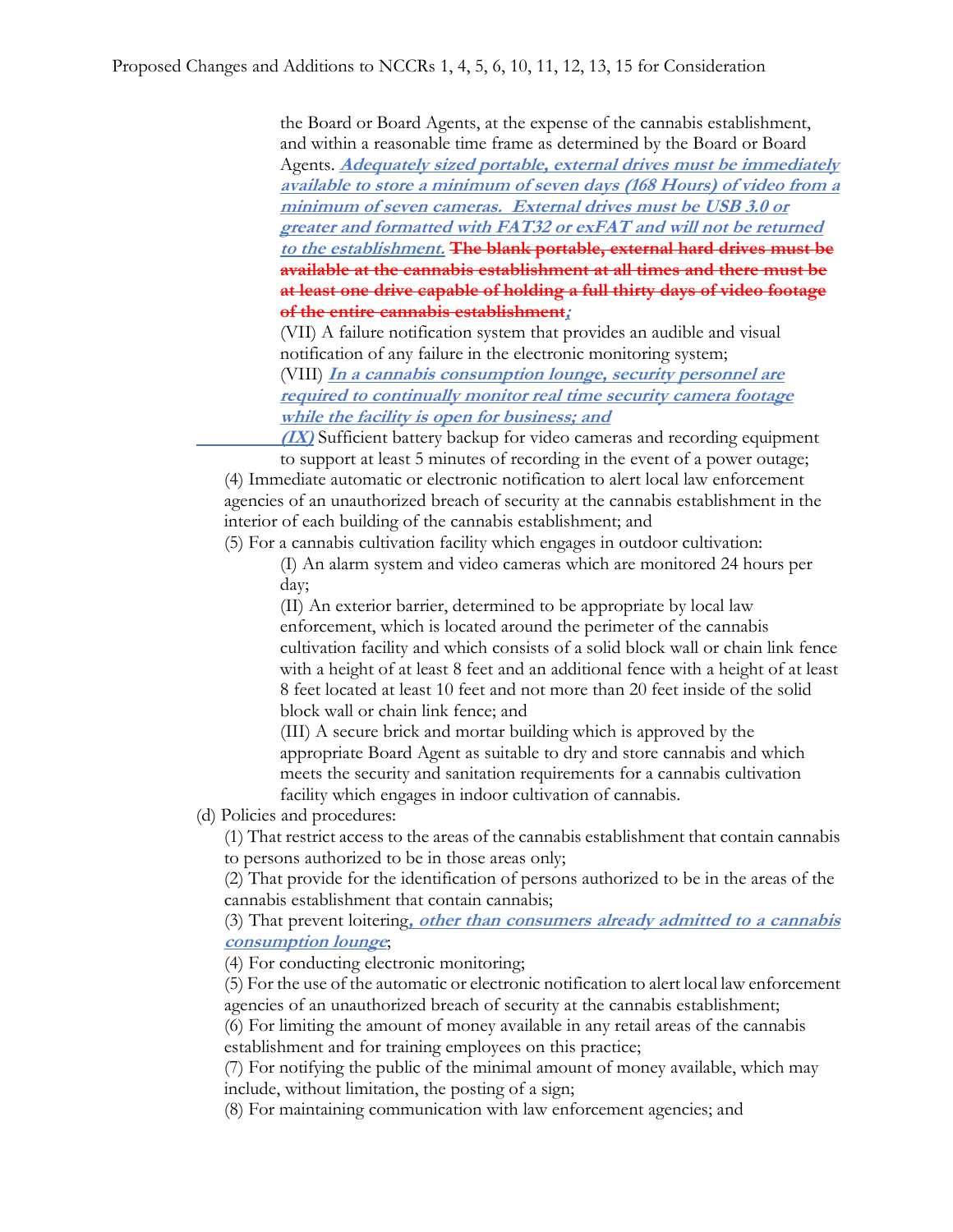(9) For providing and receiving notifications regarding burglary, attempted burglary, robbery, attempted robbery and other suspicious activity.

2. Each video camera used pursuant to subparagraph (3) of paragraph (a) of subsection 1 must: (a) Include a date and time generator which possesses the capability to display the date and time of recorded events on the recording in a manner that does not significantly obstruct the recorded view; and

(b) Be installed in a manner that will prevent the video camera from being readily obstructed, tampered with or disabled.

3. A cannabis establishment shall make a reasonable effort to repair any malfunction of security equipment within 72 hours after the malfunction is discovered. A cannabis establishment shall notify the Board and local law enforcement within 24 hours after a malfunction is discovered and provide a plan of correction. Failure to correct a malfunction within 72 hours after the malfunction is discovered is a violation of this section.

4. If a video camera used pursuant to subparagraph (3) of paragraph (a) of subsection 1 malfunctions, the cannabis establishment shall immediately provide alternative video camera coverage or use other security measures, such as assigning additional supervisory or security personnel, to provide for the security of the cannabis establishment. If the cannabis establishment uses other security measures, the cannabis establishment must immediately notify the Executive Director, and the Executive Director will determine whether the other security measures are adequate.

5. Each cannabis establishment shall maintain a log that documents each malfunction and repair of the security equipment of the cannabis establishment pursuant to subsections 3

and 4. The log must state the date, time and nature of each malfunction, the efforts taken to repair the malfunction and the date of each effort, the reason for any delay in repairing the malfunction, the date the malfunction is repaired and, if applicable, any alternative security measures that were taken. The log must also list, by date and time, all communications with the Board, Board Agents or Executive Director concerning each malfunction and corrective action. The cannabis establishment shall maintain the log for at least 1 year after the date of last entry in the log.

6. Each cannabis establishment must employ a security manager or director who must be responsible for:

(a) Conducting a semiannual audit of security measures to ensure compliance with the state procedures of the cannabis establishment and identify potential security issues;

(b) Training employees on security measures, emergency response and robbery prevention and response before starting work and on an annual basis; and

(c) Evaluating the credentials of any third party who intends to provide security to the cannabis establishment before the third party is hired by or enters into a contract with the cannabis establishment.

7. Each cannabis establishment shall ensure that the security manager or director of the cannabis establishment, at least one employee of the cannabis establishment or the employees of any third party who provides security to the cannabis establishment has completed or will complete within three months of being hired, to be proven by written attestation from the employee and the training officer, the following training:

(a) Training in theft prevention or a related subject;

(b) Training in emergency response or a related subject;

(c) Training in the appropriate use of force or a related subject that covers when the use of force is and is not necessary;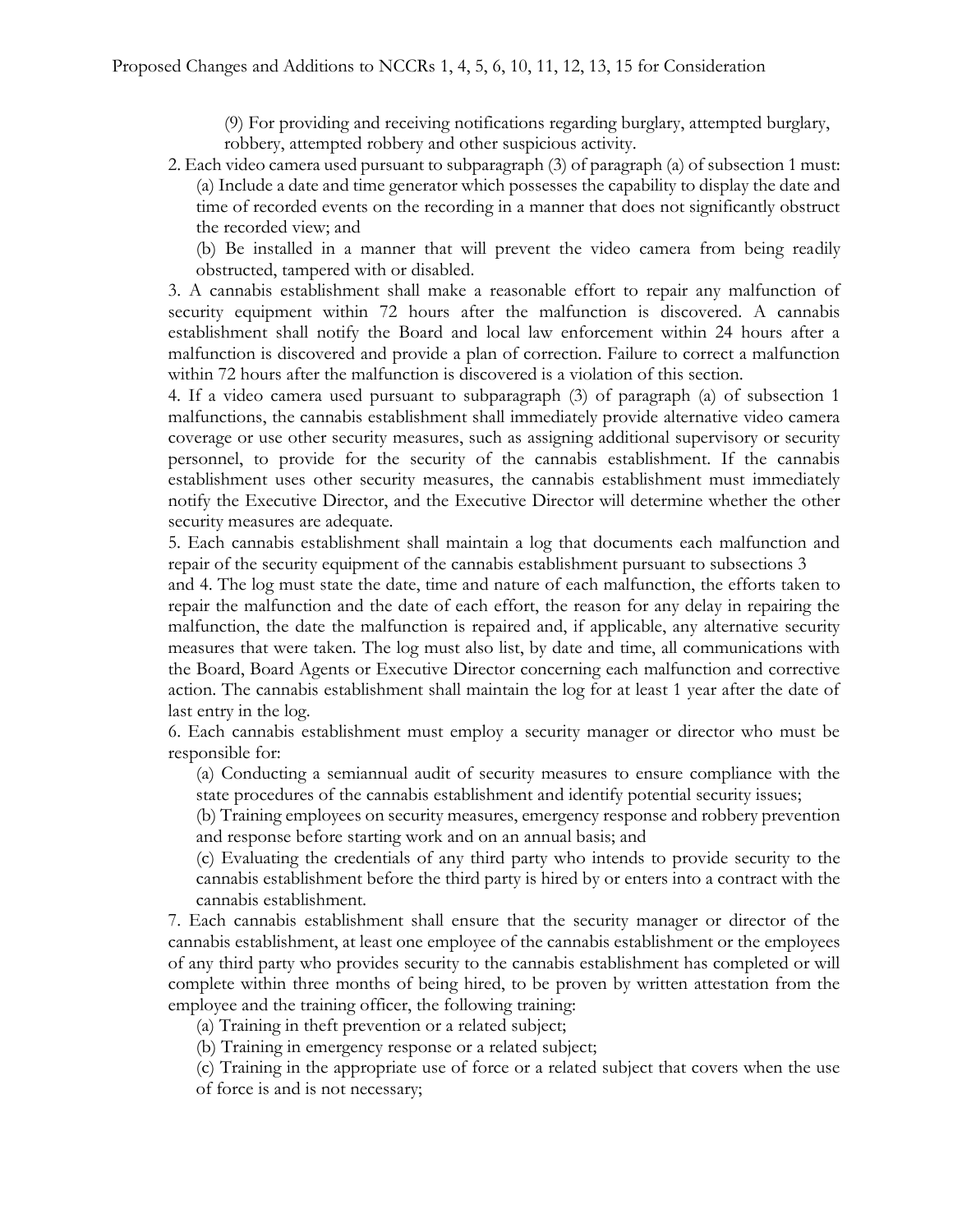(d) Training in the use and administration of first aid, including cardiopulmonary resuscitation;

(e) Training in the protection of a crime scene or a related subject;

(f) Training in the control of access to protected areas of a cannabis establishment or a related subject;

(g) Not less than 8 hours of on-site training in providing security services; and

(h) Not less than 8 hours of classroom training in providing security services.

8. A cannabis cultivation facility which engages in the outdoor cultivation of cannabis must be located in such a manner as to allow local law enforcement to respond to the cannabis cultivation facility within 15 minutes after being contacted unless the local law enforcement agency determines some other response time is acceptable.

**9. Cannabis establishments must ensure that armed security officers do not violate the provisions of NRS 202.257 (possessing a firearm while under the influence of a controlled substance). In addition, a cannabis consumption lounge shall prohibit consumers from bringing firearms into a consumption lounge, including posting of signs providing notice of same.**

**10. A cannabis establishment shall operate the business in a decent, orderly, and respectable manner. A licensee shall not knowingly permit any activity or acts of disorderly conduct, nor shall a licensee permit rowdiness, undue noise, or other disturbances or activity offensive to <sup>a</sup> reasonable person the senses of the average citizen, neighboring business, or to the residents of the neighborhood in which the business is located.**

**11. If an emergency requires law enforcement, firefighters, emergency medical service providers, Board Agents or other public safety personnel to enter the premises of the business, the cannabis establishment is responsible for ensuring that all consumption of inhalable cannabis, if allowed, and other activities if requested, cease until such personnel have completed their investigation or services and have left the premises.**

**12. A cannabis establishment must report directly to the Board any criminal activity requiring an in-person response from law enforcement within 24 hours after an owner or employee of the business learns of the event.**

**13. If the Board learns of an increase in criminal activity at or near the location of a particular cannabis establishment, the Board may require the licensee to create an appropriate risk mitigation plan and submit to the Board.**

**14. Employees are prohibited from consuming cannabis while on duty and at work. The cannabis establishment shall create appropriate procedures to ensure employees do not show up to work or remain at work intoxicated.**

**6.090 Cleanliness and health of cannabis establishment agents.**

**\*\*\***

**4. A cannabis establishment agent shall immediately report to the person in charge if the agent knows he or she has:**

**(a) A symptom of gastrointestinal infection, including, without limitation, diarrhea, vomiting or jaundice, except as otherwise provided in paragraph 9; (b) A diagnosed infection by a disease agent that can be transmitted from a person through food or cannabis, including, without limitation, Salmonella species, Shigella species, Shiga toxin-producing Escherichia coli, Hepatitis A virus or Norovirus; or**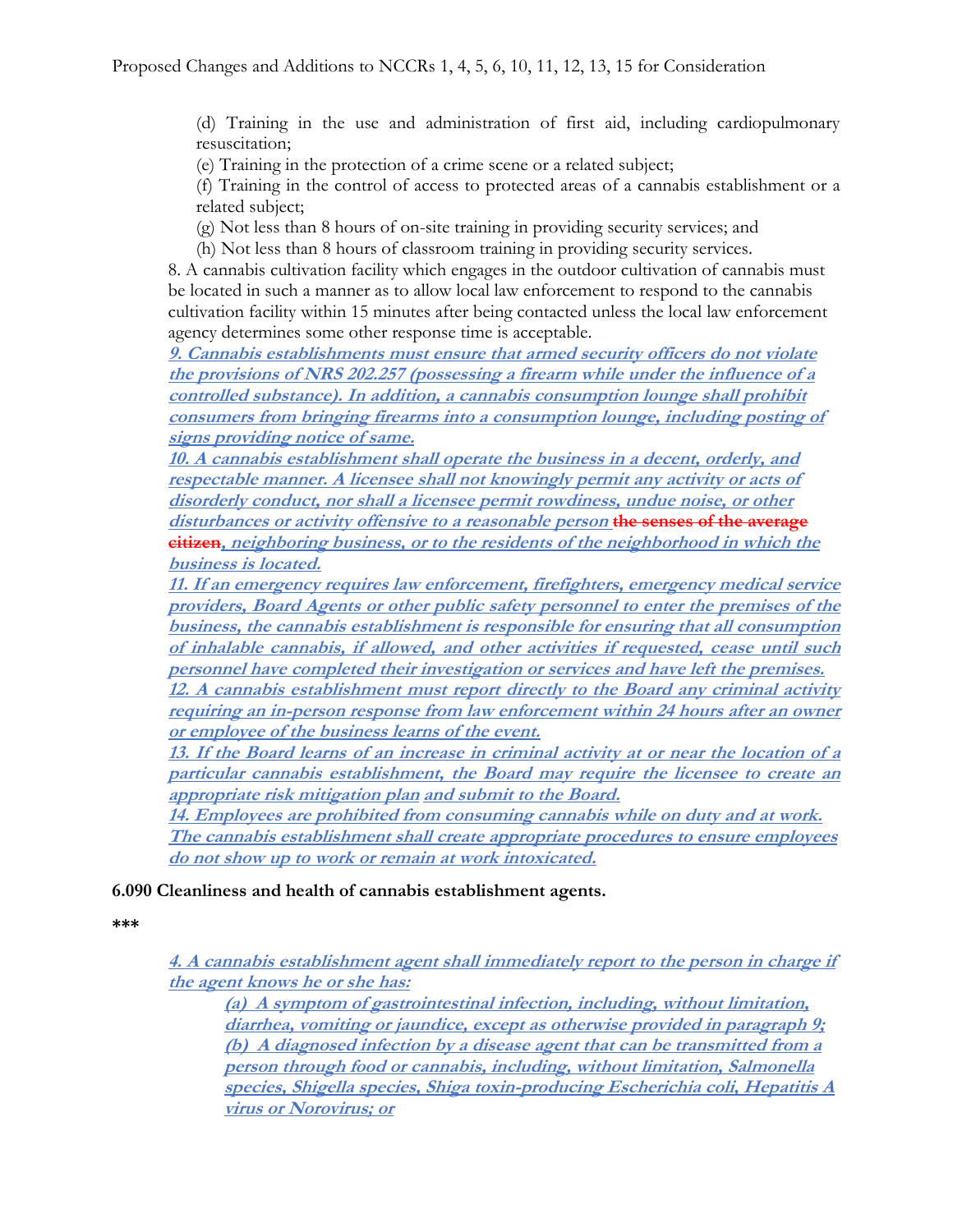**(c) A lesion that appears inflamed or contains pus and that is not covered as described in subparagraph (d) of paragraph 3.**

**5. The cannabis establishment shall, within 24 hours, notify the CCB about any cannabis establishment agent known to have:**

 **(a) Jaundice, except as otherwise provided in paragraph 9; or**

**(b) A diagnosed infection by a disease agent that can be transmitted from a person through food or cannabis, including, without limitation, Salmonella species, Shigella species, Shiga toxin-producing Escherichia coli, Hepatitis A virus or Norovirus.**

**6. The person in charge shall exclude or restrict a cannabis establishment agent from working in or around any place where bulk or unpackaged food, beverages, cannabis or cannabis products are prepared, sold or offered for sale if the agent is known to have:**

**(a) A lesion that appears inflamed or contains pus and that is not covered as described in subparagraph (d) of paragraph 3.**

**7. The person in charge shall exclude a cannabis establishment agent from working in or around any place where bulk or unpackaged food, cannabis or cannabis products are prepared, sold or offered for sale if the agent is known to have a diagnosed infection by a disease agent that can be transmitted from a person through food or cannabis, including, without limitation, Salmonella species, Shigella species, Shiga toxin-producing Escherichia Coli, Hepatitis A virus or Norovirus.**

**(a) A symptom of gastrointestinal infection, including, without limitation, diarrhea, vomiting or jaundice, except as otherwise provided in paragraph 9; (b) An infection by Salmonella typhi within the last 3 months, unless approved to be released from exclusion by the health authority; or (c) An infection by Shigella species, Shiga toxin-producing Escherichia coli, Hepatitis A virus, Norovirus or a Salmonella species other than Salmonella typhi, within the last 30 days, unless the food employee is approved to be released from exclusion by the health authority.**

**8. The person in charge and the cannabis establishment agents of a cannabis establishment shall comply with any order issued by the health authority or CCB for excluding agents from the cannabis establishment or restricting agent activities because of a diagnosed or suspected infection by a disease agent that can be transmitted from a person through food or cannabis until the health authority or CCB rescinds the order.**

**9. Upon approval from the health authority, a cannabis establishment agent with a symptom of gastrointestinal illness, including, without limitation, diarrhea or jaundice, may work in a cannabis establishment without special restriction, provided that the agent furnishes written medical documentation to the health authority and CCB from a health practitioner that the symptom is due to a medical condition not transmissible from the agent through food or cannabis, including, without limitation, Crohn's disease, irritable bowel syndrome, ulcerative colitis or Hepatitis C.**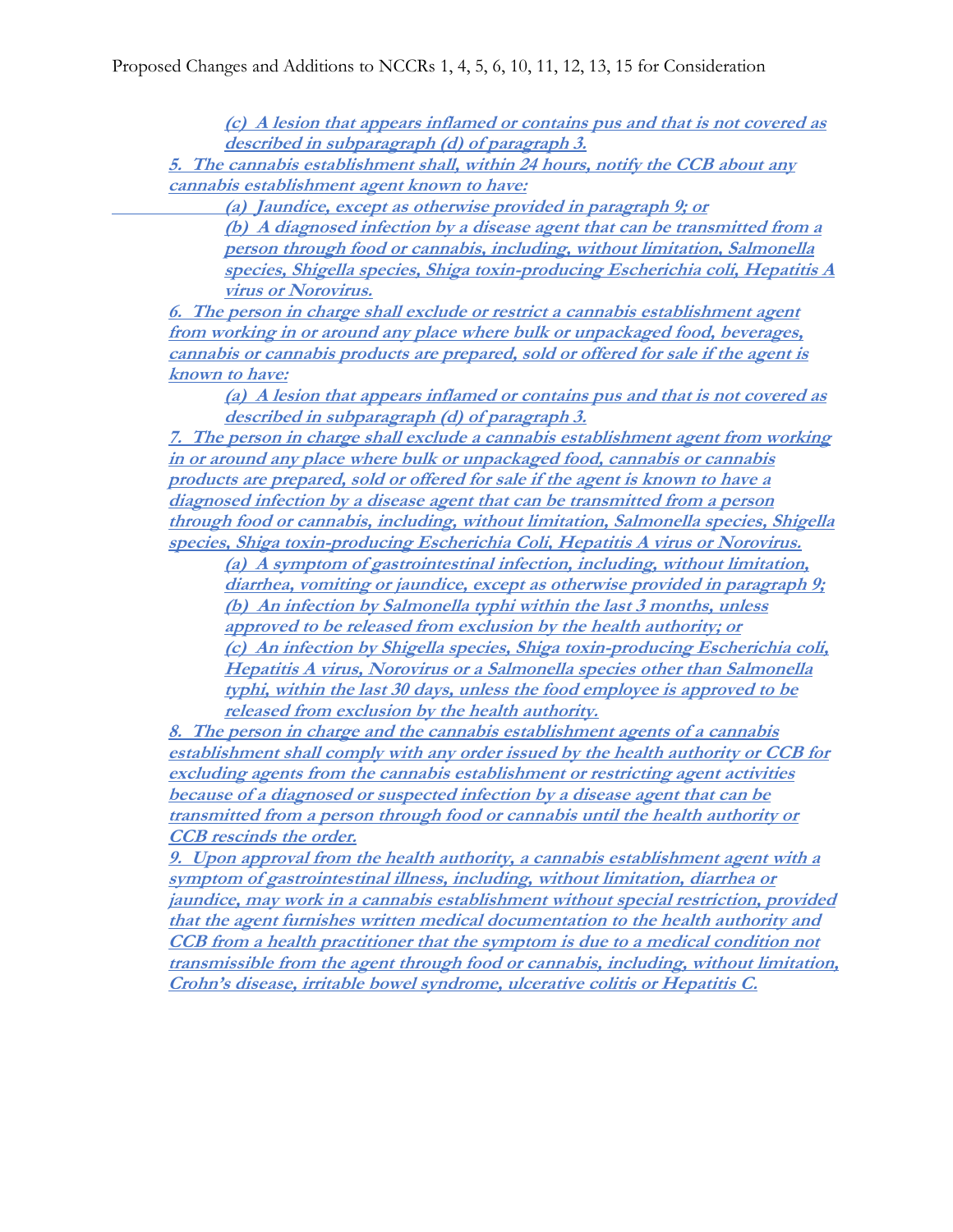## **Proposed Changes to NCCR Regulation 9**

## **New Deleted**

**9.015 Qualifications and duties of persons responsible for managing facility.** Based on the risks inherent to the operation of a cannabis product manufacturing facility **and a cannabis consumption lounge which serves food**, the persons responsible for managing each such facility shall demonstrate to the Board knowledge of disease prevention, and the requirements of Title 56 of NRS and NCCR, by:

1. Complying with the provisions of Title 56 of NRS and NCCR and having no category I, II, II(b) or III violations pursuant to NCCR 4.035-4.050 during inspections.

2. Ensuring that at least one employee **of the cannabis product manufacturing facility** is available during all operating hours **in which food is being prepared or served,** which is a certified food protection manager who has shown proficiency in the required information through passing a test that is part of a program which certifies a person to be a food protection manager and which:

(a) Has been evaluated and listed by an accrediting agency as conforming to national standards for organizations that certify persons as food protection managers; or

(b) Provides to such persons other training acceptable to the Board.

3. Responding correctly to the questions of an inspector of cannabis establishments regarding: (a) The relationship between the prevention of disease and the personal hygiene of a cannabis establishment agent engaged in the extraction of concentrated cannabis or production of cannabis products.

(b) The prevention of the transmission of disease by a cannabis establishment agent engaged in the extraction of concentrated cannabis or production of cannabis products who has a disease or medical condition that may transmit disease.

(c) The symptoms associated with the diseases that are transmissible through cannabis products and ingredients.

(d) The significance of the relationship between maintaining the temperature for a certain amount of time for potentially hazardous cannabis products and ingredients and the prevention of illness transmission.

(e) The hazards involved in the consumption of raw or undercooked meat, poultry and eggs.

(f) The required temperatures and times for safe cooking of potentially hazardous cannabis products and ingredients, including, without limitation, meat, poultry and eggs.

(g) The required temperatures and times for the safe refrigerated storage, hot holding, cooling and reheating of potentially hazardous cannabis products and ingredients.

(h) The relationship between the prevention of illness transmission and the management and control of:

(1) Cross contamination;

(2) Hand contact with finished cannabis products and ingredients;

(3) Hand washing; and

(4) Maintaining the establishment in a clean condition and in good repair. 64 (i) The correct procedures for cleaning and sanitizing utensils and the surfaces of equipment that have direct contact with cannabis products and ingredients.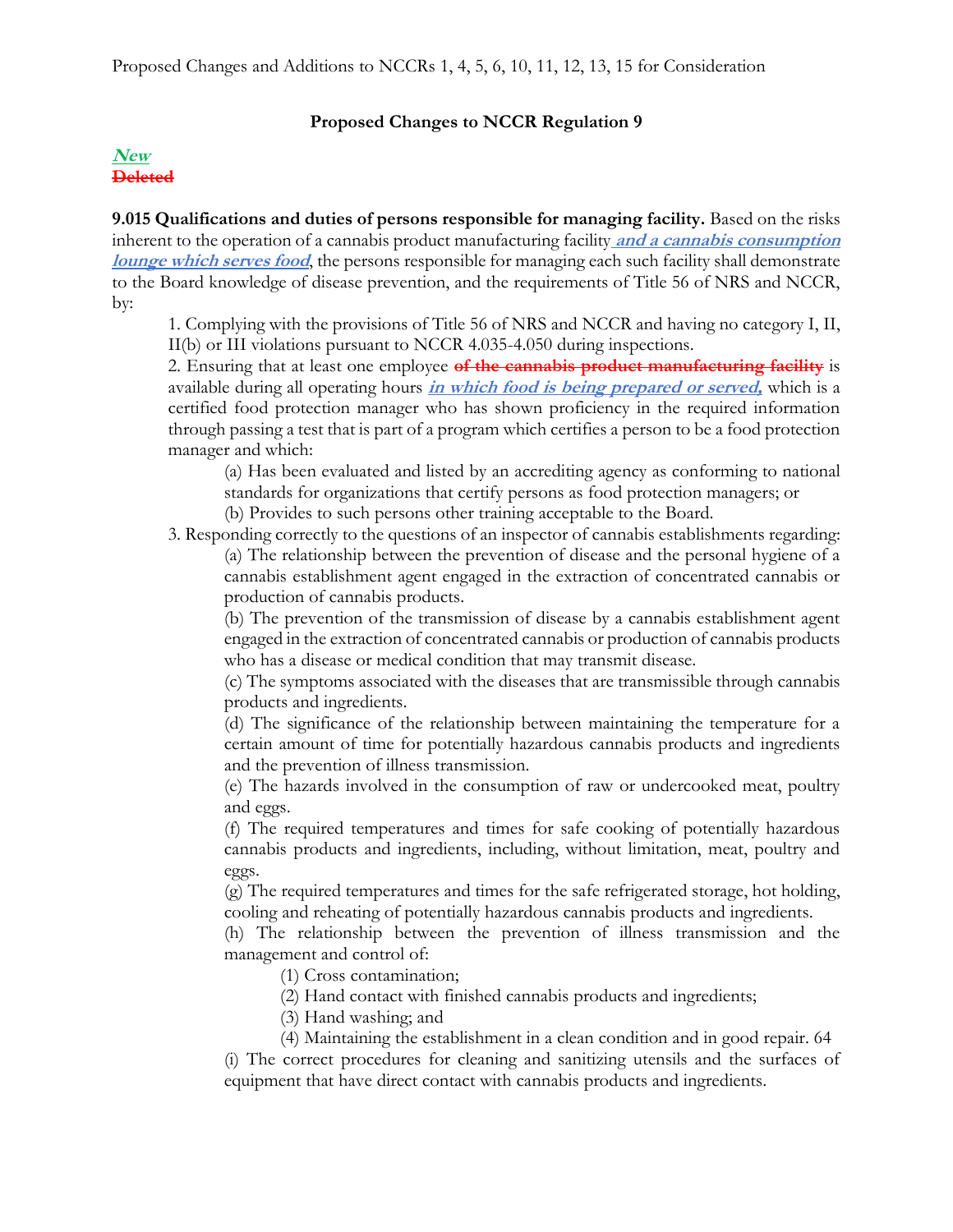(j) The identification of poisonous or toxic materials in the facility and the procedures necessary to ensure that those materials are safely stored, dispensed, used and disposed of according to applicable state and federal laws and regulations.

#### **9.025 Requirements and restrictions on use of non-cannabis ingredients.**

1. Each cannabis **establishment product manufacturing facility** shall ensure that it obtains non-cannabis ingredients, including hemp and CBD, for cannabis products from sources that comply with the requirements of federal and state law and regulations and are approved by the Board, including, without limitation, commercial and retail businesses.

2. A cannabis **establishment product manufacturing facility** shall not use or prepare noncannabis ingredients prepared or stored in a private home.

3. A cannabis product manufacturing facility must submit all new menu items and their ingredients to the appropriate Board Agent for approval on a form prescribed by the Board prior to production and sale of new products. A cannabis **establishment product manufacturing facility** may not produce nasal spray, inhalers, eye drops, or medical devices. 4. A cannabis **establishment product manufacturing facility** preparing menu items that require a HACCP plan as determined by the appropriate Board Agent must be approved by a processing authority prior to submission. Special processes requiring a HACCP plan include, but are not limited to, canning, reduced oxygen packaging, and other processes as determined by the appropriate Board Agent.

### **9.030 Protection of products and ingredients from cross-contamination.**

1. Except as otherwise provided in subsection 2, each cannabis product manufacturing facility **and cannabis consumption lounge** shall ensure that cannabis products and ingredients are protected from cross-contamination by:

(a) Separating raw animal ingredients during storage, preparation, holding and display from raw cannabis products, or other raw finished ingredients such as fruits and vegetables, and from concentrated cannabis and cooked or baked and finished cannabis products which are ready to eat or otherwise use.

(b) Except when combined as ingredients, separating types of raw animal ingredients from each, including, without limitation, meat, poultry and eggs, during storage, preparation, holding and display by preparing each type of raw animal ingredient at a different time or in a different area and:

(1) Using separate equipment for each type of raw animal ingredient; or

(2) Arranging each type of raw animal ingredient in equipment so that crosscontamination of one type of raw animal ingredient with another is prevented.

(c) Preparing each type of raw animal ingredient at different times or in separate areas. 2. The provisions of subsection 1 do not apply to items stored frozen in a freezer.

3. Cannabis products must be protected from contamination by storing the product in a clean, dry location:

(a) Where the products are not exposed to splashes, chemicals, dust or other contamination; and

(b) Fifteen centimeters or more above the floor.

4. Cannabis products and direct contact surfaces of equipment and utensils must be stored and handled in a manner that prevents any biological, chemical or physical contamination at all times.

5. Chemical sanitizer must be available for immediate use at the proper concentration during all hours of operation in a location other than a three-compartment sink.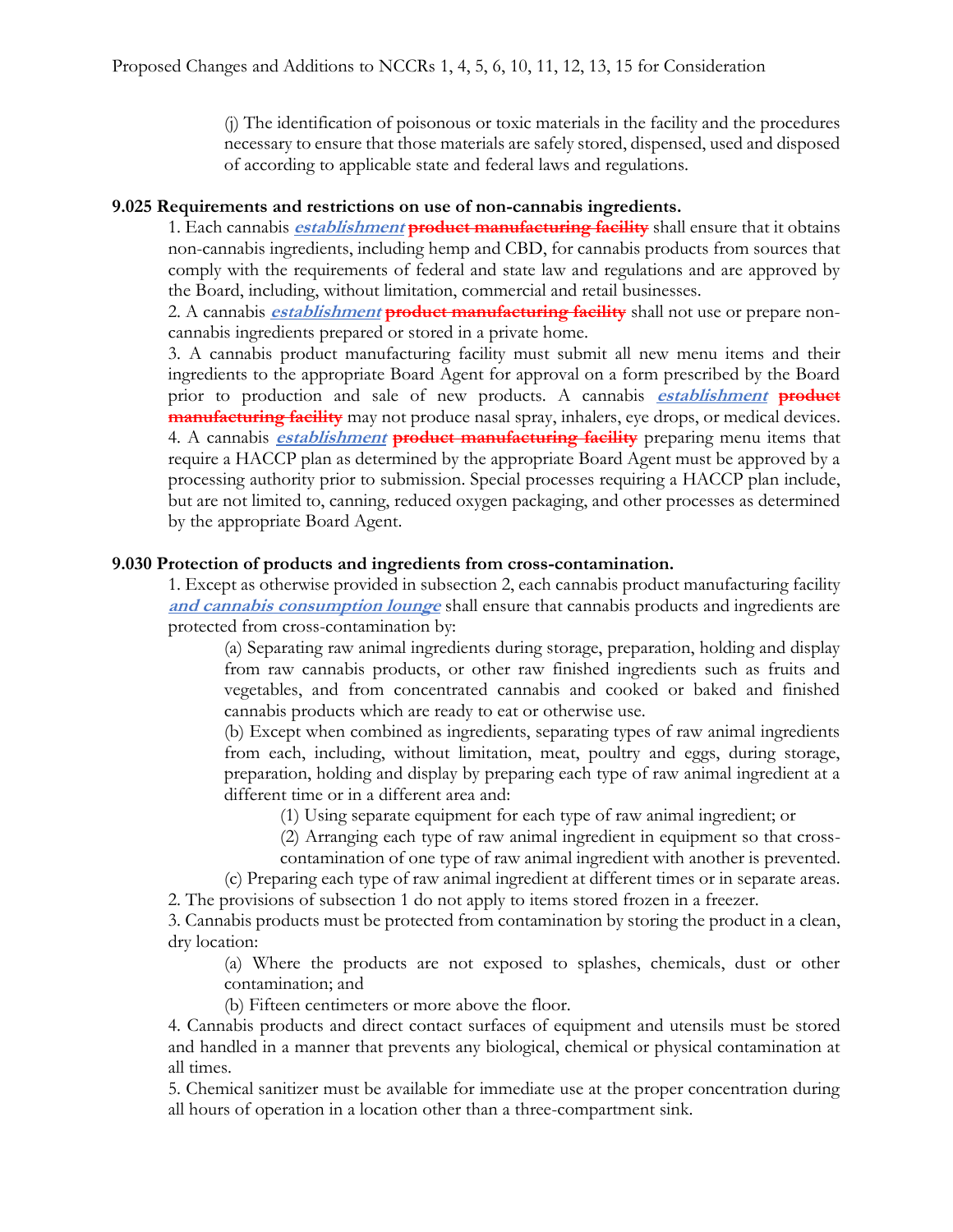### **9.035 Use of pasteurized eggs and egg products; cleanliness of equipment, utensils and articles; requirements for temperature controls. Each cannabis product manufacturing facility and cannabis consumption lounge shall ensure that:**

1. Pasteurized eggs or egg products are substituted for raw eggs in the preparation of cannabis products.

2. Cannabis products and ingredients only have contact with the surfaces of:

(a) Equipment and utensils that are cleaned and sanitized; or

(b) Single-service and single-use articles that have not previously been used.

3. Ingredients such as eggs, meat, poultry and cannabis containing these raw animal ingredients are cooked to heat all parts of the cannabis product to a temperature and for a time that complies with one of the following methods based on the product that is being cooked:

(a) At 145°F (63°C) or above for 15 seconds for meat, including, without limitation, commercially raised game animals.

(b) At 155°F (68°C) or above for 15 seconds for:

(1) Mechanically tenderized and injected meats; and

(2) Meat and commercially raised game animals if it is comminuted.

(c) At 165°F (74°C) or above for 15 seconds for poultry, stuffed meat, stuffed pasta, stuffed poultry or stuffing containing meat or poultry.

4. Except during preparation, cooking or cooling, potentially hazardous cannabis products and ingredients are maintained:

(a) At 135°F (57°C) or above; or

(b) At  $41^{\circ}F$  (5°C) or less.

5. During the thawing process, potentially hazardous cannabis products and ingredients are:

(a) Maintained at 41°F (5°C) or less; and

(b) Thawed:

(1) Under refrigeration;

(2) Under cool running water;

(3) As part of the cooking process; or

(4) In a microwave only if the potentially hazardous cannabis products and ingredients will be cooked immediately thereafter.

### **9.040 Clear marking of potentially hazardous cannabis products; determination of expiration date and shelf life of perishable products.**

1. Each cannabis product manufacturing facility **and cannabis consumption lounge** shall ensure that:

(a) Potentially hazardous cannabis products and ingredients prepared and held by the facility for more than 24 hours are clearly marked to indicate the date or day by which the item must be consumed, sold or discarded when held at a temperature of 41ºF (5ºC) or less for a maximum of 7 days or, if the item is frozen, when the item is subsequently thawed and held at a temperature of  $41^{\circ}F$  (5 $^{\circ}C$ ) or less for a maximum of 7 days; and

(b) Potentially hazardous cannabis products and ingredients that are prepared and packaged by a commercial processing plant are clearly marked at the time that the original container is opened and, if the item is held for more than 24 hours, indicate the date or day by which the item must be consumed, sold or discarded, based on the temperature and time combination set forth in paragraph (a). The day on which the original container is opened in the cannabis establishment must be counted as "day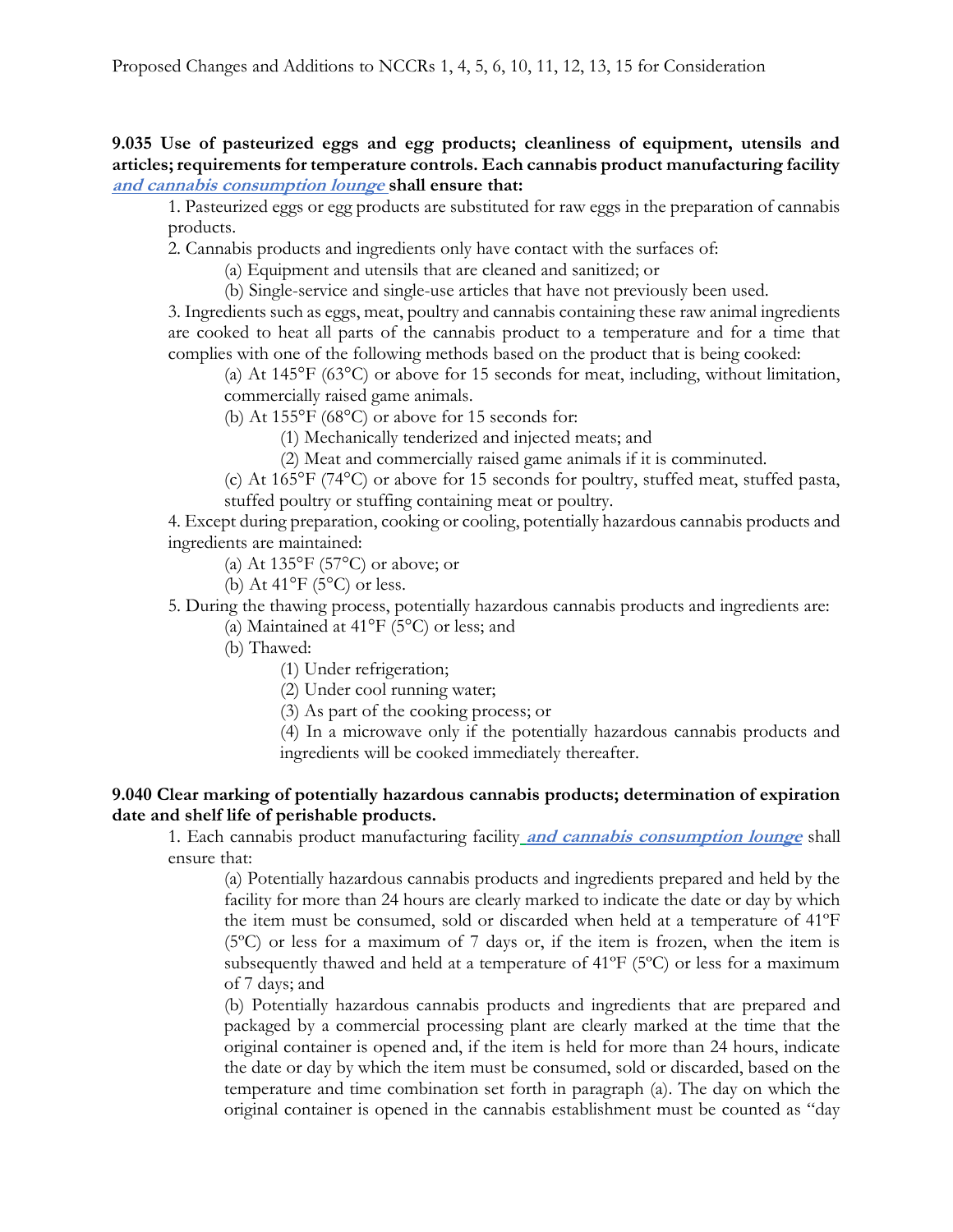1." The day or date marked by the cannabis product manufacturing facility may not exceed a use-by date of the manufacturer if the manufacturer determined the use-by date.

(c) Products are not held past the expiration, sell by or use-by date.

2. If a cannabis product manufacturing facility produces a cannabis product which is perishable, the expiration date for the cannabis product must:

(a) Be determined as a result of shelf-life testing pursuant to subsection 3; or

(b) Not exceed 7 days, including the date of preparation of the cannabis product, if the cannabis product is refrigerated.

3. A cannabis product manufacturing facility shall perform testing, as specified by the Board, to determine the shelf life of each cannabis product which is perishable for the first production run of each such cannabis product. The appropriate Board Agent will determine which cannabis products require testing to determine shelf life during the review and approval of each cannabis product. New testing pursuant to this subsection must be performed for any change in the recipe, production run size or equipment used to produce a cannabis product.

## **9.050 Requirements for sinks and running water.**

1. Each cannabis **establishment product manufacturing facility that handles open cannabis which is not pre-packaged** shall ensure that it provides:

(a) A sink with at least three compartments for manually washing, rinsing and sanitizing equipment and utensils;

(b) Sink compartments that are large enough to accommodate immersion of the largest equipment and utensils; and

(c) Running water that reaches a minimum temperature of 120°F (49°C).

2. If equipment or utensils are too large for the warewashing sink, a cannabis **establishment product manufacturing facility** must use a warewashing machine or alternative equipment.

**9.060 Requirements for materials used in construction of utensils and contact surfaces.** Each cannabis product manufacturing facility **and cannabis consumption lounge** shall ensure that the materials that are used in the construction of utensils and the contact surfaces of equipment:

1. Do not allow the migration of deleterious substances or impart colors, odors or tastes to cannabis products; and

2. Under normal use conditions are:

(a) Safe;

(b) Durable, corrosion-resistant and nonabsorbent;

(c) Sufficient in weight and thickness to withstand repeated warewashing;

(d) Finished to have a smooth, easily cleanable surface; and

(e) Resistant to pitting, chipping, crazing, scratching, scoring, distortion and decomposition.

**9.065 Requirements for lighting.** Each cannabis product manufacturing facility **and cannabis consumption lounge** shall ensure that the light intensity in the facility is:

1. At least 20 foot candles (215 lux):

(a) At a distance of 30 inches (75 cm) above the floor in walk-in refrigeration units and areas for storage of dry cannabis products and in other areas and rooms during periods of cleaning;

(b) Inside equipment such as reach-in and under-counter refrigerators; and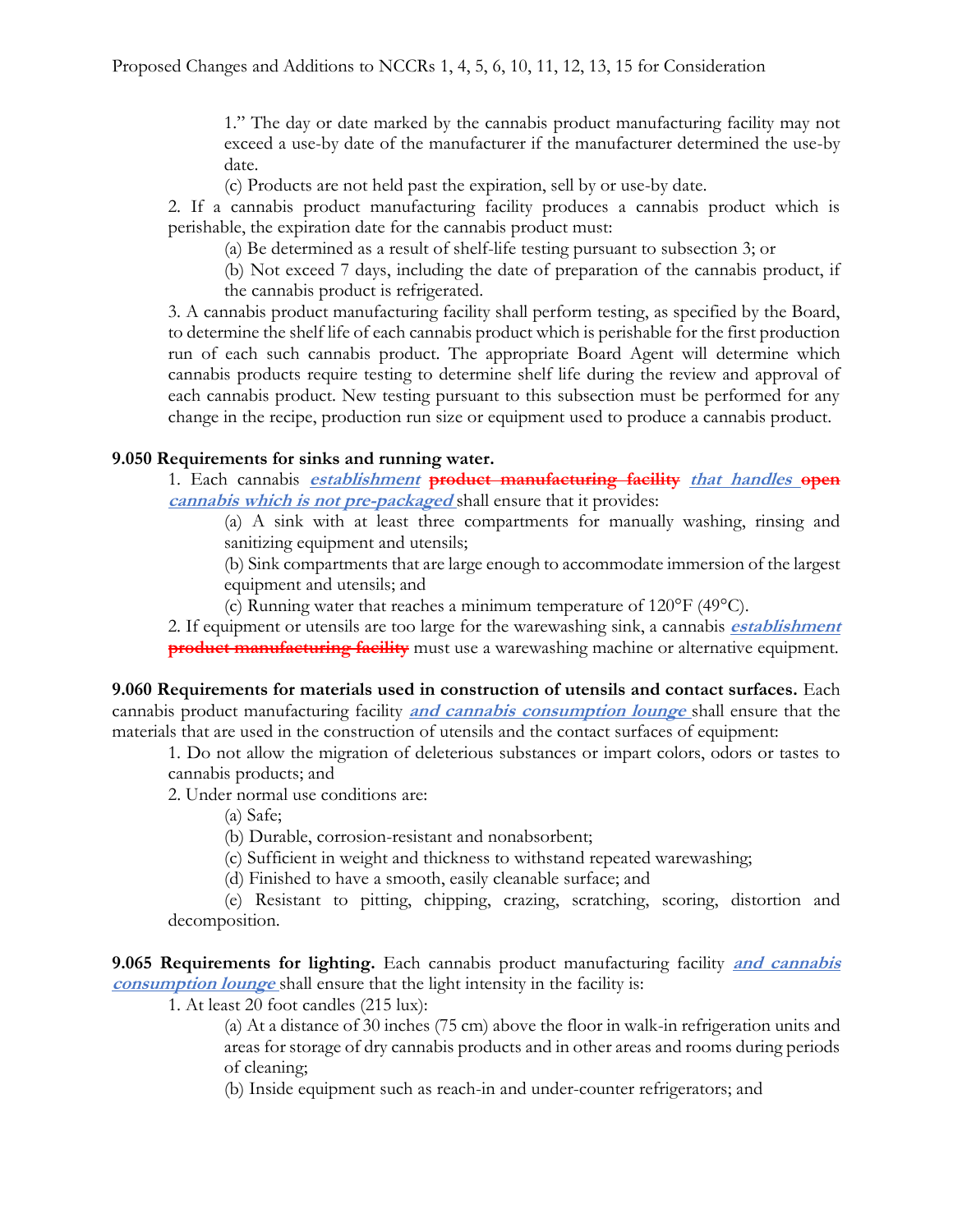(c) At a distance of 30 inches (75 cm) above the floor in areas used for hand washing, warewashing and equipment and utensil storage and in toilet rooms.

2. At least 50 foot candles (540 lux) at a surface where a cannabis establishment agent engaged in the extraction of concentrated cannabis or production of cannabis products is working with cannabis products or working with utensils or equipment, including, without limitation, knives, slicers, grinders or saws where employee safety is a factor.

**9.075 Sufficiency of ventilation hood systems and devices.** Each cannabis product manufacturing facility **and cannabis consumption lounge** shall ensure that its ventilation hood systems and devices are sufficient in number and capacity to prevent grease or condensation from collecting on walls and ceilings.

**9.080 Sufficiency of mechanical ventilation.** Each cannabis product manufacturing facility **and cannabis consumption lounge** shall ensure that it provides mechanical ventilation of sufficient capacity as necessary to keep rooms free of excessive heat, steam, condensation, vapors, obnoxious odors, smoke and fumes.

**9.085 Surfaces of equipment and utensils: Cleanliness.** Each cannabis **establishment product manufacturing facility** shall ensure that:

1. The surfaces of equipment and utensils that have direct contact with cannabis **or cannabis**  products are clean to sight and touch;

2. The surfaces of cooking equipment and pans that have direct contact with cannabis **or cannabis** products are kept free of encrusted grease deposits and other soil accumulations; and

3. The surfaces of equipment that do not have direct contact with cannabis **or cannabis** products are kept free of an accumulation of dust, dirt, residue and other debris.

**9.090 Surfaces of equipment and utensils:** Frequency of and activities requiring cleaning. Each cannabis product manufacturing facility **and cannabis consumption lounge** shall ensure that:

1. The surfaces of equipment and utensils that have direct contact with cannabis **or cannabis** products are cleaned:

(a) Before each use with a different type of raw animal ingredient, including, without limitation, beef, pork or poultry;

(b) Each time there is a change from working with raw cannabis products to working with finished cannabis products;

(c) Between uses with raw fruits and vegetables and with potentially hazardous cannabis products and ingredients, using the appropriate time and temperature controls to ensure the safety of the cannabis products; and

(d) At any time during operation when contamination may have occurred.

2. If the surfaces of equipment or utensils come into contact with potentially hazardous cannabis products and ingredients, the surfaces and utensils are cleaned throughout the day at least once every 4 hours.

3. The surfaces of utensils and equipment that have direct contact with cannabis products and ingredients that are not potentially hazardous are cleaned:

(a) At any time when contamination may have occurred; and

(b) In equipment, including, without limitation, ice bins and beverage dispensing nozzles, and enclosed components of equipment, such as ice makers, cooking oil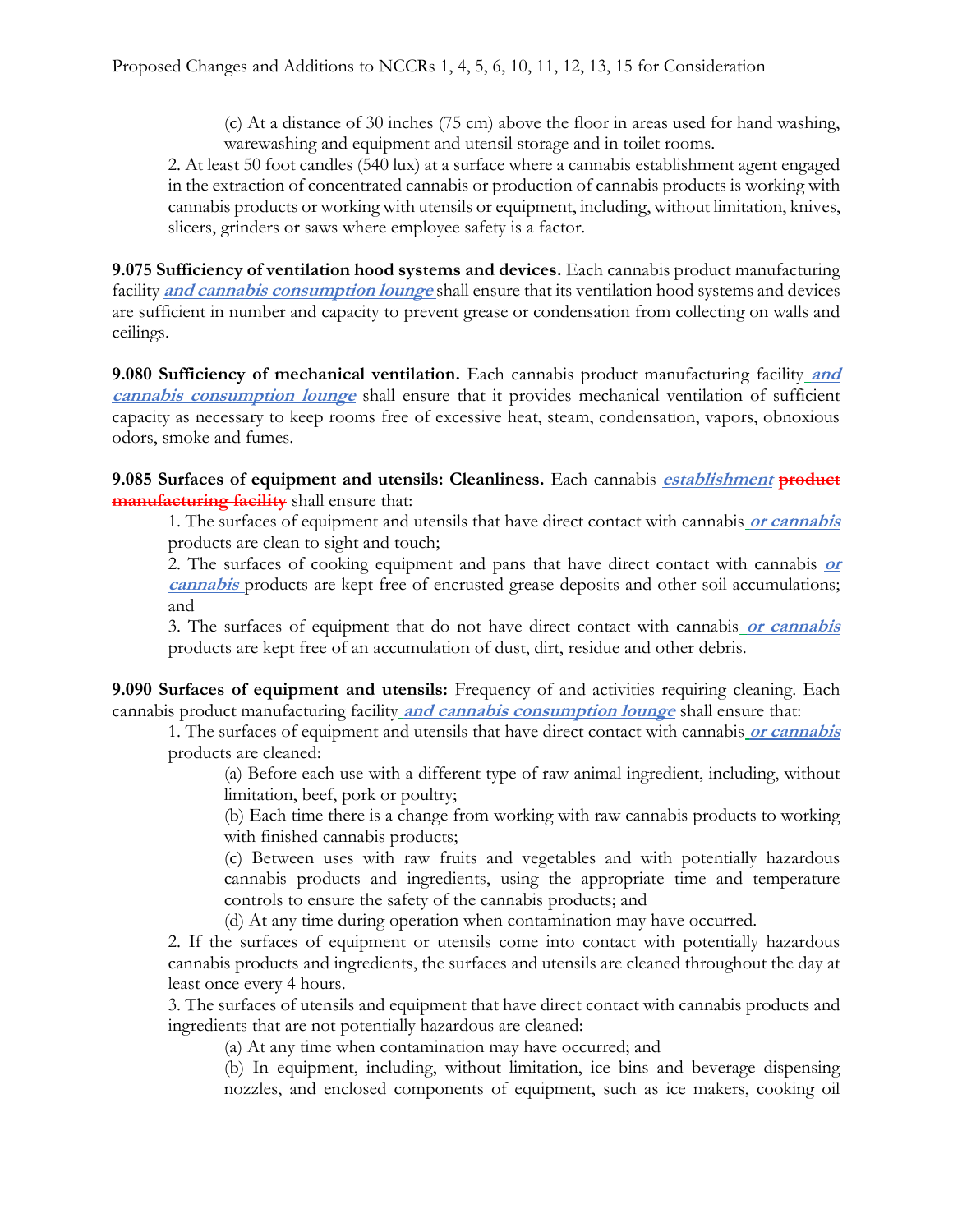storage tanks and distribution lines, beverage and syrup dispensing lines or tubes, coffee bean grinders and water vending equipment:

(1) At a frequency specified by the manufacturer; or

(2) If the manufacturer does not specify a frequency, at a frequency necessary to prevent the accumulation of soil or mold.

**9.095 Surfaces and utensils: Sanitation.** Each cannabis **establishment product manufacturing facility** shall ensure that:

1. The surfaces and utensils that have direct contact with cannabis **or cannabis** products are adequately washed, rinsed and sanitized.

2. After being cleaned, surfaces of equipment and utensils that have direct contact with cannabis products are sanitized in:

(a) Hot water manual operations by immersion for at least 30 seconds with a temperature of 170°F (77°C) or above;

(b) Hot water mechanical operations by being cycled through equipment that is set up and achieving a utensil surface temperature of 160°F (71°C) as measured by an irreversible registering temperature indicator; or

(c) Chemical manual or mechanical operations, including, without limitation, the application of sanitizing chemicals by immersion, manual swabbing, brushing or pressure spraying methods using a solution as specified on the manufacturer's label use instructions that are approved by the Environmental Protection Agency, by providing an exposure time of at least 30 seconds unless the manufacturer's label use instructions provide otherwise.

**9.100 Surfaces of cooking and baking equipment and door seals of microwave ovens: Cleanliness**. Each cannabis product manufacturing facility **and cannabis consumption lounge**  shall ensure that:

1. The surfaces of cooking and baking equipment that have direct contact with cannabis products are cleaned at least once every 24 hours; and

2. The cavities and door seals of microwave ovens are cleaned at least once every 24 hours by using the recommended cleaning procedure of the manufacturer.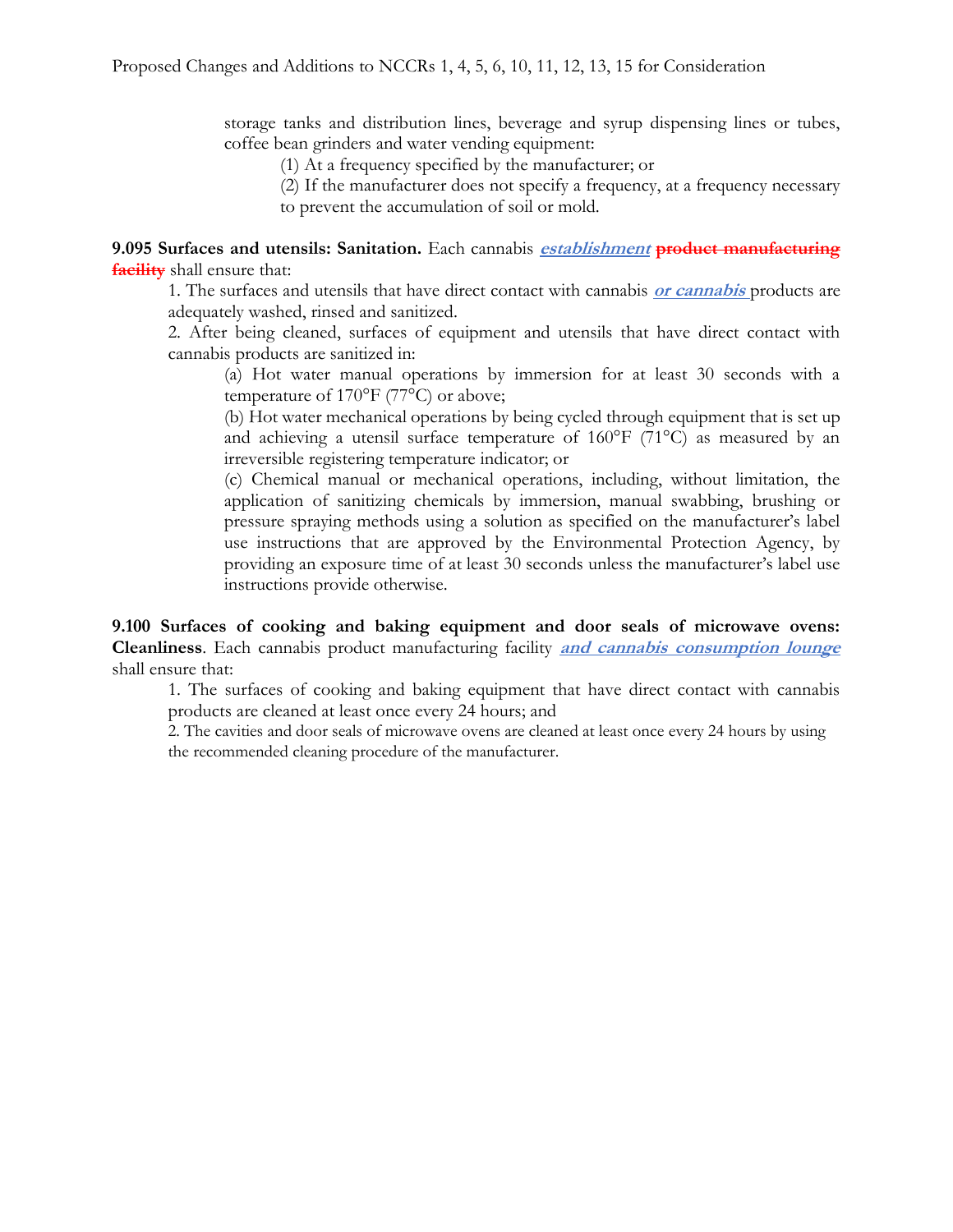|                       | Proposed Changes to NCCR Regulation 10                                                                                                                                                                                                                                                                                                                                       |
|-----------------------|------------------------------------------------------------------------------------------------------------------------------------------------------------------------------------------------------------------------------------------------------------------------------------------------------------------------------------------------------------------------------|
| New<br><b>Deleted</b> |                                                                                                                                                                                                                                                                                                                                                                              |
| 10.015                | Cannabis cultivation facility, cannabis production facility, cannabis<br>consumption lounge, and cannabis sales facility: Requirement to have quality<br>control unit.                                                                                                                                                                                                       |
| 10.020                | Cannabis cultivation facility, cannabis production facility, cannabis<br>consumption lounge, and cannabis sales facility: Adequate ventilation,<br>filtration systems and related equipment required for building.                                                                                                                                                           |
| 10.025                | Cannabis cultivation facility, cannabis production facility, cannabis<br>consumption lounge, and cannabis sales facility: Establishment of and<br>adherence to written procedures for labeling and packaging materials.                                                                                                                                                      |
| 10.030                | Cannabis cultivation facility, cannabis production facility, cannabis<br>consumption lounge, and cannabis sales facility: Establishment of and<br>adherence to written procedures for production and process control to<br>assure quality of cannabis and cannabis products; review and approval<br>of procedures; recording and justification of deviation from procedures. |
| 10.035                | Cannabis cultivation facility, cannabis production facility, cannabis<br>consumption lounge, and cannabis sales facility: Establishment of and<br>adherence to written procedures for components, product containers<br>and closures.                                                                                                                                        |
| 10.040                | Cannabis cultivation facility, cannabis production facility, cannabis<br>consumption lounge, and cannabis sales facility: Appropriateness,<br>cleanliness and maintenance of equipment, utensils and substances;<br>maintenance of records.                                                                                                                                  |
| 10.045                | Cannabis cultivation facility, cannabis production facility, cannabis<br>distributor, <i>cannabis consumption lounge</i> , and cannabis sales facility:<br>Requirement to ensure cleanliness of employees and volunteers.                                                                                                                                                    |
| 10.050                | Cannabis cultivation facility, cannabis production facility, cannabis<br>distributor, cannabis consumption lounge, and cannabis sales facility:<br>Restrictions on salvaging cannabis and cannabis products; maintenance<br>of records.                                                                                                                                      |

### **10.015 Cannabis cultivation facility, cannabis production facility, cannabis consumption lounge, and cannabis sales facility: Requirement to have quality control unit.**

1. Each cannabis cultivation facility, cannabis production facility**, cannabis consumption lounge,** and cannabis sales facility shall have a quality control unit that:

(a) Has the responsibility and authority to approve or reject all components, product containers, closures, in-process materials, packaging materials, labeling and cannabis or cannabis products;

(b) Has the authority to review production records to assure that no errors have occurred

or, if errors have occurred, that the errors have been fully investigated and resolved;

(c) Is responsible for approving or rejecting cannabis or cannabis products manufactured, processed, packaged or held under contract by another cannabis establishment; and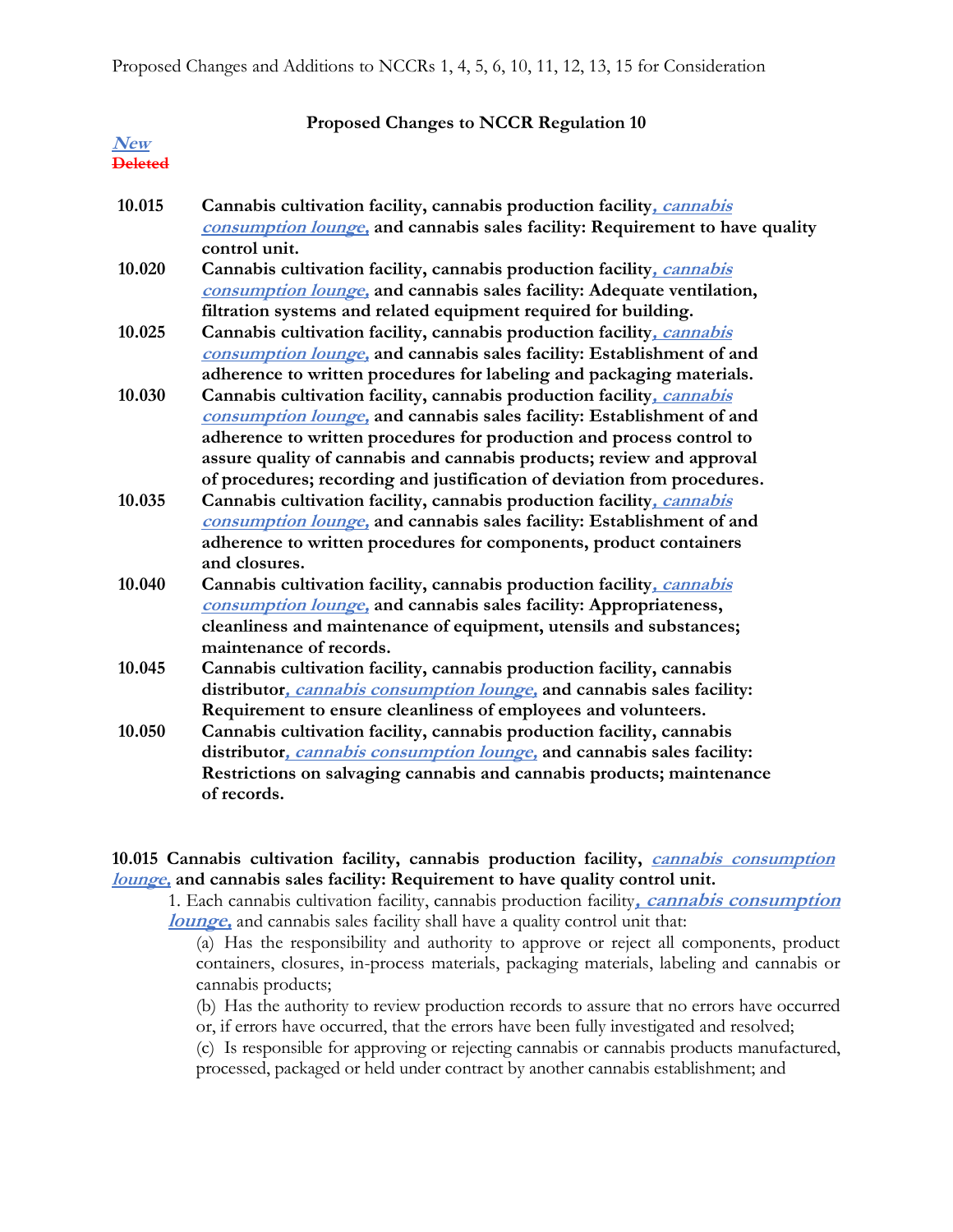(d) Is responsible for approving or rejecting all procedures or specifications which may impact the identity, strength, quality and purity of the cannabis or cannabis products.

2. Each cannabis cultivation facility, cannabis production facility**, cannabis consumption lounge,** and cannabis sales facility shall:

(a) Set forth the responsibilities and procedures applicable to the quality control unit in writing, a copy of which shall be provided promptly to the Board or Board Agents upon request; and

(b) Follow the written responsibilities and procedures set forth pursuant to paragraph (a).

**10.020 Cannabis cultivation facility, cannabis production facility, cannabis consumption lounge, and cannabis sales facility: Adequate ventilation, filtration systems and related equipment required for building.**

1. Each cannabis cultivation facility, cannabis production facility**, cannabis consumption lounge,** and cannabis sales facility shall ensure that any building used to manufacture, process, package or hold cannabis or cannabis products:

(a) Has adequate ventilation; and

(b) Contains equipment for adequate control over air pressure, microorganisms, dust, humidity and temperature when appropriate for the manufacture, processing, packaging or holding of cannabis or cannabis products.

2. Each cannabis cultivation facility, cannabis, production facility, **cannabis consumption lounge,** and cannabis sales facility must use filtration systems, including, without limitation, prefilters and particulate matter air filters, when appropriate on air supplies to production areas. If air is recirculated to production areas, the cannabis establishment must take measures to control recirculation of dust from production. In areas where air contamination occurs during production, the cannabis establishment must ensure that there are adequate exhaust systems or other systems adequate to control contaminants.

**10.025 Cannabis cultivation facility, cannabis production facility, cannabis consumption lounge, and cannabis sales facility: Establishment of and adherence to written procedures for labeling and packaging materials.** 1. Each cannabis cultivation facility, cannabis production facility, *cannabis consumption lounge*, and cannabis sales facility shall establish and follow written procedures describing in sufficient detail the receipt, identification, storage, handling, sampling, and examination of labeling and packaging materials. A copy of these procedures shall be provided promptly to the Board or Board Agents upon request.

2. Any labeling or packaging materials that meet the appropriate written specifications established pursuant to subsection 1 may be approved and released for use. Any labeling or packaging materials that do not meet the specifications established pursuant to subsection 1 must be rejected to prevent their use in operations for which they are unsuitable.

3. Each cannabis cultivation facility, cannabis production facility and cannabis sales facility shall:

(a) Store separately with suitable identification the labels and other labeling materials for each type of cannabis or cannabis product, and the different strength, dosage form or quantity of contents;

(b) Limit access to the storage area described in paragraph (a) to authorized personnel of the cannabis establishment; and

(c) Destroy obsolete and outdated labels, labeling and other packaging materials.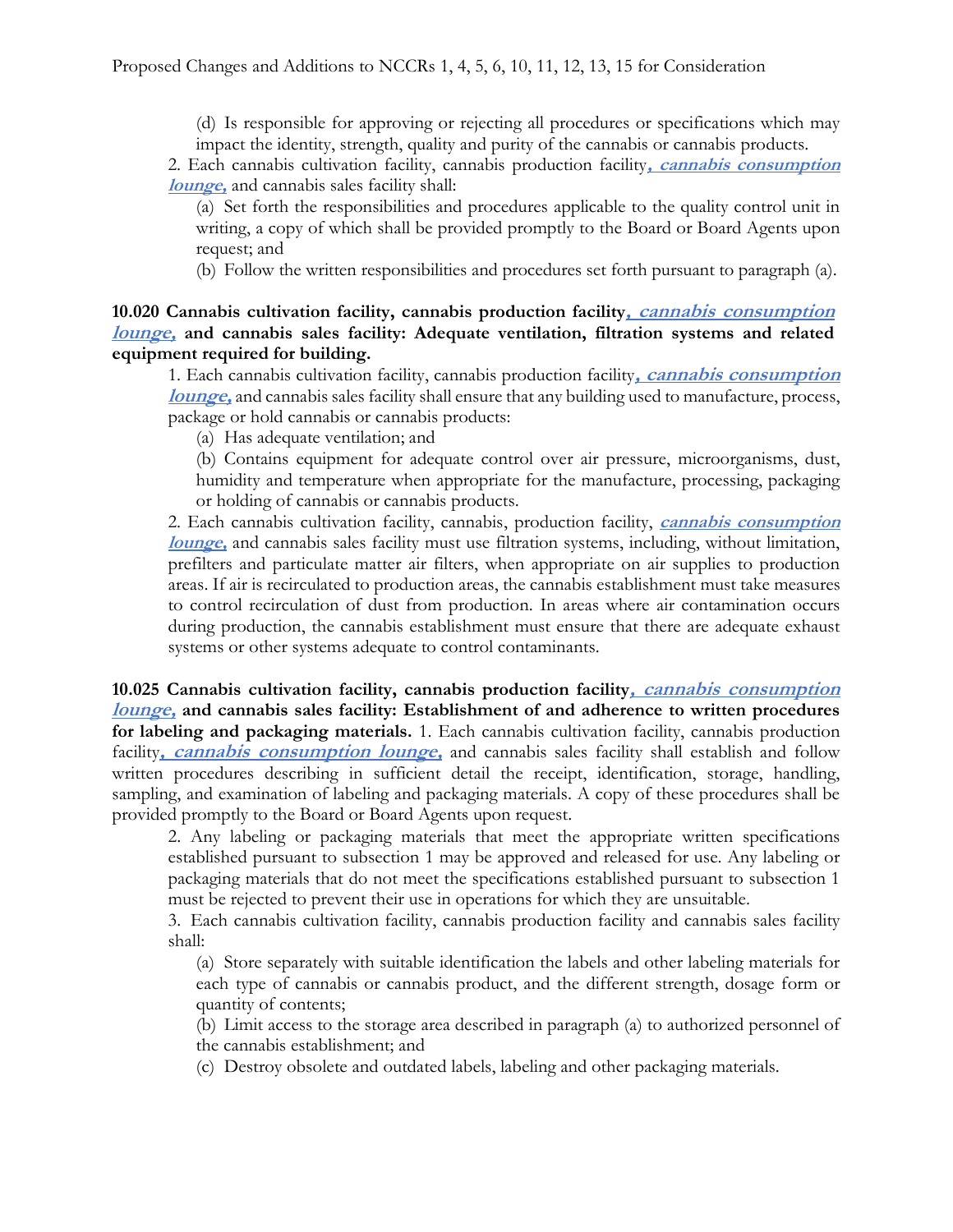**10.030 Cannabis cultivation facility, cannabis production facility, cannabis consumption lounge, and cannabis sales facility: Establishment of and adherence to written procedures for production and process control to assure quality of cannabis and cannabis products; review and approval of procedures; recording and justification of deviation from procedures.**

1. Each cannabis cultivation facility, cannabis production facility**, cannabis consumption lounge,** and cannabis sales facility shall have written procedures for production and process control that are designed to assure that the cannabis or cannabis products have the identity, strength, quality and purity they purport or are represented to possess. A copy of these procedures shall be provided promptly to the Board or Board Agents upon request.

2. The written procedures required pursuant to subsection 1 and any changes to those procedures must be drafted, reviewed and approved by the appropriate organizational units of the cannabis establishment and reviewed and approved by the quality control unit of the cannabis establishment.

3. Each cannabis cultivation facility, cannabis production facility**, cannabis consumption lounge,** and cannabis sales facility shall follow written production and process control procedures in executing various production and process control functions and shall document these procedures at the time of performance. Any deviation from the written procedures must be recorded and justified by the cannabis establishment. A copy of these procedures shall be provided promptly to the Board or Board Agents upon request.

**10.035 Cannabis cultivation facility, cannabis production facility, cannabis consumption lounge, and cannabis sales facility: Establishment of and adherence to written procedures for components, product containers and closures.** Each cannabis cultivation facility, cannabis production facility**, cannabis consumption lounge,** and cannabis sales facility shall ensure that:

1. It has written procedures describing in sufficient detail the receipt, identification, storage, handling, sampling, testing and approval or rejection of components, product containers and closures and that it follows those procedures. A copy of these procedures shall be provided promptly to the Board or Board Agents upon request;

2. Components, product containers and closures are at all times handled and stored in a manner so as to prevent contamination; and

3. Bagged or boxed components, product containers or closures are stored at least 6 inches (15 centimeters) off the floor and are suitably spaced to permit cleaning and inspection.

**10.040 Cannabis cultivation facility, cannabis production facility, cannabis consumption lounge and cannabis sales facility: Appropriateness, cleanliness and maintenance of equipment, utensils and substances; maintenance of records.**

1. Each cannabis cultivation facility, cannabis production facility**, cannabis consumption lounge,** and cannabis sales facility shall ensure that any equipment used to manufacture, process, package or hold cannabis or cannabis products:

(a) Is of appropriate design and adequate size and is suitably located to facilitate operations for its intended use and for its cleaning and maintenance; **and**

(b) Is constructed so that surfaces which have direct contact with components, in-process materials, cannabis or cannabis products are not reactive, additive or absorptive so as to alter the safety, identity, strength, quality or purity of the cannabis or cannabis products beyond the official or other established requirements**; and**.

(c) Is submitted to the appropriate Board Agent on a form prescribed by the Board for approval prior to use.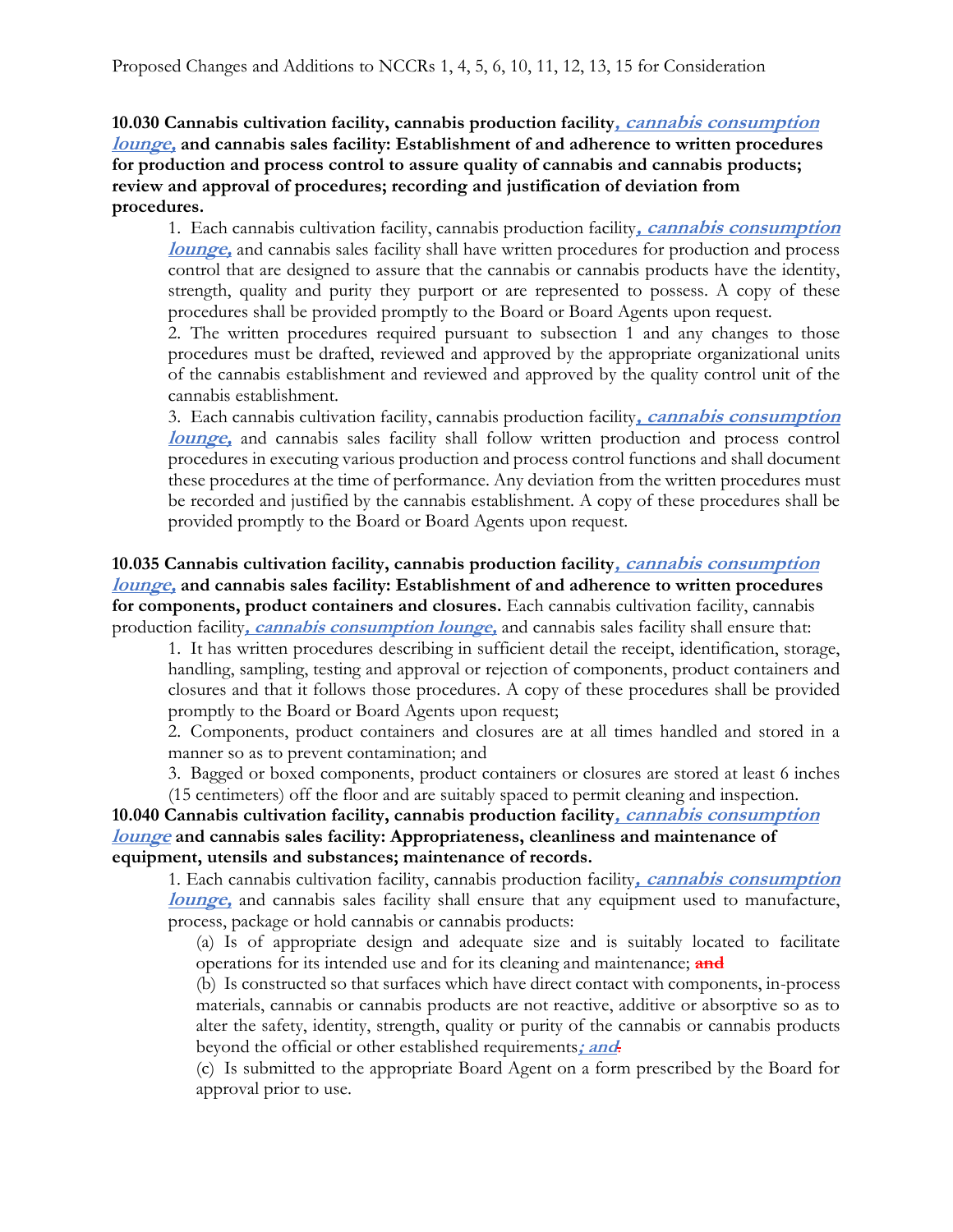2. Each cannabis cultivation facility, cannabis production facility**, cannabis consumption lounge,** and cannabis sales facility shall ensure that:

(a) Any substances required for its operation, such as lubricants or coolants, do not come into contact with components, product containers, in-process materials, cannabis or cannabis products so as to alter the safety, identity, strength, quality or purity of the cannabis or cannabis products beyond the official or other established requirements;

(b) Equipment and utensils are cleaned, maintained and, as appropriate for the nature of the cannabis or cannabis products, sanitized and sterilized at appropriate intervals to prevent malfunctions or contamination that would alter the safety, identity, strength, quality or purity of the cannabis or cannabis products beyond the official or other established requirements; and

(c) Written procedures are established and followed for the cleaning and maintenance of equipment and utensils used to manufacture, process, package or hold cannabis or cannabis products. A copy of these procedures shall be provided promptly to the Board or Board Agents upon request. These procedures must include, without limitation:

(1) Assignment of responsibility for cleaning and maintaining equipment;

(2) Maintenance and cleaning schedules, including, sanitizing schedules;

(3) A description in sufficient detail of the methods, equipment and materials used in cleaning and maintenance operations and the methods of disassembling and reassembling equipment as necessary to assure proper cleaning and maintenance;

(4) Protection of clean equipment from contamination before use; and

(5) Inspection of equipment for cleanliness immediately before use.

3. Each cannabis cultivation facility, cannabis production facility**, cannabis consumption lounge,** and cannabis sales facility must maintain records of any maintenance, cleaning, sanitizing and inspection carried out pursuant to this section.

# **10.045 Cannabis cultivation facility, cannabis production facility, cannabis distributor, cannabis consumption lounge, and cannabis sales facility: Requirement to ensure**

**cleanliness of employees and volunteers.** Each cannabis cultivation facility, cannabis production facility, cannabis distributor**, cannabis consumption lounge,** and cannabis sales facility shall ensure that:

1. Each cannabis establishment agent who is employed by or volunteers at the cannabis establishment and who is engaged in cultivating, manufacturing, processing, packaging or holding cannabis or cannabis products wears clean clothing appropriate for the duties he or she performs;

2. Protective apparel, such as head, face, hand and arm coverings, are worn as necessary to protect cannabis or cannabis products from contamination; and

3. Each cannabis establishment agent who is employed by or volunteers at the cannabis establishment practices good sanitation and health habits.

## **10.050 Cannabis cultivation facility, cannabis production facility, cannabis distributor, cannabis consumption lounge, and cannabis sales facility: Restrictions on salvaging cannabis and cannabis products; maintenance of records.**

1. Each cannabis cultivation facility, cannabis production facility, cannabis distributor**, cannabis consumption lounge,** and cannabis sales facility shall ensure that cannabis or cannabis products that have been subjected to improper storage conditions, including, without limitation, extremes in temperature, humidity, smoke, fumes, pressure, age or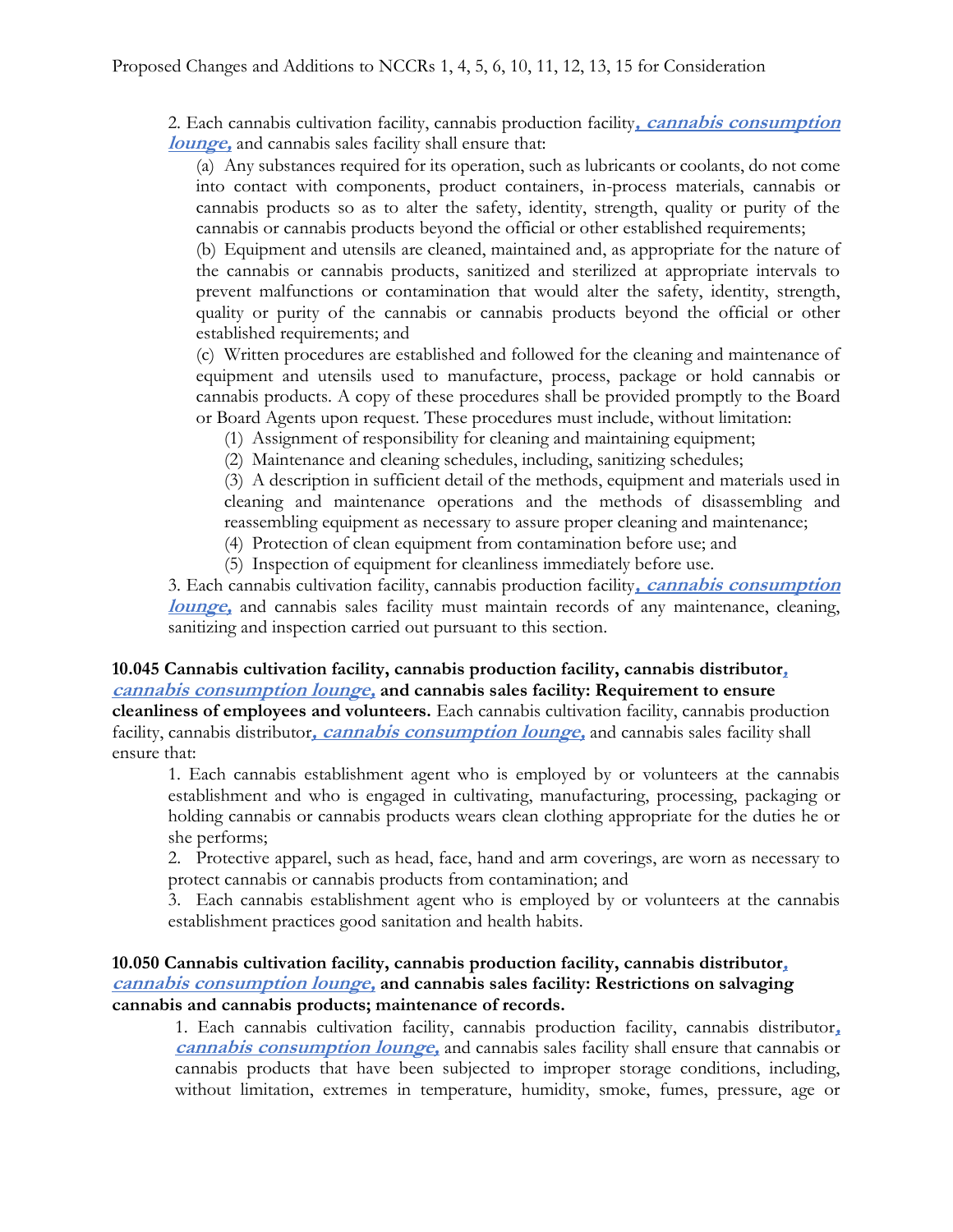radiation due to natural disasters, fires, accidents or equipment failures, are not salvaged and returned to the marketplace.

2. Whenever it is unclear whether cannabis or cannabis products have been subjected to the conditions described in subsection 1, a cannabis cultivation facility, cannabis production facility, *cannabis consumption lounge*, or cannabis sales facility may conduct salvaging operations only if:

(a)The cannabis or cannabis products are salvaged for use only for the purpose of extraction;

(b)Evidence from tests and assays performed by a cannabis testing facility indicates that the cannabis or cannabis products meet all applicable standards of quality and purity; and (c)Evidence from inspection of the premises indicates that the cannabis or cannabis products and their associated packaging were not subjected to improper storage conditions as a result of the disaster or accident, if any.

3. A cannabis cultivation facility, cannabis production facility**, cannabis consumption lounge** and cannabis sales facility must maintain records, including, without limitation, the name, lot number, production run number and disposition for cannabis or cannabis products salvaged pursuant to subsection 2.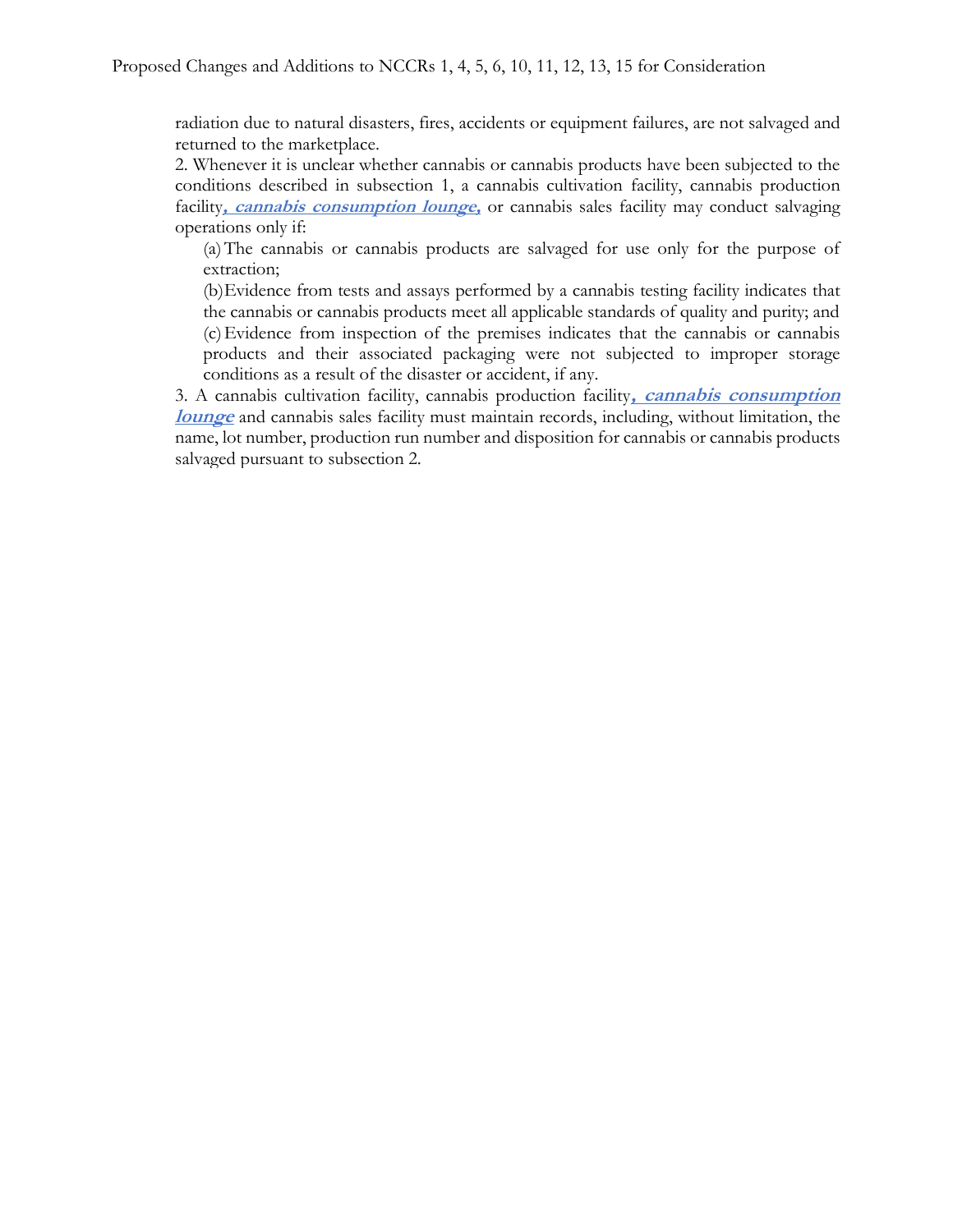## **Proposed Changes to NCCR Regulation 11**

**New Deleted**

## **11.015 Requirements for testing laboratory to handle, test or analyze cannabis.**

1. A cannabis independent testing laboratory shall not handle, test or analyze cannabis unless:

(a) The cannabis independent testing laboratory has been issued a license;

(b) The cannabis independent testing laboratory is independent from all other persons involved in the cannabis industry in Nevada; and

(c) No person with a direct or indirect interest in the cannabis independent testing laboratory has a direct or indirect financial interest in:

(1) A cannabis sales facility;

(2) A cannabis production facility;

(3) A cannabis cultivation facility;

(4) A cannabis distributor;

(5) A provider of health care who provides or has provided written documentation for the issuance of registry identification cards or letters of approval; **or**

(6) Any other entity that may benefit from the cultivation, manufacture, dispensing, sale, purchase or use of cannabis or cannabis products*; or (7) A cannabis consumption lounge*.

\*\*\*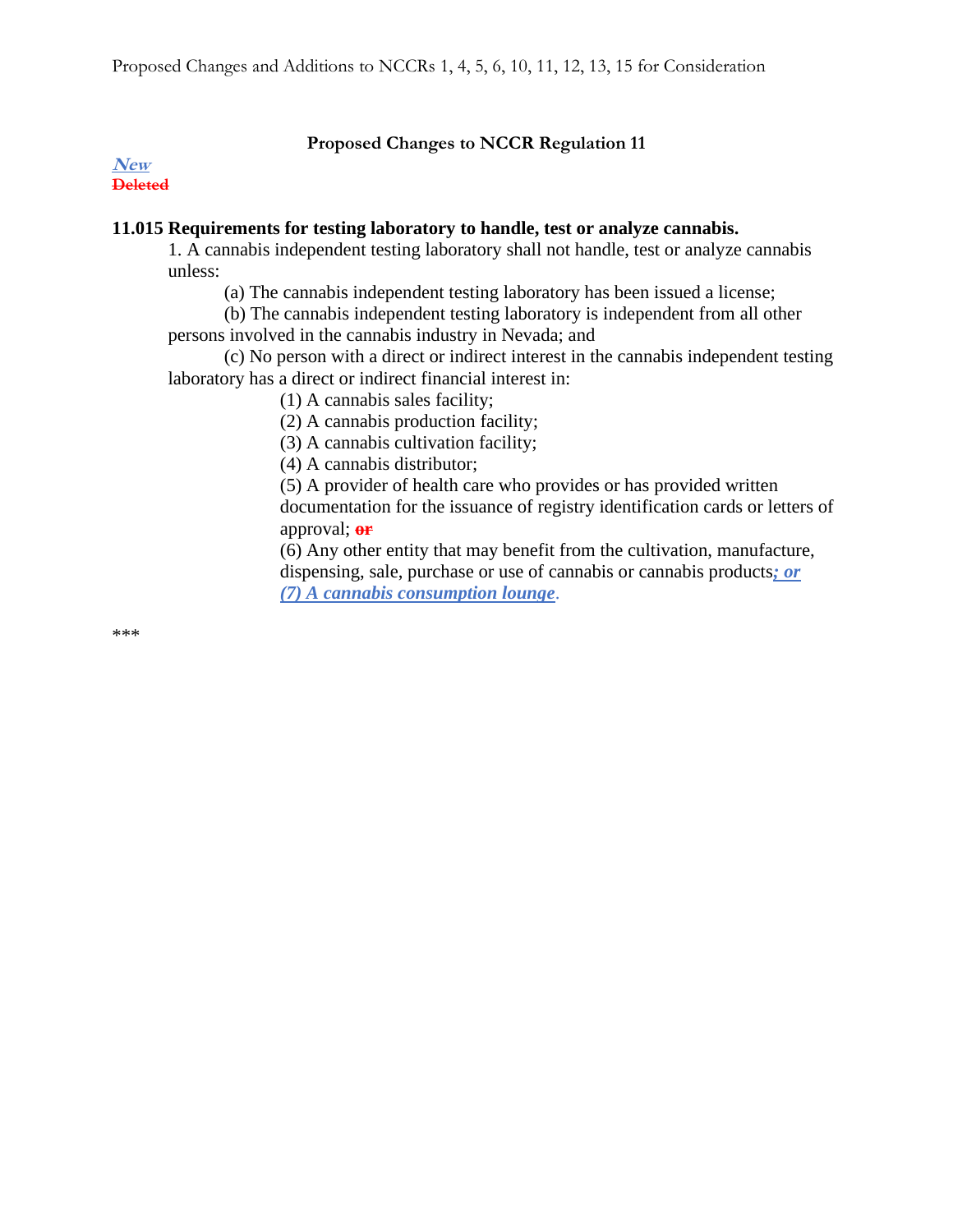## **Proposed Changes to NCCR Regulation 12**

| $\boldsymbol{N}\!\boldsymbol{e}\boldsymbol{w}$ |                                                                               |
|------------------------------------------------|-------------------------------------------------------------------------------|
| <b>Deleted</b>                                 |                                                                               |
| 12.025                                         | Requirements for labeling products "organic."                                 |
| 12.040                                         | Cannabis sales facility and cannabis consumption lounge: Required labeling of |
|                                                | usable cannabis.                                                              |
| 12.045                                         | Cannabis sales facility and cannabis consumption lounge: Required labeling of |
|                                                | cannabis products.                                                            |
| 12.050                                         | Cannabis sales facility and cannabis consumption lounge: Required disclosures |
|                                                | and warnings.                                                                 |
| 12.055                                         | Cannabis cultivation facility, cannabis production facility, cannabis         |
|                                                | consumption lounge, and cannabis sales facility: Required labeling.           |
| 12.060                                         | Cannabis cultivation facility, cannabis production facility, cannabis         |
|                                                | consumption lounge, and cannabis sales facility: Examination of products      |
|                                                | during finishing operations; collection of representative sample of units;    |
|                                                | recording of results.                                                         |
|                                                |                                                                               |

**12.025 Requirements for labeling products "organic."** A cannabis cultivation facility, **cannabis consumption lounge,** or cannabis production facility shall not label usable cannabis, concentrated cannabis or cannabis products as "organic" unless the cannabis plants and all ingredients used are produced, processed and certified in a manner that is consistent with the national organic standards established by the United States Department of Agriculture in accordance with the Organic Foods Production Act of 1990, 7 U.S.C. §§ 6501 et seq.

## **12.040 Cannabis sales facility and cannabis consumption lounge: Required labeling of usable cannabis and single-use cannabis product.**

1. A cannabis sales facility **and cannabis consumption lounge** must affix to**, or** include with**, or supply through an electronic medium approved by the appropriate board agent** each container or package containing usable cannabis sold at retail **or ready-toconsume cannabis product and single-use cannabis product sold at consumption lounges,** if not already included on the container or package, a label which must include, without limitation:

(a) The business or trade name and the license number of the cannabis cultivation facility that cultivated and sold the usable cannabis;

(b) If the cannabis cultivation facility is operated by a dual licensee, the number of the medical cannabis establishment license of the cannabis cultivation facility operated by the dual licensee;

(c) The batch number;

(d) The lot number;

(e) The quantity sold, including the net weight measured in ounces and grams or by volume, as appropriate;

(f) The name and address of the cannabis sales facility **or cannabis consumption lounge**; (g) The cannabinoid profile and potency levels and terpenoid profile as determined by the cannabis testing facility, which may include the potential total THC but must not include any other calculated level of THC;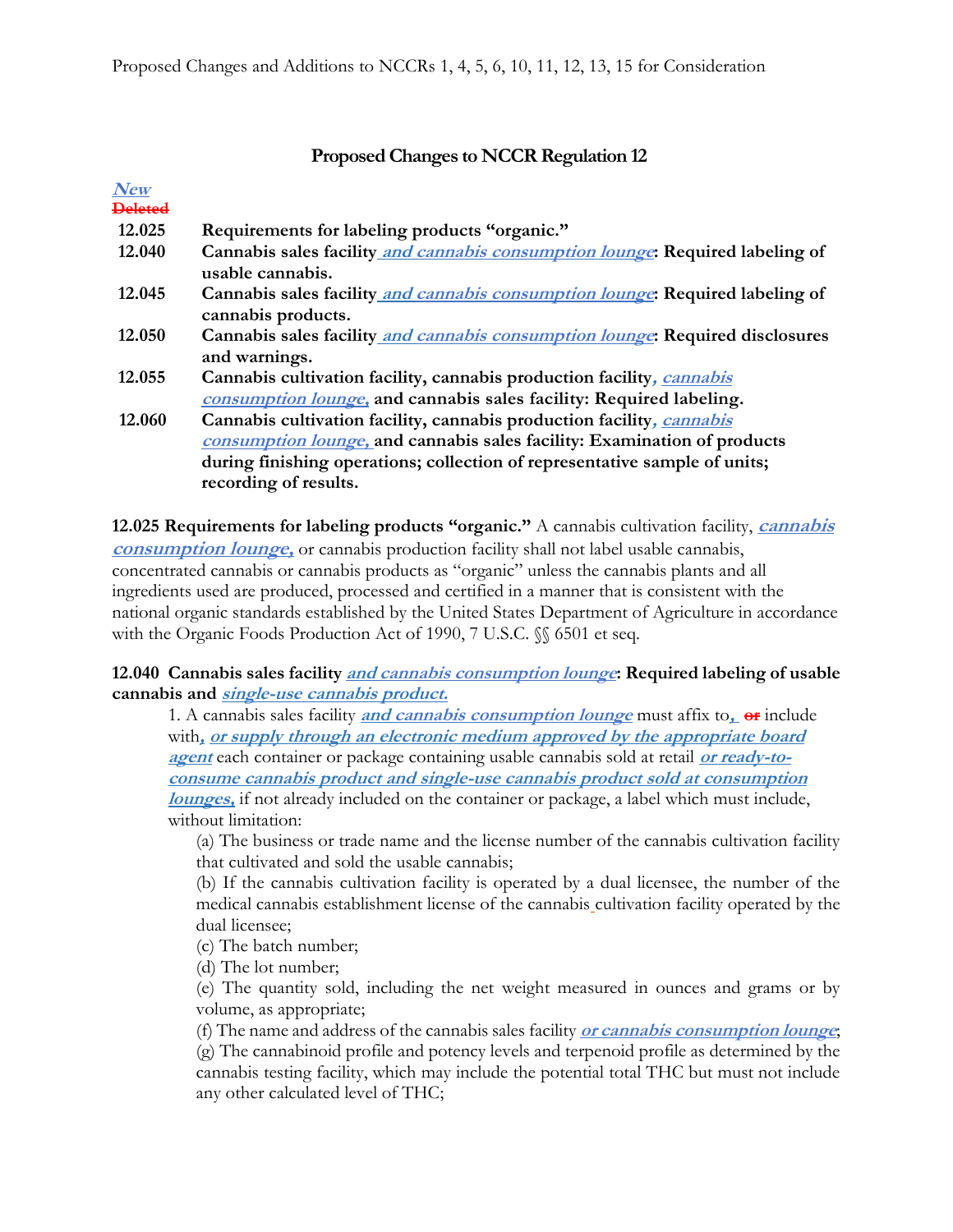(h) A warning that states: "This product may have intoxicating effects and may be habit forming;"

(i) The statement: "This product may be unlawful outside of the State of Nevada";

(j) The date on which the cannabis was harvested;

(k) A warning that states: "THIS PRODUCT CONTAINS CANNABIS";

(l) A warning that states: "Keep out of Reach of Children."; and

2. The label required by subsection 1 for a container or package containing usable cannabis sold at retail must be in substantially the following form:

> We Care cannabis sales facility **or cannabis consumption lounge** 123 Main Street, Carson City, NV 89701 THIS PRODUCT CONTAINS CANNABIS 16.7% THC 1.5% CBD 0.3% CBN Myrcene 5.6 mg/g Limonene 5.1 mg/g Valencene  $3.5 \text{ mg/g}$ **MM's Plant Emporium License Number:** 123 456 789 001 0001 **Medical License Number:** 543 210789 000 0010 (if applicable) **Keep out of Reach of Children Batch #:** 1234 **Lot #:** 1234 **Final harvest:** 01/01/2020 **WARNING:** This product may have intoxicating effects and may be habit forming. Net Weight: .25 ounces (7 grams) **This product may be unlawful outside the State of Nevada.**

### **12.045 Cannabis sales facility and cannabis consumption lounge: Required labeling of cannabis products.**

1. A cannabis sales facility **and cannabis consumption lounge** must affix to**, or** include with**, or supply through an electronic medium approved by the appropriate board agent** each container or package containing cannabis products sold at retail **or ready-to-consume cannabis product and Single-use cannabis product sold at consumption lounges,** if not already on the container or package, a label which must not mislead consumers and must include, without limitation:

(a) The business or trade name and the license number of the cannabis production facility that manufactured and sold the product;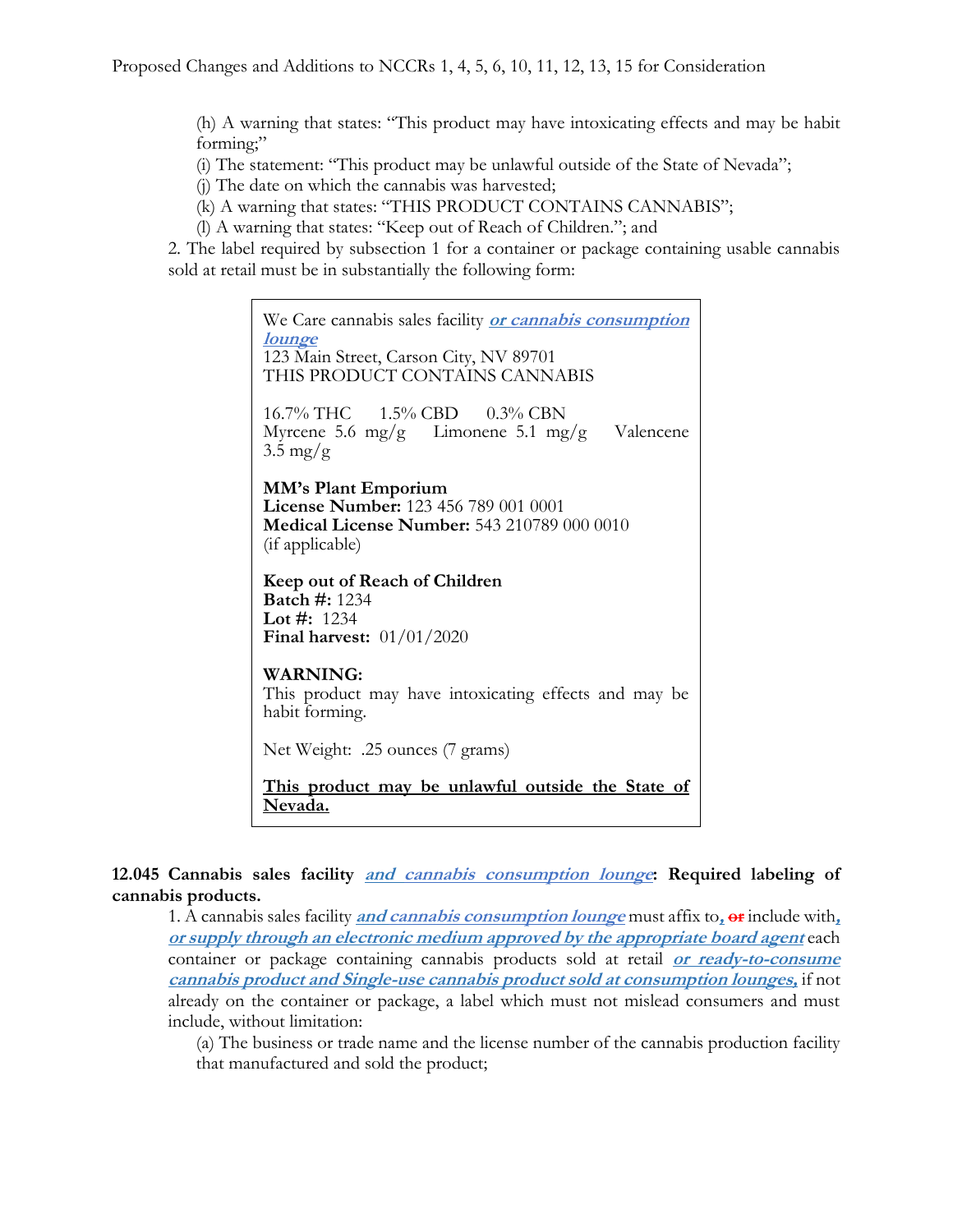(b) If the cannabis production facility is operated by a dual licensee, the number of the medical cannabis establishment license of the facility for the production of edible cannabis products or cannabis products operated by the dual licensee;

(c) The production run number that accounts for all lot numbers of all cannabis used in the extraction of the concentrated cannabis or contained in the product, as recorded in the inventory control system of the cannabis production facility that sold the concentrated cannabis or product;

(d) The name and address of the cannabis sales facility **or cannabis consumption lounge**;

(e) The date on which the cannabis product was manufactured;

(f) If the product an edible, a suggested use-by date;

(g) The cannabinoid profile and potency levels of the product, as determined by the cannabis testing facility that tested the product;

(h) For edible cannabis products, the total amount of THC in each serving of the product and a notice that the actual amount of THC in each serving may be within 15 percent of the stated amount;

(i) A list of all ingredients and all major food allergens as identified in 21 U.S.C. § 343.

(j) The concentration of THC in the product, measured in milligrams;

(k) The net weight of the cannabis or cannabis product;

(l) For edible cannabis products, a warning that states: "Caution: When eaten or swallowed, the intoxicating effects of this product may be delayed by 2 or more hours";

(m*)* If concentrated cannabis or a cannabis extract was added to the product, a disclosure of the type of extraction process and any solvent, gas or other chemical used in the extraction process, or any other compound added to the concentrated cannabis or the cannabis extract;

(n) A warning that states: "This product may have intoxicating effects and may be habit forming";

(o) A warning that states: "Keep out of Reach of Children"

(p) A statement that: "This product may be unlawful outside of the State of Nevada"; and (q) A warning that states: "THIS PRODUCT CONTAINS CANNABIS;"

2. The label required by subsection 1 for a container or package containing concentrated cannabis or cannabis products sold at retail must be in substantially the following form: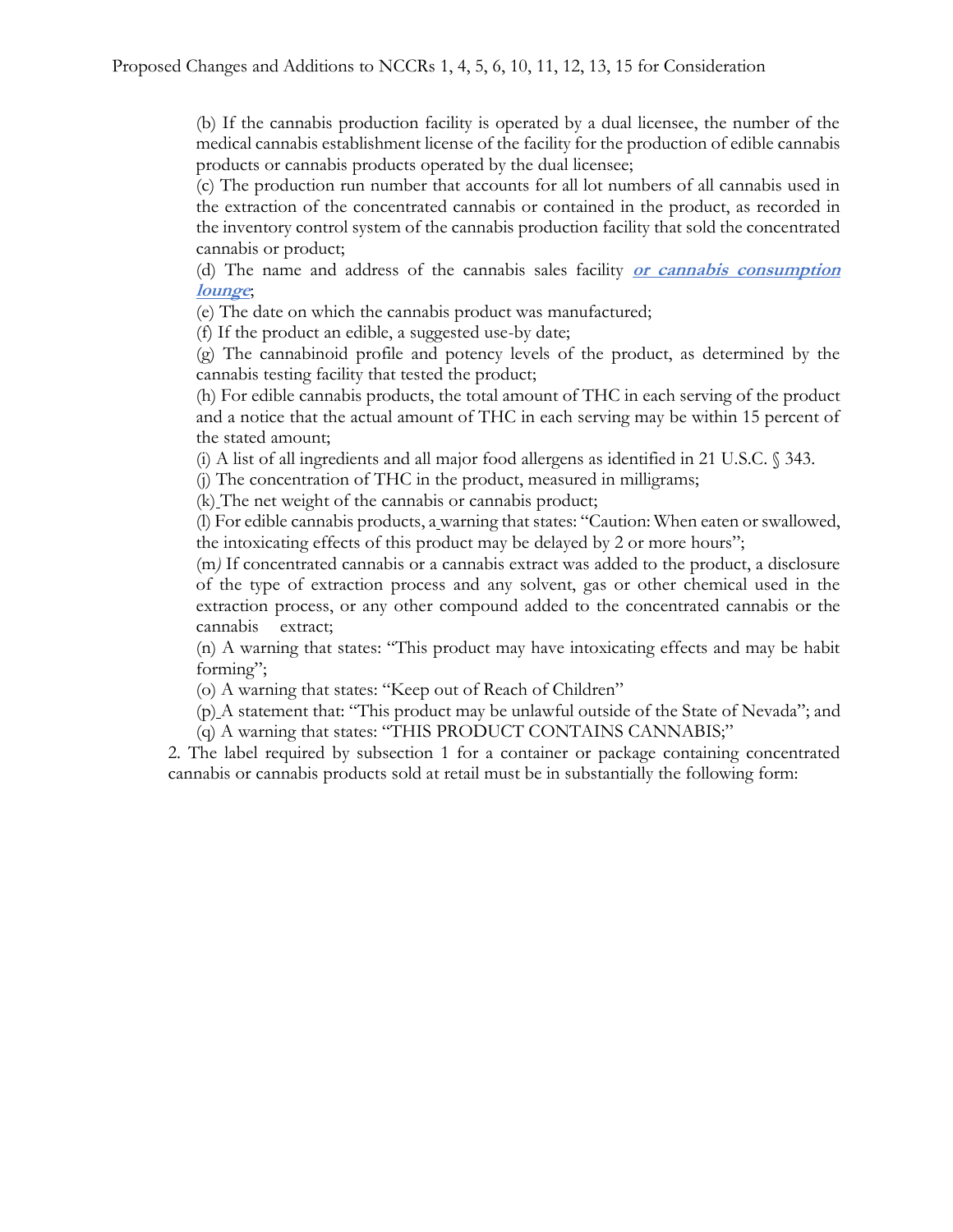We Care cannabis sales facility **or cannabis consumption lounge** 123 Main Street, Carson City, NV 89701 **THIS PRODUCT CONTAINS CANNABIS** Cookie **Net Weight:** 2 ounces (56 grams) **Produced on:** 1/1/2020 **Best if used by:** 6/3/2020 **Cannabinoid profile: THC content per serving +/- 15%: CAUTION:** When eaten or swallowed the intoxicating effects of this product can be delayed by 2 or more hours. **Keep out of Reach of Children This product may be unlawful outside the State of Nevada. Manufactured at:** KC's Kitchen **License Number:** 321654987101 0401 **Medical License Number:** 543 210789 000 0010 (if applicable) Production Run #5463 **INGREDIENTS:** Flour, Butter, Canola Oil, Sugar, Chocolate, Cannabis, Strawberries

**CONTAINS ALLERGENS:** Milk, Wheat

**Contains cannabis extract processed with butane.**

**WARNING: This product may have intoxicating effects and may be habit forming.**

**12.050 Cannabis sales facility and cannabis consumption lounge: Required disclosures and warnings**.

1. A **Upon consumer request, a** cannabis sales facility **and cannabis consumption lounge** must provide with all usable cannabis sold at retail **or ready-to-consume cannabis product and single-use cannabis product sold at cannabis consumption lounges,** accompanying material that discloses any pesticides applied to the cannabis plants and growing medium during production and processing.

2. A cannabis sales facility **and cannabis consumption lounge** must provide with all usable cannabis and cannabis products sold at retail **or ready-to-consume cannabis product and single-use cannabis product sold at cannabis consumption lounges,** a written notification **or an electronic notification through an electronic medium approved by the appropriate board agent** which contains the following warnings:

(a) That cannabis and cannabis products must be kept out of the reach of children;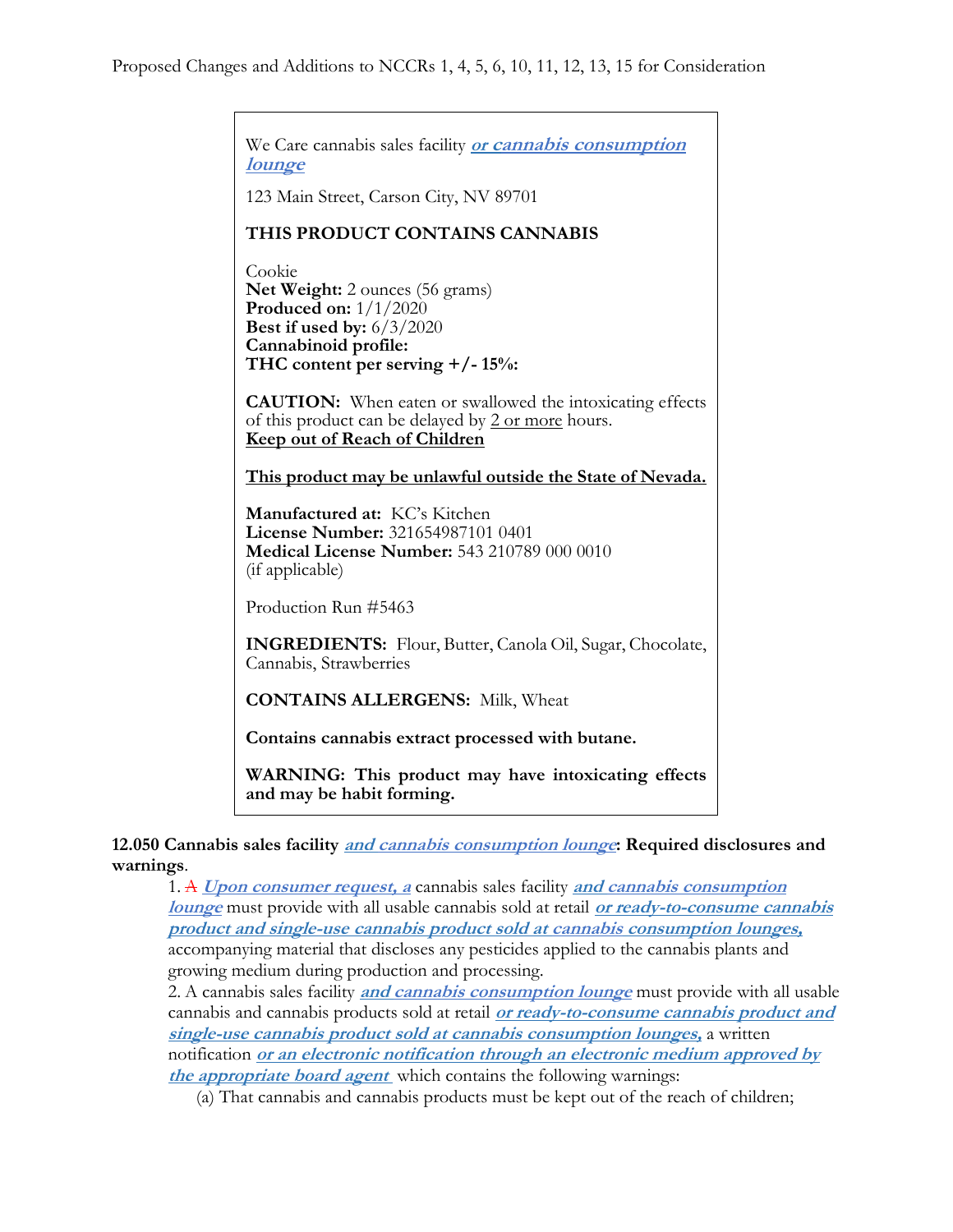(b) That cannabis and cannabis products can cause severe illness in children;

(c) That allowing children to ingest cannabis or cannabis products or storing cannabis or cannabis products in a location which is accessible to children may result in an investigation by an agency which provides child welfare services or criminal prosecution for child abuse or neglect;

*(d)* "THE INTOXICATING EFFECTS OF CANNABIS MAY BE DELAYED BY 2 HOURS OR MORE AND USERS OF CANNABIS PRODUCTS SHOULD INITIALLY INGEST A SMALL AMOUNT OF THE PRODUCT CONTAINING NO MORE THAN 10 MILLIGRAMS OF THC, THEN WAIT AT LEAST 2 HOURS BEFORE INGESTING ANY ADDITIONAL AMOUNT OF **CANNABIS THE**  *PRODUCT";*

(e) **"Cannabis or cannabis products may have intoxicating effects and may be habit forming. Smoking is hazardous to your health"; "This product may have intoxicating effects and may be habit forming. Smoking is hazardous to your health";**

(f) "Ingesting cannabis or cannabis products with alcohol or other drugs, including prescription medication, may result in unpredictable levels of impairment and a person should consult with a physician before doing so";

(g)**"There may be mental or physical health risks associated with consumption of cannabis or cannabis products, including but not limited to cardiovascular problems, psychosis, or exacerbation of anxiety and/or depression. People with health concerns should consult with a physician before ingesting cannabis.**

**"There may be health risks associated with consumption of this product";**

(h)**"WARNING: Pregnant or breastfeeding people should not use cannabis or cannabis products. Using cannabis during pregnancy or while breastfeeding may be harmful to your baby's development."** ; **"Pregnant women should consult with a physician before ingesting cannabis or cannabis products";**

(i) "Cannabis or cannabis products can impair concentration, coordination and judgment. Do not operate a vehicle or machinery under the influence of cannabis or cannabis products"; and

(j) "Ingestion of any amount of cannabis or cannabis products before driving may result in criminal prosecution for driving under the influence."

**(k) "Overconsumption of cannabis or cannabis products may cause negative health effects such as nausea, vomiting, anxiety, agitation, paranoia, and psychosis. Individuals with symptoms of overconsumption should seek immediate medical attention."**

**3. For cannabis consumption lounges that allow inhalation of cannabis, the following warning must be**

**included with the warnings listed in NCCR 12.050 subsection 2 a-k above: (a) "WARNING: This is a smoking lounge. Occupants will be exposed to secondhand smoke. Secondhand smoke is hazardous to your health";**

**<sup>4</sup>3**. The text used on all accompanying material and warnings must be printed in at least 12-point font and may not be in italics.

**12.055 Cannabis cultivation facility, cannabis production facility, cannabis consumption lounge, and cannabis sales facility: Required labeling.** Each cannabis cultivation facility, cannabis production facility, **cannabis consumption lounge,** and cannabis sales facility shall: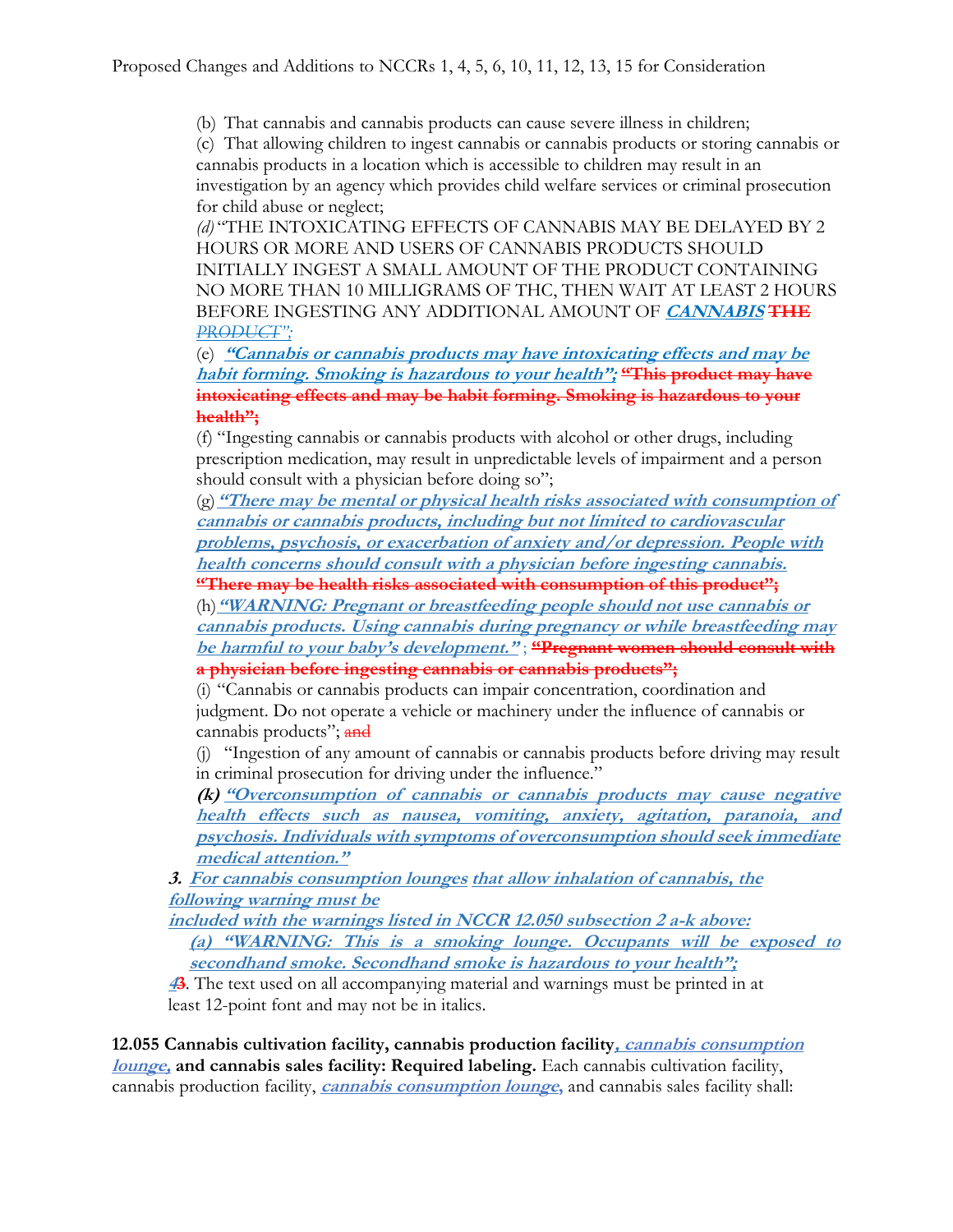1. Use for labeling all cannabis and cannabis products the standard label described in NCCR 12.010 and 12.030 to 12.045, inclusive;

2. Exercise strict control over labeling materials issued for use in labeling operations for cannabis and cannabis products;

3. Carefully examine labeling materials issued for a batch for identity and conformity to the labeling specified in the applicable production or control records; and

4. Have and follow written procedures describing in sufficient detail the control procedures employed for the issuance of labeling.

**12.060 Cannabis cultivation facility, cannabis production facility, cannabis consumption lounge, and cannabis sales facility: Examination of products during finishing operations; collection of representative sample of units; recording of results.** Each cannabis cultivation facility, cannabis production facility**, cannabis consumption lounge,** and cannabis sales facility shall:

1. Examine packaged and labeled products during finishing operations to provide assurance that the containers and packages have the correct labels;

2. Collect a representative sample of units at the completion of finishing operations and ensure that the samples are visually examined for correct labeling; and

3. Record the results of the examinations performed pursuant to subsections 1 and 2 in the applicable production or control records.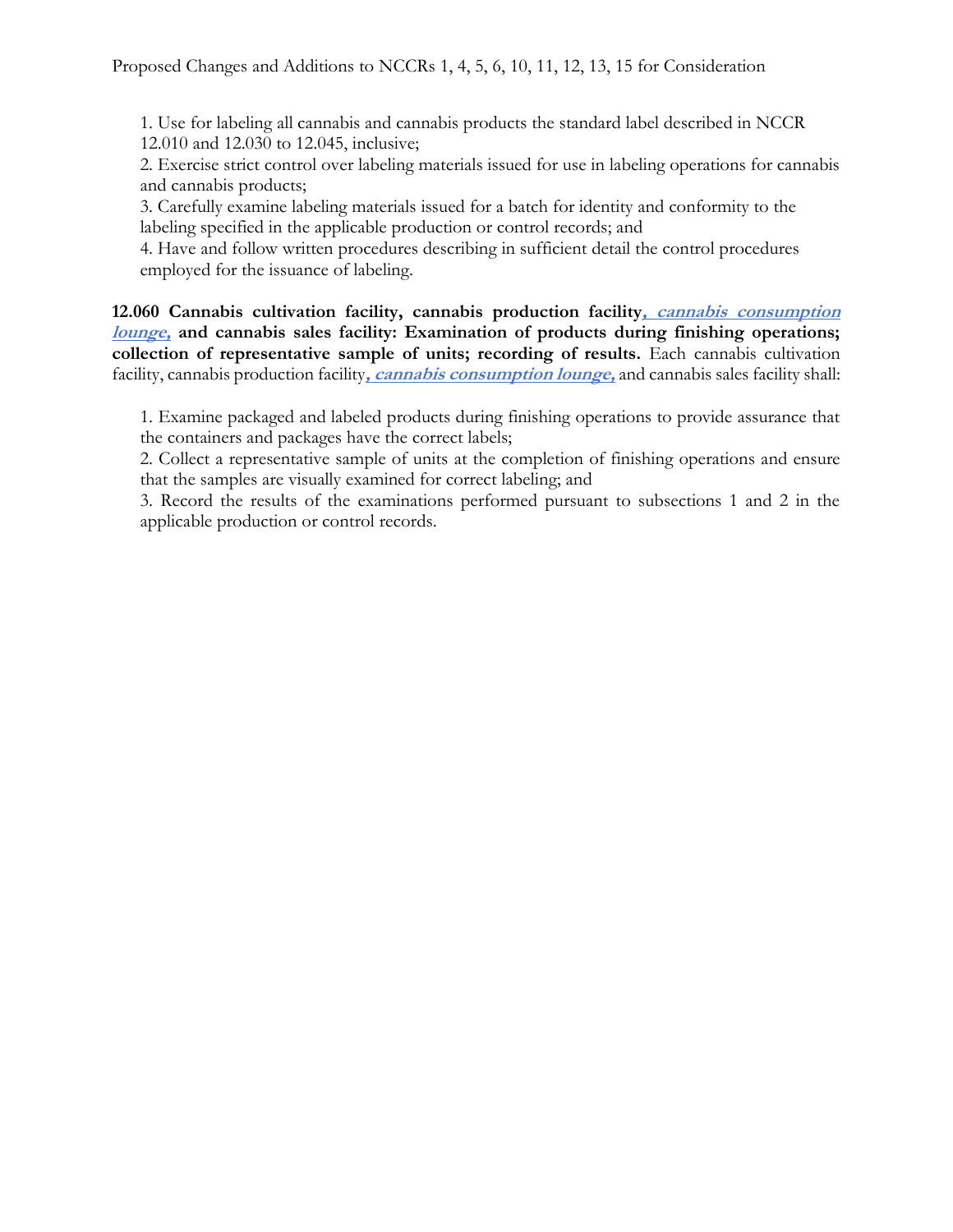### **Proposed Addition of NCCR Regulation 13**

#### **New Deleted**

### **13.010 Requirements for wholesale transportation of cannabis and cannabis products.**

1. A cannabis distributor may transport cannabis and cannabis products between a cannabis establishment and another cannabis establishment or between the buildings of a cannabis establishment.

2. A cannabis establishment shall not transport cannabis or cannabis products to a cannabis sales facility or between a cannabis sales **facility and an independent cannabis consumption lounge** unless the cannabis establishment holds a license for a cannabis distributor.

**\*\*\***

**13.040 Transportation by cannabis cultivation facility, cannabis production facility, cannabis independent testing laboratory or cannabis sales facility; applicability of provisions relating to distributors.**

1. A cannabis cultivation facility or a cannabis production facility may transport cannabis or cannabis products to or from a cannabis cultivation facility, a cannabis production facility or a cannabis independent testing laboratory.

2. A cannabis independent testing laboratory or a cannabis sales facility may transport cannabis or cannabis products to or from a cannabis independent testing laboratory for testing.

3. **A cannabis sales facility may transport single-use cannabis and cannabis products when delivering exclusively to an attached or adjacent cannabis consumption lounge, however, pursuant to NCCR 15.100(2), an adult-use cannabis distributor may be required to conduct the transfer. A cannabis sales facility may not transport to an independent cannabis consumption lounge unless that sales facility holds a license for an adult-use cannabis distributor.**

4. The requirements of NCCR 13.010 for a cannabis distributor apply to a cannabis establishment that transports cannabis or cannabis products pursuant to this section without using a cannabis distributor.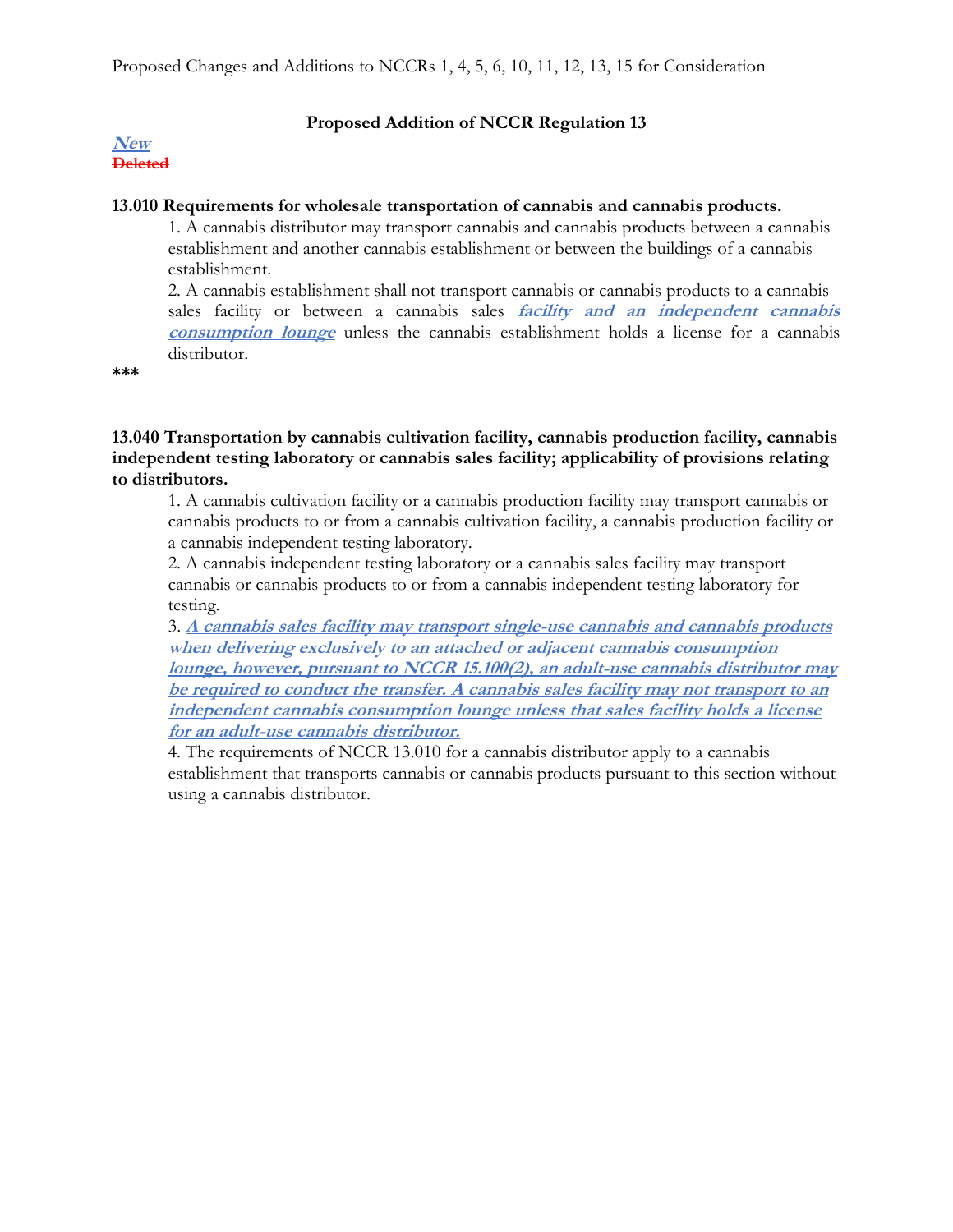#### **Proposed Addition of NCCR Regulation 15**

**New Deleted**

## **REGULATION 15**

## **CANNABIS CONSUMPTION LOUNGE**

- **15.010 Requirements for operation; posting of hours of operation.**
- **15.015 Duties of cannabis establishment agent before sale to consumer.**
- **15.020 Valid proof of identification of age of consumer required.**
- **15.025 Prohibition on sale that exceeds maximum usable quantity of cannabis.**
- **15.030 Products required to be offered for sale; restrictions on sale of other products; restrictions on advertising.**
- **15.035 Storage and location of products; disclosure of cannabis independent testing laboratory performing quality assurance tests upon request of consumer; approved sources of products for sale; maintenance and availability of certificate of analysis.**
- **15.040 On-site requirements to operate a cannabis consumption lounge.**
- **15.045 Employee Training and Consumer Education.**
- **15.050 Separate room for cannabis smoking, vaping, and dabbing.**
- **15.055 Ventilation of the cannabis consumption lounge.**
- **15.060 Health notices and additional label disclosures.**
- **15.065 Tobacco and nicotine products.**
- **15.070 Reporting of medical incidents.**
- **15.075 Leaving with cannabis.**
- **15.080 Impaired driving.**
- **15.085 Law enforcement temporary suspension of licensed operations.**
- **15.090 Visibility of consumption.**
- **15.095 Water service.**
- **15.100 Retail cannabis consumption lounge attached or immediately adjacent to a cannabis sales facility.**
- **15.105 Ready-to-consume cannabis products.**
- **15.110 Surfaces and devices: Sanitation.**
- **15.115 Health inspections and permitting.**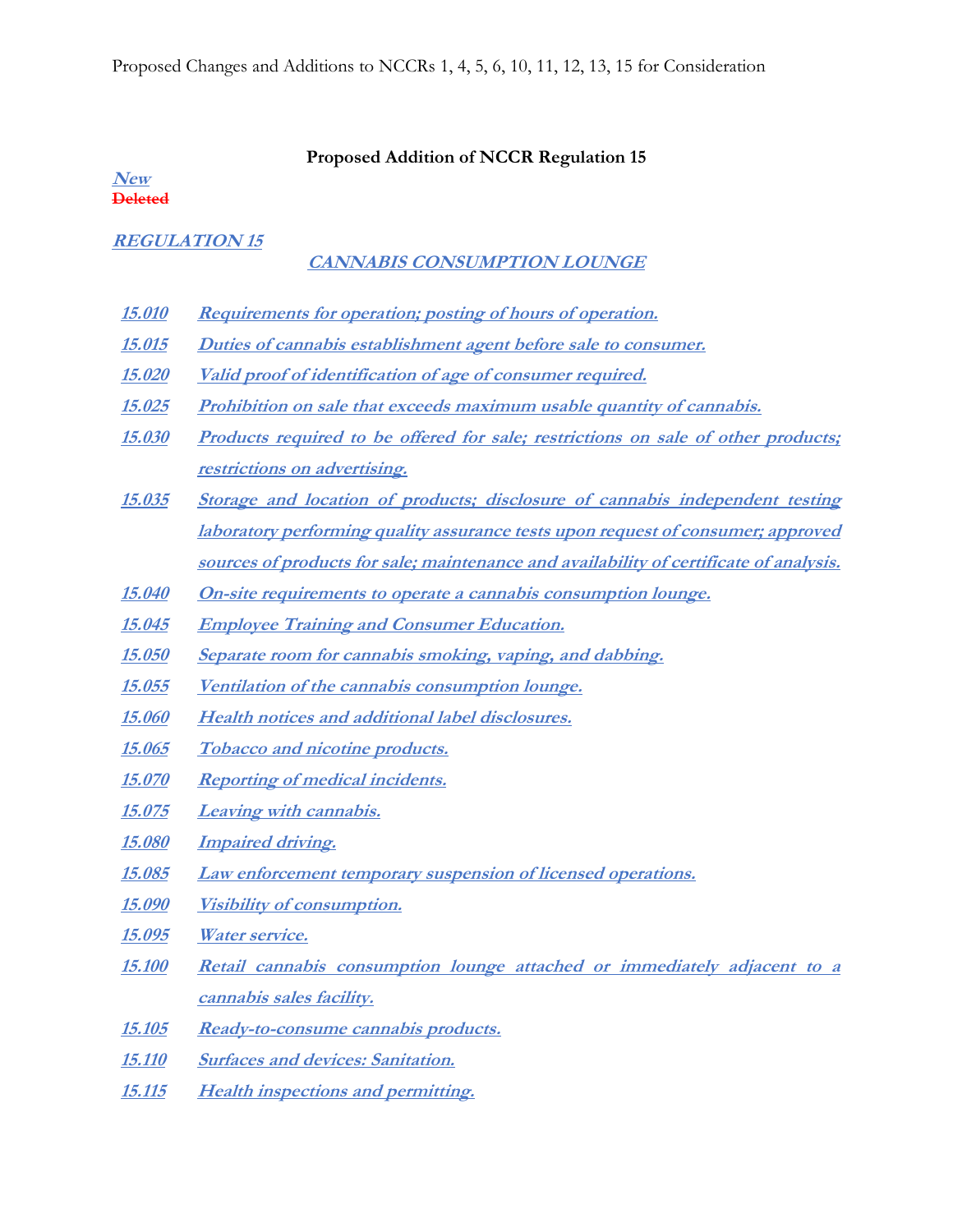**15.010 Requirements for operation; posting of hours of operation. Each cannabis consumption lounge shall:**

**1. Ensure that the cannabis consumption lounge is operating and available to sell single-use cannabis products or ready-to-consume cannabis products to consumers during, and only during, the designated hours of operation of the cannabis consumption lounge as provided to the Board by the cannabis consumption lounge and the hours authorized by the local jurisdiction in which the lounge is located;** 

**2. Post, in a place that can be viewed by persons entering the cannabis consumption lounge, the hours of operation during which the lounge will sell single-use cannabis products or ready-to-consume cannabis products; and**

**3. Not conduct sales one half hour prior to closing unless the cannabis consumption lounge operates 24 hours per day.**

**15.015 Duties of cannabis establishment agent for a cannabis consumption lounge before sale to consumer. Before a cannabis establishment agent allows access into the facility and prior to selling single-use cannabis products or ready-to-consume cannabis products to a consumer, the cannabis establishment agent shall:**

**1. Verify the age of the consumer by checking and authenticating a government-issued identification card containing a photograph of the consumer using an identification scanner approved by the appropriate Board Agent to determine the validity and authenticity of any government-issued identification card as well as visually inspect the birthdate on the form of identification presented;**

**2. Not permit the use or consumption of cannabis by any person displaying any visible signs of overconsumption of any intoxicant;**

**3. Offer any appropriate consumer education or support materials; and**

**4. At the time of sale enter the following information into the inventory control system: (a) The amount of single-use cannabis products or ready-to-consume cannabis products sold;** 

**(b) The date and time at which the single-use cannabis products or ready-toconsume cannabis products was sold;**

**(c) The number of the cannabis establishment agent registration card of the cannabis establishment agent; and**

**(d) The number of the license for the cannabis consumption lounge.**

**15.020 Valid proof of identification of age of consumer required.** 

**1. Except as otherwise provided in this subsection, a cannabis consumption lounge shall not allow entry to and shall refuse to sell single-use cannabis products or readyto-consume cannabis products to any person unless the person produces a form of valid identification showing that the person is 21 years of age or older.** 

**2. Identification presented to satisfy subsection 1 must contain a photograph and the date of birth of the person.**

**3. Identification presented to satisfy subsection 1 must be a valid and unexpired: (a) Driver's license or instruction permit issued by this State or any other state or territory of the United States;**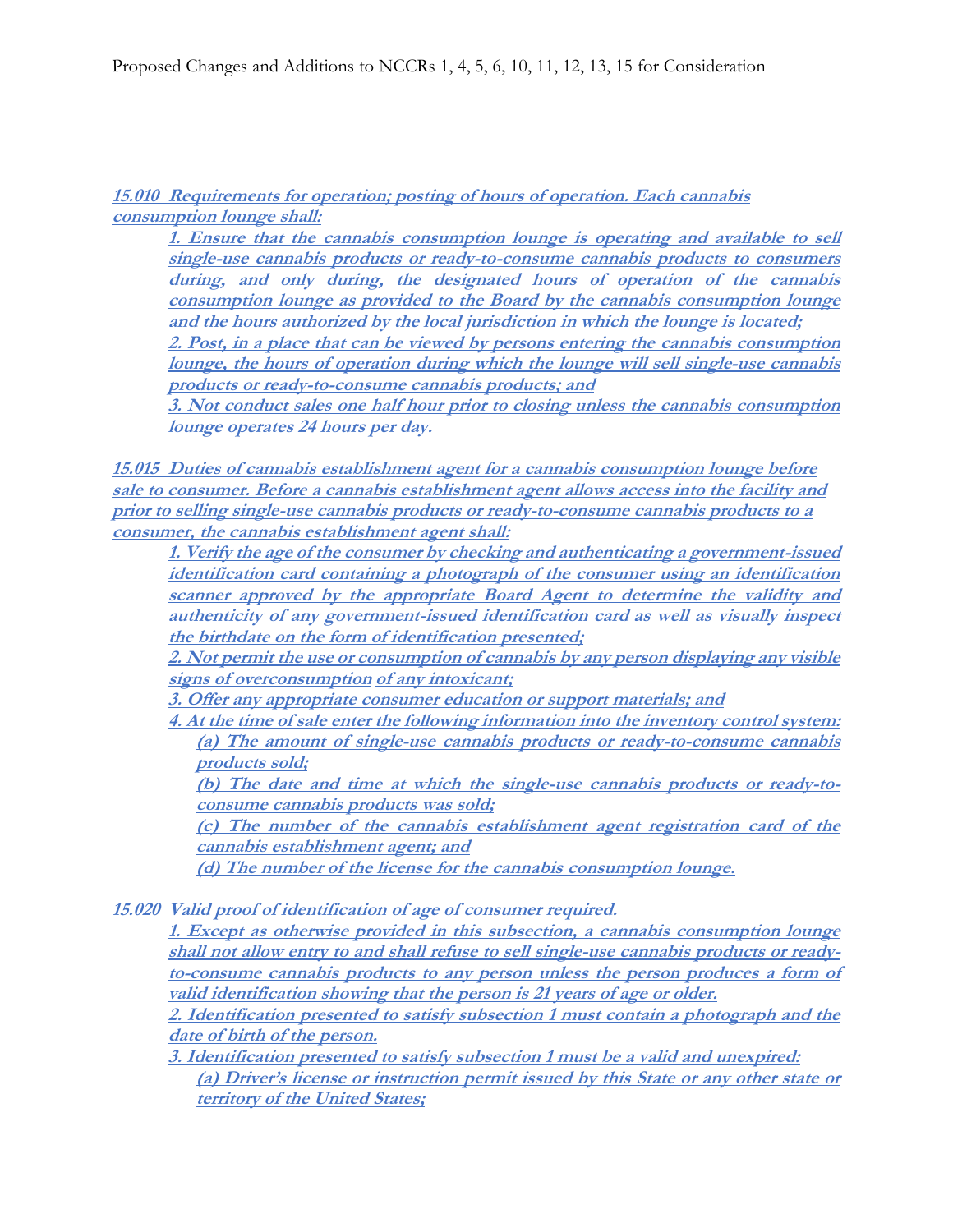**(b) Identification card issued by this State or any other state or territory of the United States for the purpose of proof of age of the holder of the card; (c) United States military identification card;**

**(d) A Merchant Mariner Credential or other similar document issued by the United States Coast Guard;**

**(e) A passport issued by, or recognized by, the United States Government or a permanent resident card issued by the United States Citizenship and Immigration Services of the Board of Homeland Security; or**

**(f) A tribal identification card issued by a tribal government, as defined in NRS 239C.105, which requires proof of the age of the holder of the card for issuance.**

**15.025 Prohibition on a single sale that exceeds maximum usable quantity of cannabis. 1. A cannabis consumption lounge shall not sell to any consumer at one time an amount of single-use cannabis products or ready-to-consume cannabis products which exceeds:**

**(a) 3.5 grams of usable cannabis;**

**(1) If the single-use cannabis product contains more than 1 gram of usable cannabis, it must include a written warning: "Caution- This product is very potent and is not recommended for inexperienced users".** 

**(b) 300 milligrams THC for inhalable extracted cannabis products;**

**(1) All single-use cannabis product sold as an inhalable extracted cannabis product must include a warning, "Caution- This product is very potent and is not recommended for inexperienced users".;**

**(c) Topical cannabis products containing not more than 400 milligrams of THC;**

**(d) 100 milligrams of THC for transdermal patches or other adult-use cannabis products not mentioned in this section.**

**(1) If the single-use cannabis product contains more than 10 milligrams of THC, it must include a written warning: "Caution- This product is very potent and is not recommended for inexperienced users".**

**(e) 10 milligrams of THC for an edible, capsule, or tincture.**

**2. For the purposes of this section, a single sale occurs when a consumer orders cannabis or cannabis products.** 

**(a) If a cannabis consumption lounge allows multiple orders, the lounge may process the orders as a single final transaction.**

**(b) The final transaction must be recorded in a manner which details the date, time, and quantity of cannabis or cannabis products transferred to a consumer in each order.**

**15.030 Products required to be offered for sale; restrictions on sale of other products; restrictions on advertising.** 

**1. Relative to cannabis, CBD, and cannabis related products, <sup>a</sup> cannabis consumption lounge shall only offer for sale single-use cannabis products, ready-to-consume cannabis products, cannabis paraphernalia, cannabis-related accessories, products containing CBD, and products containing industrial hemp which are related to cannabis.**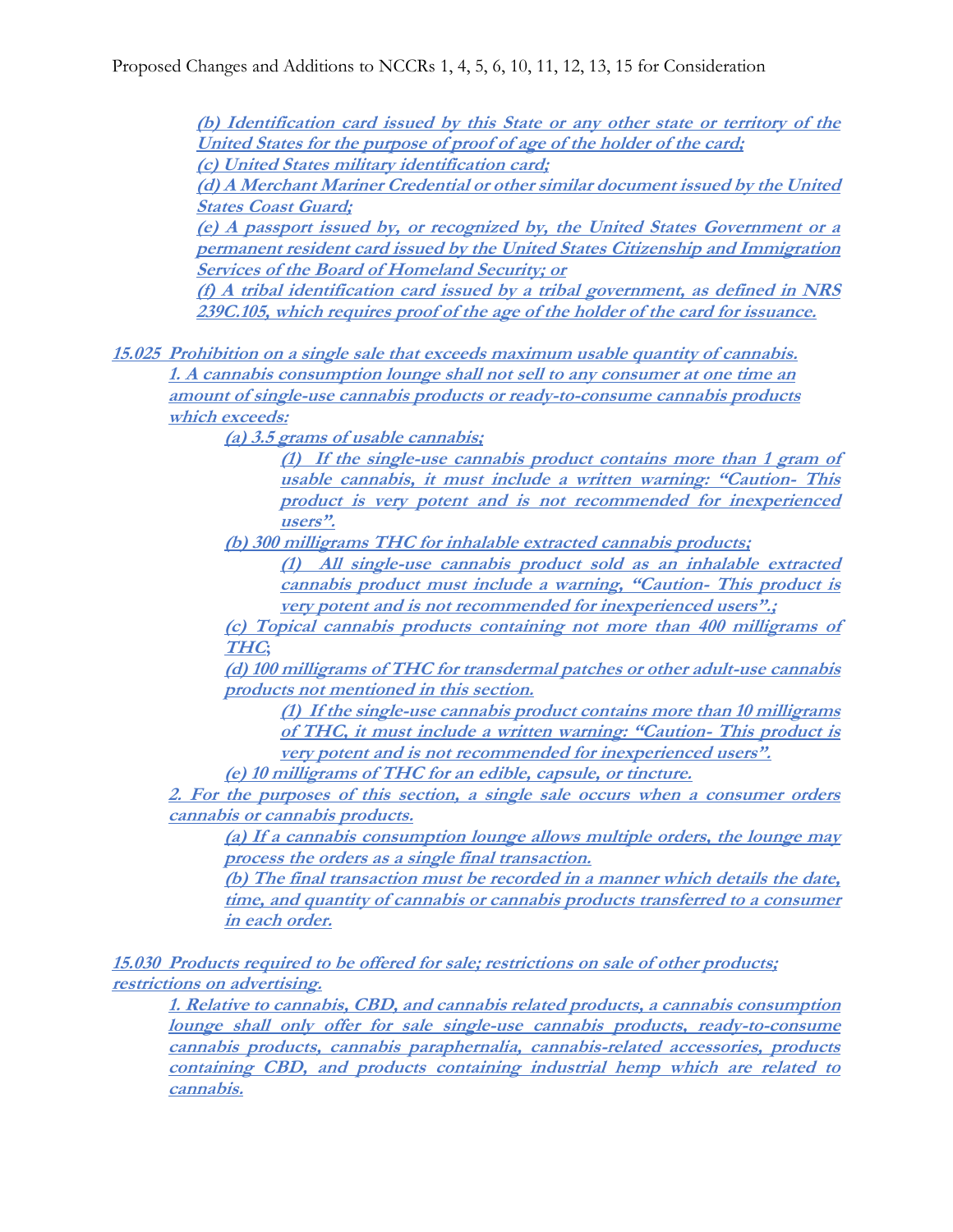Proposed Changes and Additions to NCCRs 1, 4, 5, 6, 10, 11, 12, 13, 15 for Consideration

**(a) Hemp and hemp derived products must be accompanied by a certificate of analysis from a cannabis independent testing laboratory or the appropriate Nevada state testing laboratory, and a copy of the hemp grower's certificate. Such products must be labeled with the amount of THC and state "this product does not contain cannabis" in at least 8-point font.** 

**2. Each cannabis consumption lounge must offer low dose options of cannabis products containing no more than 2mg THC in a cannabis product or 0.5 grams of usable cannabis.**

**3. Each cannabis consumption lounge shall not allow any single-use cannabis products or ready-to-consume cannabis products to be removed from the lounge and shall inform the consumer that removing such products from the lounge is illegal.**

**4. A cannabis consumption lounge shall not sell any product that contains tobacco and/or nicotine, or vape liquid that is not produced by a licensed cannabis production facility.**

**5. A cannabis consumption lounge shall not sell any product that contains alcohol if the product would require the cannabis consumption lounge to hold a license to sell alcohol issued pursuant to chapter 369 of NRS or any local jurisdiction.**

**6. A cannabis consumption lounge shall not sell single-use cannabis products or readyto-consume cannabis products without first communicating with the end-use consumer. Employees of the lounge must inquire about and assess a consumer's usage and needs.**

**7. A cannabis consumption lounge shall not knowingly recommend products to persons who are pregnant or breastfeeding.** 

**15.035 Storage and location of products; disclosure of cannabis independent testing laboratory performing quality assurance tests upon request of consumer; approved sources of products for sale; maintenance and availability of certificate of analysis.** 

**1. A cannabis consumption lounge must store all single-use cannabis products, and ready-to-consume cannabis products behind a counter or other barrier to ensure a consumer does not have direct access to the products. Such products must be stored in a manner that prevents physical, biological, or chemical contamination.**

**2. Upon the request of a consumer, a cannabis consumption lounge must disclose the name of the cannabis independent testing laboratory which performed the required quality assurance tests and the corresponding certificate of analysis.**

**3. A cannabis consumption lounge may only sell single-use cannabis products obtained from an adult-use cannabis retail store in this State.**

**4. A cannabis consumption lounge may procure multi-serving edible cannabis products from adult-use cannabis retail stores in this State and resell individual servings to consumers.**

**5. A cannabis consumption lounge may only use cannabis, concentrated cannabis, and cannabis products which have been obtained from an adult-use cannabis retail store in this State.** 

**6. A cannabis consumption lounge may not sell a product other than single-use cannabis products or ready-to-consume cannabis products which contain any level of THC or CBD without the approval of the appropriate Board Agent. Each cannabis consumption lounge shall maintain a file which contains a certificate of analysis for any such approved product at the cannabis consumption lounge and shall make the file available for review upon request.**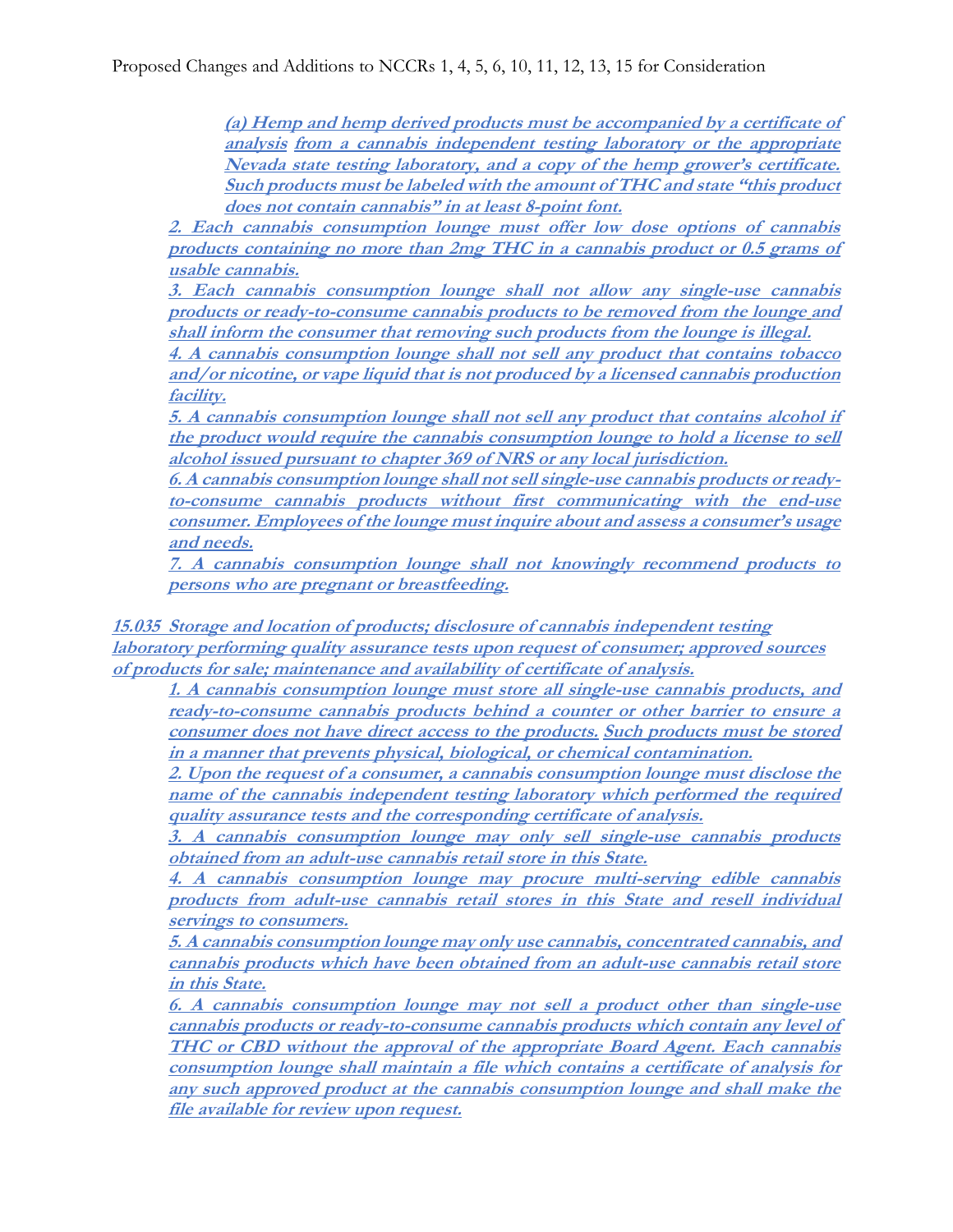**15.040 On-site requirements to operate a cannabis consumption lounge**

**1. The cannabis consumption lounge shall comply with any federal, state and local applicable laws or regulations related to on-site food preparation.**

**2. Required certification of certain employees.**

**(a) If the cannabis consumption lounge serves food, including edible cannabis products, it is required that a Certified Food Protection Manager, as certified by an American National Standards Institute (ANSI) accredited program, be employed by the lounge and be onsite during all hours of operation in which food is being prepared or served;**

**(b) If the cannabis consumption lounge serves food, including edible cannabis products, it is required that all employees which handle food must obtain a food handler card from the local health department.**

**(1) If the local health department does not offer this service, employees must obtain a food handler certification from an American National Standards Institute (ANSI) accredited organization.** 

**3. Required logs that must be maintained for a minimum of two years.**

**(a) Consumer illness log for illnesses reported after consumption or overconsumption.**

**(1) Log to include name, date and time of consumption, type of food or cannabis consumed, date and time of illness onset, illness description and contact information.**

**(b) Employee illness log.**

**(1) Log to include, at a minimum, name, dates called out due to illness, symptoms and diagnosis.**

**→ Communicable illnesses must be reported in accordance with NCCR 6.090 and NRS 441A.**

**15.045 Employee Training and Consumer Education.**

**1. Cannabis consumption lounges shall train their employees about the various products the lounge sells, including the potency of the products, absorption time, and effects of the products, to include at a minimum all of the topics found in NCCR 6.072.**

**2. Cannabis consumption lounges shall create written plans with instructions on how to address the following scenarios:**

**(a) Health policy that must also be posted in a clearly visible location to employees;**

**(b) Overconsumption;**

**(c) Sexual Assault; and** 

**(d) Impaired driver risk mitigation plan.**

**3. The employee training program shall include at a minimum of eight hours of compensated instruction time for initial training and four hours of compensated supplemental instruction time each year thereafter.**

**15.050 Separate room for cannabis smoking, vaping, and inhalation. All indoor cannabis smoking or inhalation must be confined to a designated smoking room.**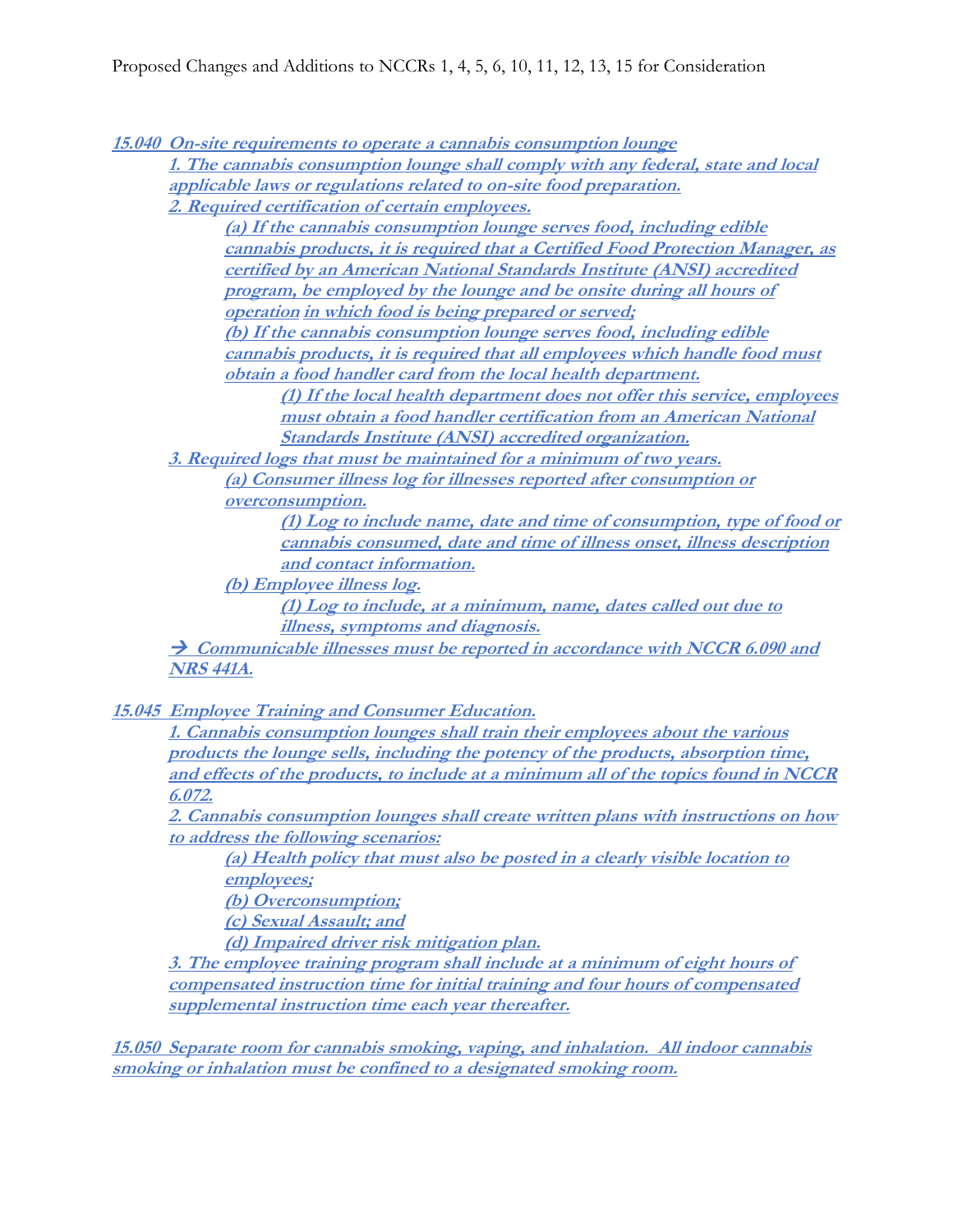**1. The room must be completely separated from the rest of the cannabis consumption lounge by solid partitions or glass without openings other than doors or pass-through service windows.**

**(a) All smoking-room doors and service windows must be self-closing and installed with a gasket to provide a seal where the door meets the stop.**

**2. The cannabis consumption lounge must create and mandate work protocols and indoor or outdoor air quality standards that minimize employees' secondhand smoke exposure, including training to employees on the proper use of Personal Protective Equipment (PPE).**

**(a) Minimize the need for employees to enter the smoking room, while still being able to monitor activities within the smoking room.**

**(b) Provide employees with adequate PPE such as N95/KN95 masks or respirators to minimize secondhand smoke exposure while in the smoking room.**

**15.055 Ventilation of the cannabis consumption lounge. A ventilation plan must be submitted, approved, with changes as necessary, and fully implemented prior to issuance of a final license. At a minimum, the ventilation plan must include:**

**1. A separate ventilation system within any designated smoking room capable of 30 complete air changes per hour at a minimum that must be directly exhausted to the outdoors;**

**2. A separate system within the rest of the cannabis consumption lounge capable of 20 complete air changes per hour at a minimum that must be directly exhausted to the outdoors;**

**3. The ventilation system within any smoking room must create a negative air pressure within the room;**

**4. A High-Efficiency Particulate Air (HEPA) filtration system, or equivalent system, capable of handling the entire volume of air within any separate room of the lounge; 5. An odor mitigation plan that identifies, at a minimum, the following:**

**(a) The specific odor control equipment to be installed and operated to mitigate odor emissions prior to leaving the building;**

**(b) An engineering assessment approved by a certified professional engineer ensuring the odor control equipment installed and operated will mitigate odor emissions prior to leaving the building; and**

**(c) An operation and maintenance plan showing the monitoring frequency for preventative maintenance, the timely responses to equipment malfunctions and the record keeping and employee training in place to ensure the odor control equipment to be installed and operating is maintained per manufacturer's specifications.**

**(d) Any deviations from the odor mitigation plan or malfunction of equipment must be documented on a log that shall be provided to the Board upon request.**

**6. If the cannabis consumption lounge plans to use has an outdoor smoking area, the applicant must submit a request to the local jurisdiction and comply with any requirements the local jurisdiction may have regarding an outdoor smoking area.**

**7. Atmospheric monitoring of the non-smoking room of the cannabis consumption lounge focusing, at a minimum on an 8-hr average and 15 min peak CO2 and PM 2.5 concentrations which must include an audible and visual notification system, alerting the facility to any failures.**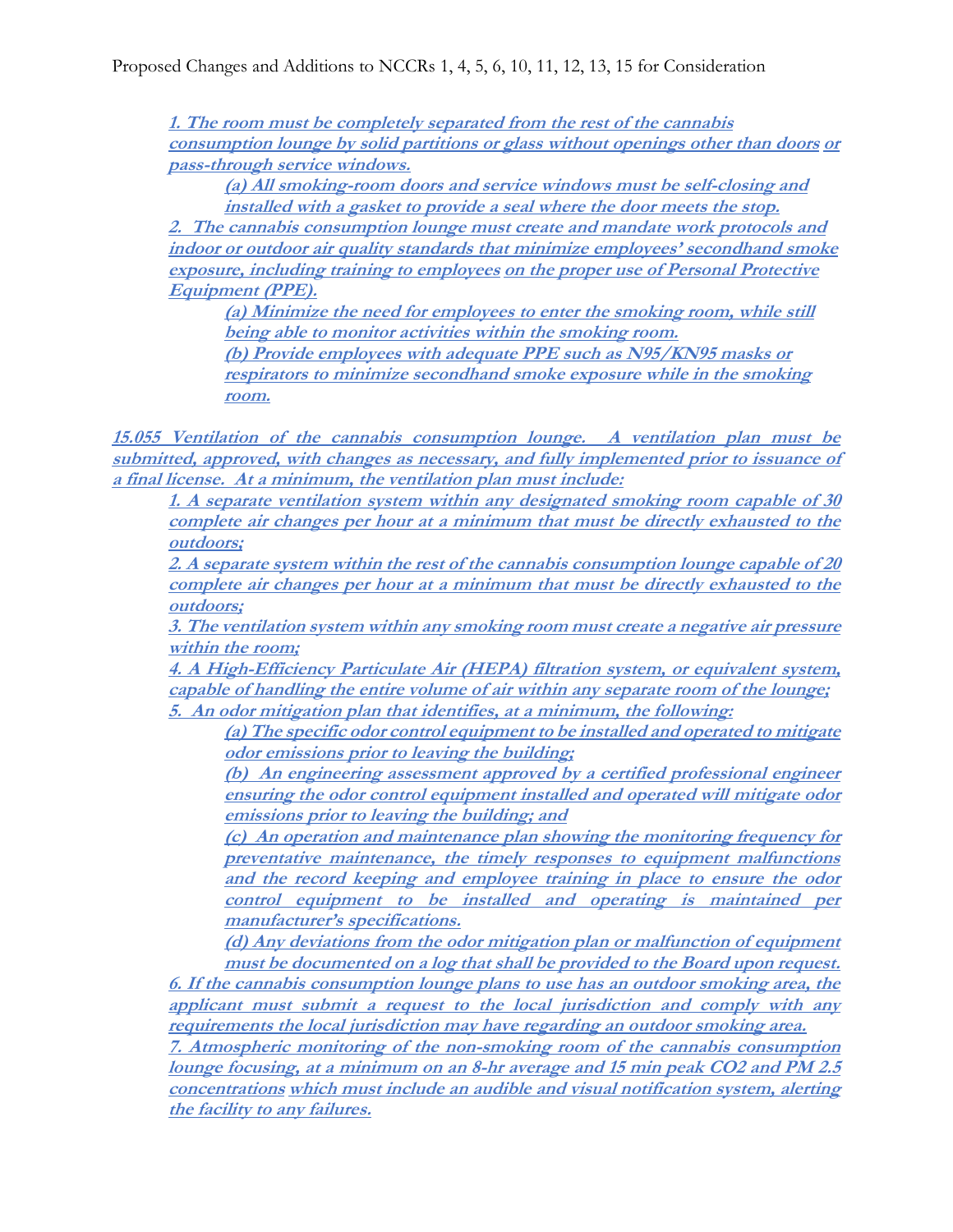**8. Any local jurisdiction requirements. Local jurisdiction requirements can be more restrictive than the NCCRs.**

**15.060 Notices and additional disclosures.** 

**1. The following notices that must be posted within the cannabis consumption lounge in a conspicuous location.**

**(a) "HEALTH WARNING: Pregnant or breastfeeding people should not use cannabis or cannabis products. Using cannabis during pregnancy or while breastfeeding may be harmful to your baby's development."**

**(1) This health warning must be conspicuously posted in a minimum of 40-point font at the entrance and in every restroom of a cannabis consumption lounge.**

**(b) "HEALTH WARNING: This is a smoking lounge. Occupants will be exposed to secondhand smoke. Secondhand smoke is hazardous to your health."**

**(1) This health warning must be conspicuously posted in a minimum of 72-point font at the consumer entry point to a cannabis consumption lounge and separate smoking room within a cannabis consumption lounge if smoking of cannabis is permitted.**

**(c) "Consumption Area – No One Under 21 Years of Age Allowed."**

**(1) This notice must be conspicuously posted in a minimum of 40-point font on every entry point to a cannabis consumption lounge.**

**(d) Cannabis consumption lounges must post, at all times and in a prominent place inside the consumption lounge, a warning that is at a minimum of 40 point font that reads as follows:**

**(1) "Must be 21 or older to enter";**

**(2) "Cannabis may only be consumed in designated areas out of public view";**

**(3) "No consumption of alcohol, tobacco and/or nicotine products on site":**

**(4) "We reserve the right to refuse entry or service for any reason including visible intoxication";**

**(5) "It is against the law to drive while impaired by cannabis" and (6) "Firearms are prohibited".**

**(e) A cannabis consumption lounge shall post one or more signs outside of the licensed premises that indicate loitering is prohibited and consumption of cannabis is only permitted in designated areas out of public view.**

**15.065 Alcohol, tobacco and nicotine products. All alcohol, tobacco and nicotine products are not permitted for use or sale in a cannabis consumption lounge.**

**15.070 Reporting of medical incidents. Each cannabis consumption lounge shall, within 24 hours of becoming aware, report to the CCB any medical incident stemming from a consumer's consumption of cannabis or food that necessitated medical treatment.**

**15.075 Leaving with cannabis.**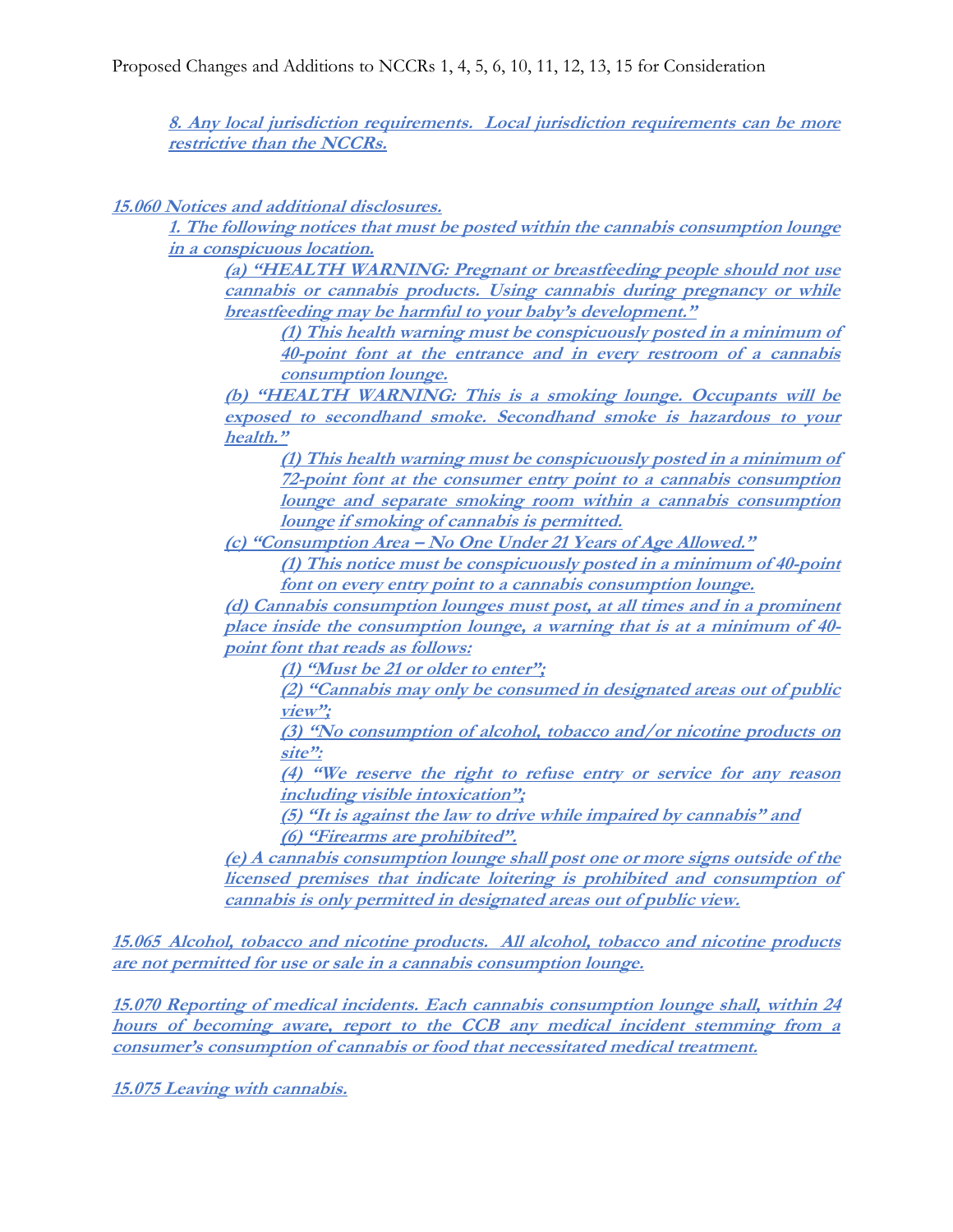**1. A cannabis consumption lounge shall not allow a consumer to leave the licensed premises with any unconsumed cannabis in accordance with the requirements of Nevada law.**

**2. All sold and unconsumed cannabis and cannabis products must be destroyed in accordance with NCCR 10.080(3).**

**3. Retail cannabis consumption lounges shall create and submit a written plan to the Board for approval that either prohibits or provides a way to store and return any cannabis or cannabis products purchased by a consumer from the adult-use cannabis retail store while the consumer is in the retail cannabis consumption lounge.**

**15.080 Impaired driving. Each cannabis consumption lounge shall develop a plan to mitigate the risk of impaired driving, to include making information readily available to the consumer about transportation options. As part of this plan, each cannabis consumption lounge shall adopt practices that discourage impaired driving, with consideration of examples, including but not limited to as a 24 hour no tow policy and/or a potential partnership with ride share to offer discounted rides both to and from the premises to consumers. If the Board learns of an increase in impaired driving stemming from the location of a particular licensee, the Board shall require the licensee to update the cannabis consumption lounge's impaired driver risk mitigation plan.**

**15.085 Law enforcement temporary closure of licensed operations. The Board or the head of the local law enforcement agency with jurisdiction over the licensee (or authorized designee) in an emergency, for cause, or upon code violation of a specific act which endangers the public welfare; and finding that such closure is necessary for the immediate preservation of the public peace, health, safety, morals, good order or public welfare, may temporarily close any cannabis consumption lounge for a period not to exceed seventy-two consecutive hours.**

## **15.090 Visibility of consumption.**

**1. A cannabis consumption lounge shall ensure that the display and consumption of any cannabis is not visible from outside of its premises.**

**2. A cannabis consumption lounge may have a consumption area outdoors under the following conditions:**

**(a) The cannabis consumption lounge shall ensure that all cannabis is kept out of plain sight and is not visible from a public place without the use of optical aids, such as telescopes or binoculars, or aircraft; and**

**(1) The cannabis consumption lounge shall ensure that the consumption area is surrounded by a sight-obscuring wall, fence, or other opaque or translucent barrier that also prevents cannabis products from being transferred to anyone outside the consumption area; or (2) The height of the consumption area is higher than the surrounding** 

**area and obscures view of consumption.**

**15.095 Water service. Water shall be provided without request and free of charge to all consumers.**

**15.100 Retail cannabis consumption lounge attached or immediately adjacent to a cannabis sales facility.**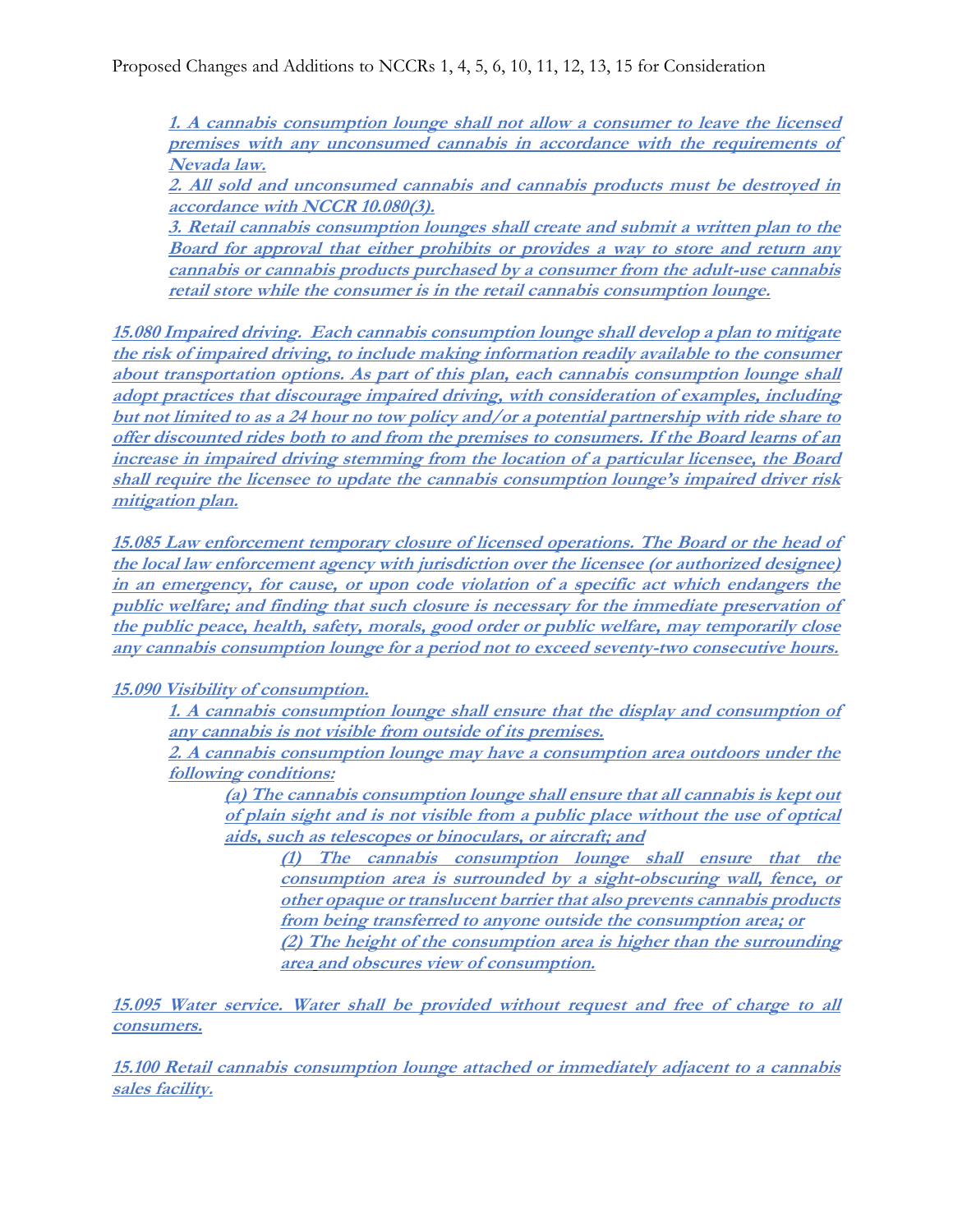**1. Any cannabis sales facility that is awarded a retail cannabis consumption lounge license from the Board has no right to transfer said lounge license without also simultaneously transferring the license for the cannabis sales facility. The awarded retail cannabis consumption lounge license will be permanently paired with the cannabis sales facility license upon issuance.**

**2. The physical premises of the retail cannabis consumption lounge must be attached or immediately adjacent to the cannabis sales facility. Cannabis sales facilities must create a standard operating procedure to transfer cannabis to or from a retail cannabis consumption lounge. For purposes of this section the following definitions apply:**

**(a) "attached" means that the physical premises of the retail cannabis consumption lounge cannot be removed from the cannabis sales facility without substantial damage to either premise.**

**(b) "Immediately adjacent" means having a common border with another property, including the intersection of property lines at property corners, with no street, building, or other property between and approved by the local jurisdiction. The Board retains the authority to require a distributor license to transfer cannabis from the cannabis sales facility to the retail consumption lounge if the Board deems it necessary.**

**15.105 Ready-to-consume cannabis products.**

**1. Preparation of all ready-to-consume cannabis products must comply with FDA food code and any other local health code as enforced by locality; with the exception that cannabis is not considered an adulterant.**

**2. All ready-to-consume cannabis products, the ingredients, and the procedures to prepare such products must be approved by the appropriate Board Agent prior to preparation and sale to a consumer.** 

**3. All ready-to-consume cannabis products must be individually dosed to ensure accuracy and homogeneity; infusion of bulk ingredients for multiple servings is prohibited.**

**4. Cannabis consumption lounges:**

**a. May separate premeasured single-dose concentrated cannabis procured from a cannabis sales facility for the purpose of individually dosing each readyto-consume cannabis product in its final state.**

**b. Shall clearly mark ready-to-consume cannabis products with the cannabis dose in the dish when being served to consumers.** 

**c. Shall notify the consumer as to which part of the dish is infused.** 

**d. Shall include allergen information on the menu.** 

**e. Shall not encourage sharing of ready-to-consume cannabis products.**

**15.110 Surfaces and devices: Sanitation and cleaning frequency. Each cannabis consumption lounges shall ensure that:** 

**1. The surfaces, utensils, and reusable devices that have direct contact with cannabis products are adequately washed, rinsed and sanitized.** 

**2. After being cleaned, surfaces of equipment, utensils, and reusable devices that have direct contact with cannabis products are sanitized in:** 

**(a) Hot water manual operations by immersion for at least 30 seconds with a temperature of 170°F (77°C) or above;**